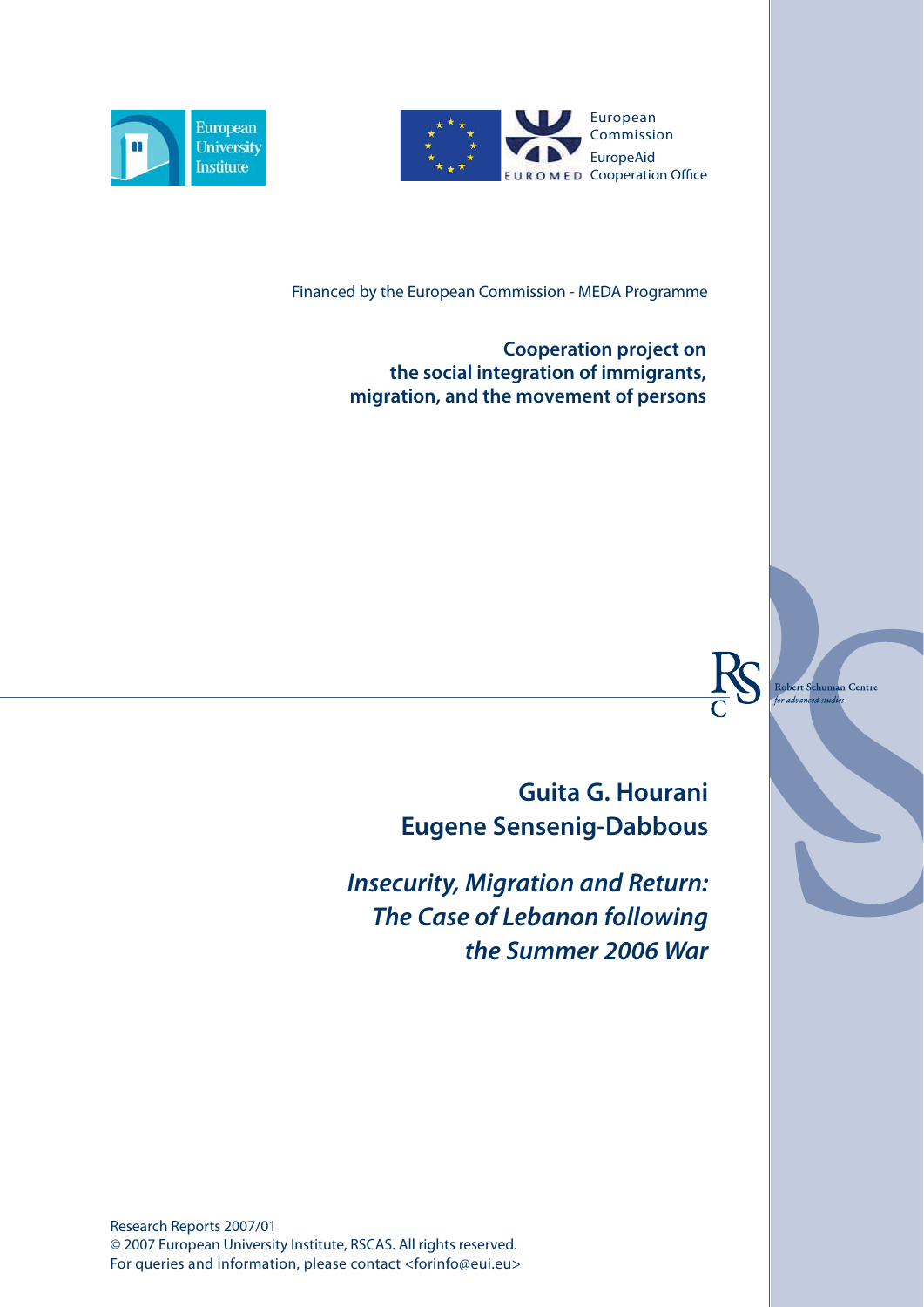# **EUROPEAN UNIVERSITY INSTITUTE, FLORENCE ROBERT SCHUMAN CENTRE FOR ADVANCED STUDIES**

*Insecurity, Migration and Return: The Case of Lebanon following the Summer 2006 War* 

**GUITA G. HOURANI AND EUGENE SENSENIG-DABBOUS**

# **CARIM**

**EURO-MEDITERRANEAN CONSORTIUM FOR APPLIED RESEARCH ON INTERNATIONAL MIGRATION**

**RESEARCH REPORT, CARIM–RR 2007/01**

**BADIA FIESOLANA, SAN DOMENICO DI FIESOLE (FI)**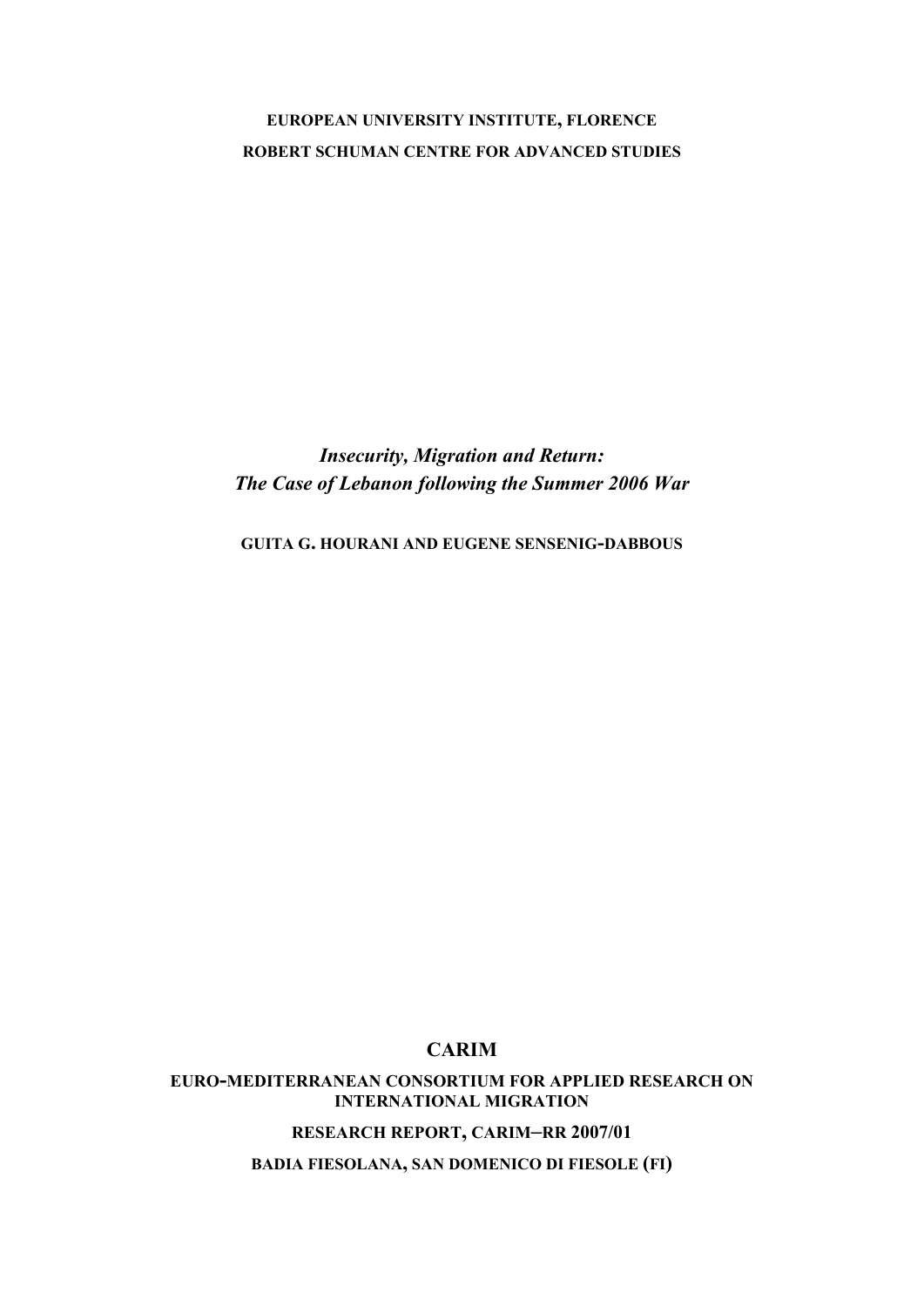© 2007, European University Institute Robert Schuman Centre for Advanced Studies

This text may be downloaded only for personal research purposes.

Any additional reproduction for such or other purposes, whether in hard copies or electronically, requires the consent of the Robert Schuman Centre for Advanced Studies. Requests should be addressed to forinfo@eui.eu

If cited or quoted, reference should be made as follows:

[Full name of the author(s)], [title], CARIM Research Reports [series number], Robert Schuman Centre for Advanced Studies, San Domenico di Fiesole (FI): European University Institute, [year of publication].

> European University Institute Badia Fiesolana I – 50014 San Domenico di Fiesole (FI) Italy

> http://www.eui.eu/RSCAS/Publications/ http://www.carim.org/Publications/ http://cadmus.eui.eu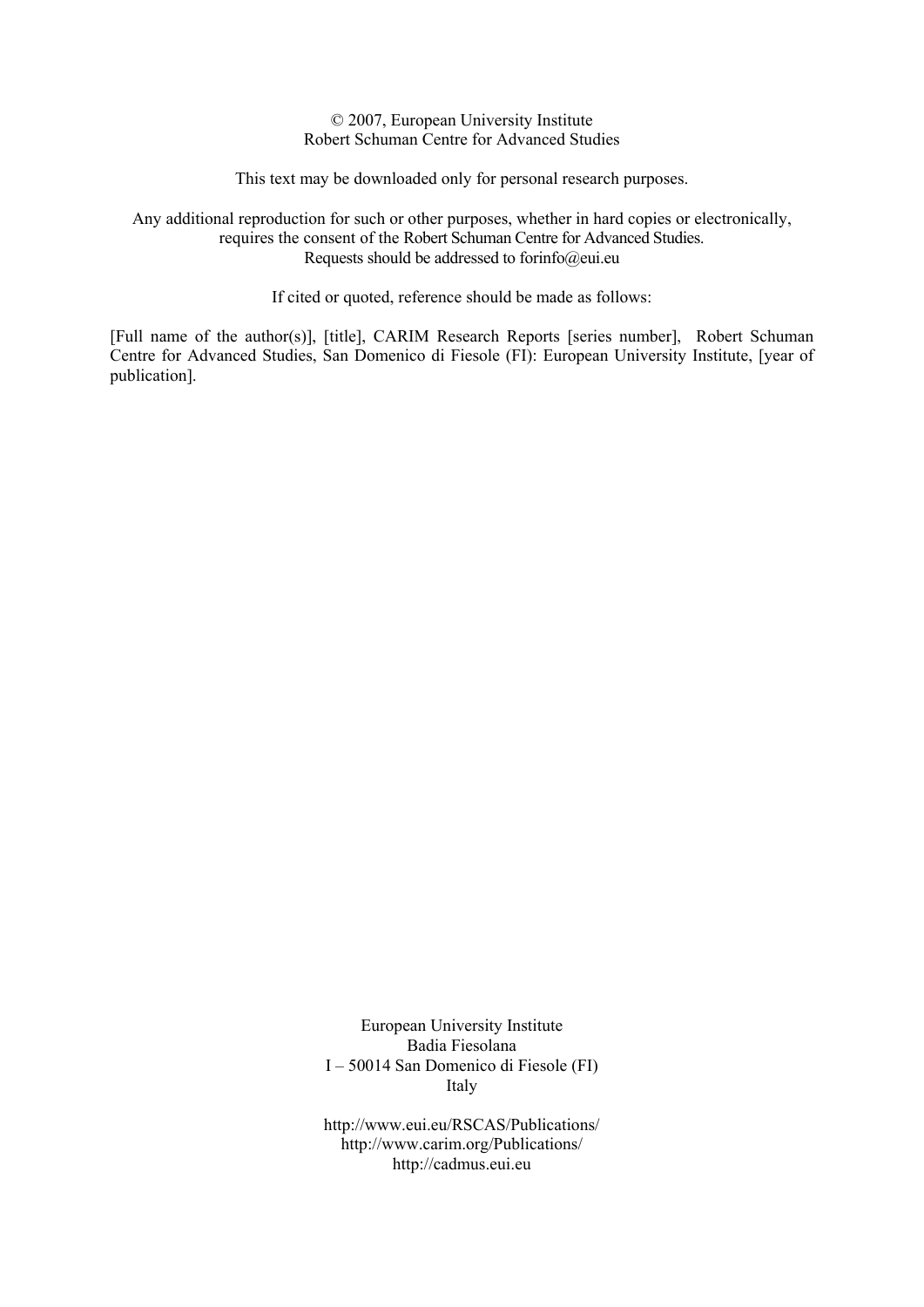#### **CARIM**

In November 1995, the European and Mediterranean Ministries of Foreign Affairs met in Barcelona in order to establish the basis of a new partnership, which is described in the Barcelona Declaration. The main goal is to transform the Mediterranean region in a peaceful and prosperous area, and to progressively establish a Euro-Mediterranean free-market zone. The Barcelona process includes three main sub-processes: a dialogue on political and security issues aiming to create stability and to promote democracy and human rights in the region; a dialogue on financial and economic cooperation intended to increase partners' welfare and to create a freemarket zone; dialogue on social, cultural and human issues improving mutual understanding and strengthening civil society links.

The Valencia Ministerial Meeting in April 2002, went a step further by outlining a 'Regional cooperation programme in the field of justice, in combating drugs, organised crime and terrorism as well as cooperation in the treatment of issues relating to social integration of migrants, migration and movement of people' (referred to in the document as the JHA-Regional MEDA programme). This programme has been adopted by the European Commission on the 16/12/2002 (PE/2002/2521).

The 'Cooperation project on the social integration of immigrants, migration and the movement of persons' (EuroMed Migration) is a MEDA regional initiative launched by the European Commission (EuropeAid Cooperation Office) in February 2004 as part of the above programme. It aims at creating an instrument for observing, analysing and forecasting the migratory movements, their causes and their impact, in Europe and in the Mediterranean partners.

The Euro-Mediterranean Consortium for Applied Research on International Migration (CARIM) has been set up in order to implement the EuroMed Migration project. The Consortium is composed of a coordinating unit established at the Robert Schuman Centre for Advanced Studies of the European University Institute (Florence), and a network of thirty scientific correspondents based in Mediterranean partner countries. External experts from the north and the south also contribute to its activities.

The CARIM carries out the following activities:

- Mediterranean migration database
- Studies and research
- Training

Results of the above activities are made available for public consultation through the website of the project: www.carim.org

#### *For more information:*

Euro-Mediterranean Consortium for Applied Research on International Migration Robert Schuman Centre for Advanced Studies-EUI Villa Malafrasca Via Boccaccio, 151 50133 Firenze (FI) Italy Tel: +39 055 46 85 878 Fax: + 39 055 46 85 755 Email: carim@eui.eu

#### **Robert Schuman Centre for Advanced Studies**

The Robert Schuman Centre for Advanced Studies (RSCAS) was founded at the European University Institute to develop inter-disciplinary and comparative research and to promote work on the major issues facing the process of integration and European society. Research at the Centre is organised around a set of core themes, each of which is home to a number of research programmes and projects.

The results of the Centre's research are disseminated in the form of academic publications, working and policy papers, and research reports.

Details of this and other research can be found at: http://www.eui.eu/RSCAS/Research/

The EUI and the RSCAS are not responsible for the opinion expressed by the author(s).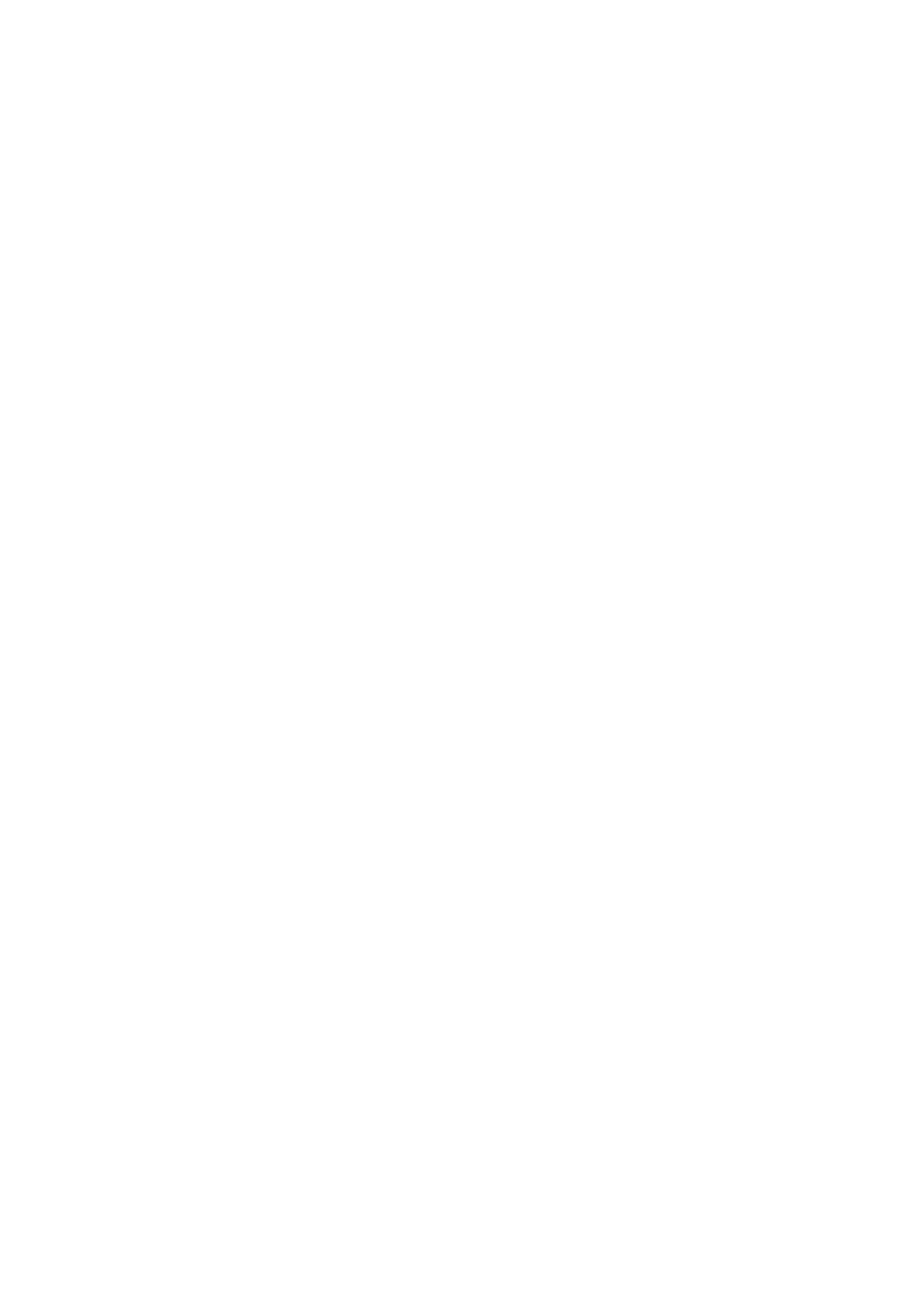# **Table of Contents**

| <b>Section I:</b> Introduction and Methodology                             |                  |
|----------------------------------------------------------------------------|------------------|
| Introduction<br>A.                                                         | $\mathbf{1}$     |
| 1. Impact of the Summer 2006 War on Migration                              | $\boldsymbol{l}$ |
| 2. Immediate Effects of the Summer 2006 War                                | $\overline{2}$   |
| 3. Shifting Parameters of Human Security                                   | 5                |
| В.<br>Methodology                                                          | 6                |
| 1. Quantitative Methods                                                    | 7                |
| 2. Qualitative Methods - Expert and In-Depth Interviews                    | 8                |
| C.<br><b>Insecurity and Migration: Measuring Threats to Human Security</b> | 8                |
| <b>Section II:</b> Findings of the Survey                                  |                  |
| A.<br><b>Survey Results for Residents</b>                                  | 10               |
| 1. Introduction                                                            | 10               |
| 2. Socio-Demographic Background of the Sample                              | 13               |
| 3. Migration in the Period Following the Summer 2006 War                   | 14               |
| 4. Insecurity and Migration                                                | 17               |
| 4.1. Residents' perceptions of current political insecurity                | 17               |
| 4.2. Residents' perceptions of current economic insecurity                 | 18               |
| 4.3. Residents' perceptions of current societal insecurity                 | 20               |
| 4.4. Reality of political insecurity perceptions                           | 21               |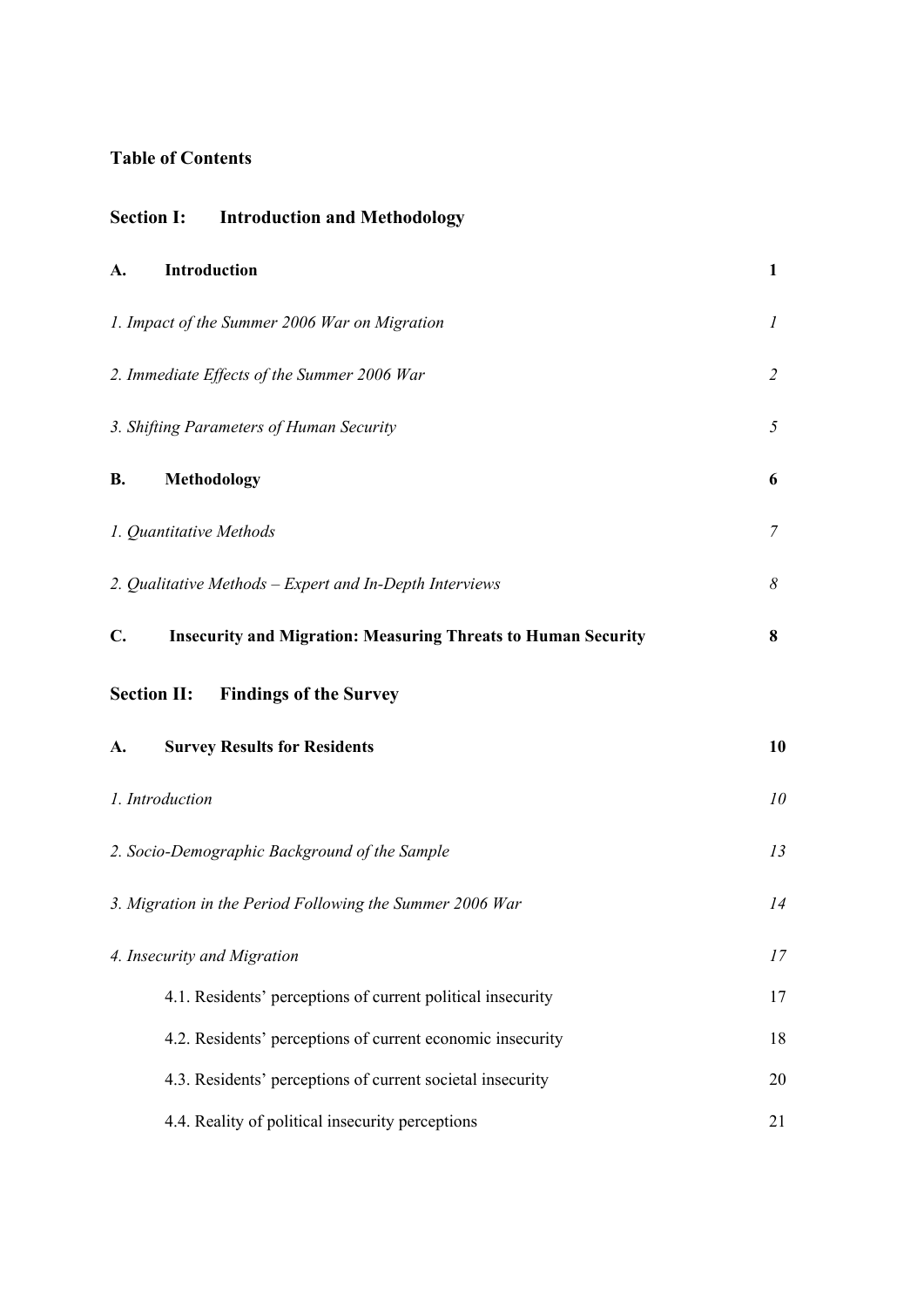|                | 5. Choice of Destination and Financial, Human and Societal Capital for Emigrating | 22 |
|----------------|-----------------------------------------------------------------------------------|----|
|                | 5.1. Destination of migration                                                     | 22 |
|                | 5.2. Financial capital to emigrate                                                | 22 |
|                | 5.3. Human capital to emigrate                                                    | 23 |
|                | 5.4. Societal capital to emigrate                                                 | 24 |
|                | 6. Cross Tabulation Based Age, Gender, Religion and Residence                     | 25 |
|                | 6.1. Residents' decision to migrate according to age                              | 25 |
|                | 6.2. Residents' opinions about migration according to gender                      | 26 |
|                | 6.3. Residents' decision to migrate according to religion                         | 26 |
|                | 6.4. Resident's reasons for migrating according to religion                       | 27 |
|                | 6.5. Residents' decision to leave after the Summer 2006 War by religion           | 28 |
|                | 6.6. Residents' decision to migrate by district of residence                      | 29 |
|                | 7. Conclusion                                                                     | 30 |
| В.             | <b>Survey Results of Embassy and Immigration Services Questionnaires</b>          | 31 |
|                | 1. Introduction                                                                   | 31 |
|                | 2. Embassies                                                                      | 31 |
|                | 3. Immigration Services or 'Visa Brokers'                                         | 32 |
|                | 4. Conclusion                                                                     | 33 |
| $\mathbf{C}$ . | <b>Survey Results for Migrants</b>                                                | 34 |
|                | 1. Introduction                                                                   | 34 |
|                | 2. Socio-Demographic Background of the Respondent Migrants                        | 36 |
|                | 3. Impact of the Summer 2006 War on the Decision to Return                        | 37 |
|                | 4. Migrants' Perceptions of Current Political Insecurity                          | 38 |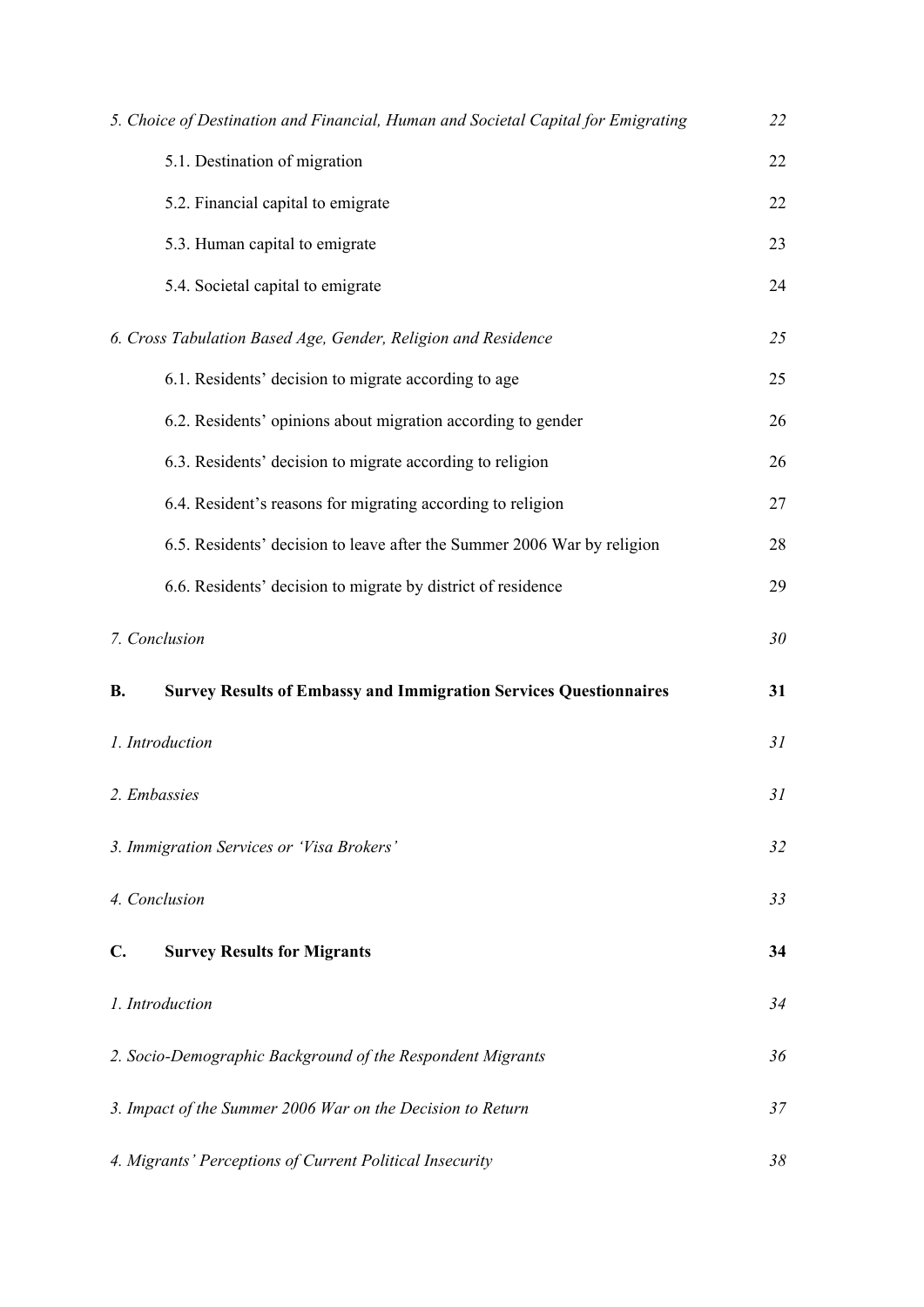| 5. Migrants' Perceptions of Current Economic Insecurity                                                  | 39 |
|----------------------------------------------------------------------------------------------------------|----|
| 6. Migrants' Perceptions of Current Societal Insecurity                                                  | 40 |
| 7. Influence of Family in Lebanon on Decision to Return                                                  | 41 |
| 8. Migrants' Postponement of Permanent Return                                                            | 42 |
| 9. Conclusion                                                                                            | 43 |
| <b>Impact of the War on Networking between Lebanese Migrants and Residents</b><br>D.                     | 43 |
| 1. Introduction                                                                                          | 43 |
| 2. Family Support through Increase in Remittances                                                        | 47 |
| 3. Family Support through Visits                                                                         | 48 |
| 4. Migrants' Support through Family Reunification Process                                                | 48 |
| 5. Family Support through Study Abroad                                                                   | 49 |
| 6. Support for Home Country through Financial Assistance to the Lebanese Government and<br>Domestic NGOs | 50 |
| 7. Conclusion                                                                                            | 52 |
| <b>Section III:</b><br><b>Conclusion and facts</b>                                                       |    |

# **Conclusion 52**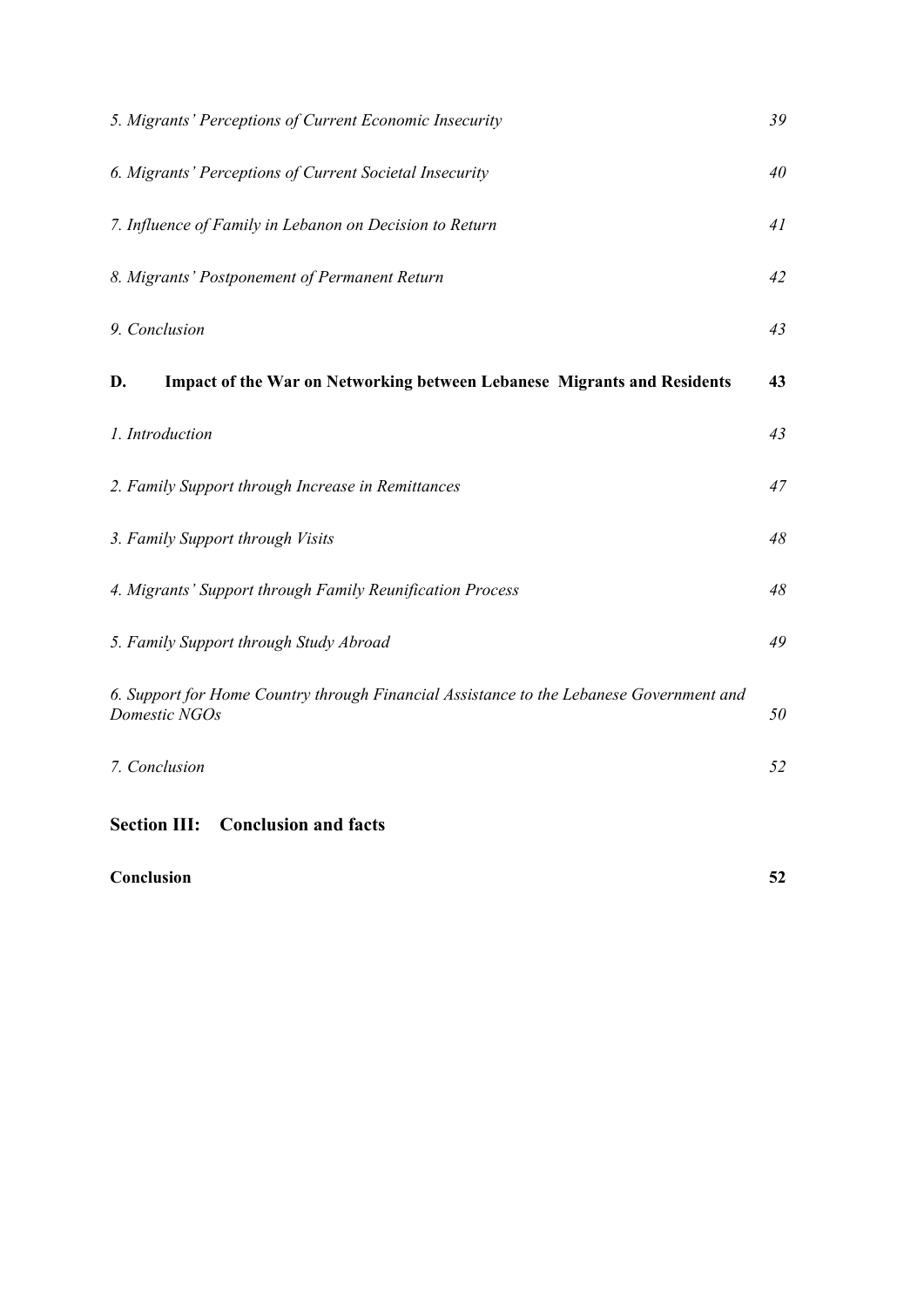# **Acknowledgment**

The authors acknowledge the assistance of Joelle Rahmé for keying in the data in SPSS and, with Elie El-Mir, for aggregating the data and producing all of the graphs; Rudy Sassine, with Elie Nabhan for conducting expert interviews; Rudy Sassine for his media report in summarizing related subjects, and with Ghada Khoury and Shadi Kayrouz for reviewing and clipping newspaper articles; Pascale Dahrouj for her report on human security – which was integrated into this study – and for conducting in-depth interviews along with Joseph Malkoun; and Sara Al Mokdad, Sana Tannouri, Dr. Elias El-Zein, Heba Tannous, Roland AbouJaoude, Roula Kassab and Laurence Ajaka for administering the questionnaires. The authors recognize Elie Nabhan for initial analysis of the data. The authors are also thankful to all those who have facilitated their field work at the following institutions of higher education: Holy Spirit University (Kaslik and Rmeich campuses); the Lebanese American University (Beirut campus); the American University of Beirut; the Lebanese University (Beirut and Tripoli campuses); Haigazian University (Beirut campus); Al Jinan University and Al Manar University (Tripoli campuses); and Notre Dame University (Zouk Mosbeh, Chouf and Barsa campuses). The authors are also grateful to all anonymous interviewees and to all of those who filled in the questionnaires in Lebanon and abroad, as well as to the Lebanese organizations and the Friends of LERC who sent out the call for participants. The authors are indebted to Debra Callaghan for editing the document under duress; however, the responsibility for the views expressed in it remains that of the authors.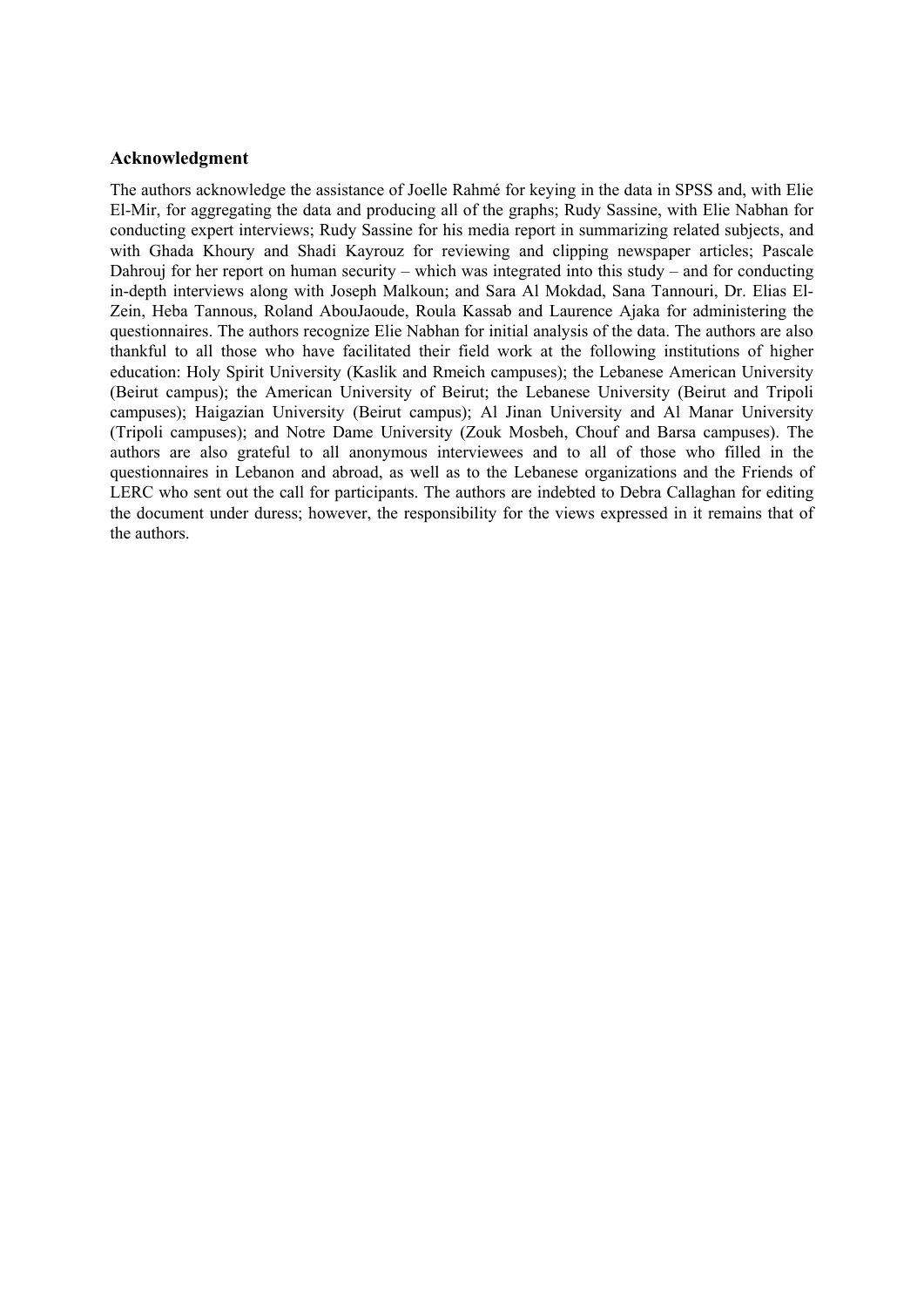# **Section I: Introduction and Methodology**

## **A. Introduction**

The significance of human security – or the lack thereof – on migration flows has been well established over the last two decades. In the following pages, the staff of the Lebanese Emigration Research Center (LERC) present the results of a survey carried out under circumstances that reflect the insecurity related not only to the topic at hand, but also to the working conditions and daily lives of the field researchers and academic personnel responsible for this project report. To the best of its ability, LERC has maintained an even-handed and unbiased approach to the issues of insecurity and migration while, at the same time, reflecting on the subjectivity of participants, whether students, interviewees, media surveyors, database operators, staff writers, or project administrators.

In essence, this project considers two closely-related questions. First, LERC has attempted to determine the extent to which the July/August 2006 war in Lebanon accelerated the emigration process, while simultaneously discouraging Lebanese abroad from returning to their country of origin. Second, we set out to ascertain whether Lebanon's post-war political crisis, which actually began in the last days of the Summer 2006 War, merely prolonged the war's migratory consequences, as we assumed when we began our research in late September and early October. By the end of 2006, we were more inclined to believe that the rise in mutual recriminations between rival confessional power elites, the radicalization of public political discourse, the assassination of a minister in the pro-Western Lebanese government – a minister who was also political heir to one of the country's most powerful Maronite dynasties – and the ongoing wave of pro- and anti-government demonstrations represented a unique, independent and self-sufficient emigration push factor and a deterrent to return migration. In other words, it seems likely that the most recent migration trends are less a result of the Summer 2006 War and more a distinct manifestation of a new political crisis in an already troubled land.

## *1. Impact of the Summer 2006 War on Migration*

In the weeks immediately following the July/August 2006 military conflict between the Israeli Defense Forces (IDF) and Hezbollah, LERC carried out a study on the war's effects on human security in Lebanon. LERC's objective was to ascertain the extent to which five weeks of war had exacerbated the already considerable pre-war emigration process and to determine whether the war had also undermined return migration.

The research process built on LERC's experience in surveying evacuation during the war.<sup>1</sup> The basic assumption at the outset of the field research phase, which lasted two and a half months, was that the war itself would be the predominant factor in encouraging emigration from Lebanon and discouraging return-migration and expatriate remittances to the country. For this reason, emphasis was initially placed on war-related issues directly associated with physical violence and insecurity, such as future threats of military intervention, destruction of infrastructure and challenges in meeting primary human needs, including food, potable water, housing, utilities, health services and basic education for the young. In addition, war-driven emigration and a reduction in return-migration were assumed to be directly related to the economic crisis resulting from the war and the fear of renewed hostilities should the ceasefire not hold.

A rapid, if not unexpected, succession of destabilizing political events immediately followed the collapse of the wartime truce between Lebanon's two major political alliances. We soon realized that

<sup>1</sup> Guita Hourani, The Impact of the Summer 2006 War on Migration in Lebanon: Emigration, Remigration, Evacuation and Return (Louaize: NDU Press, October 2006).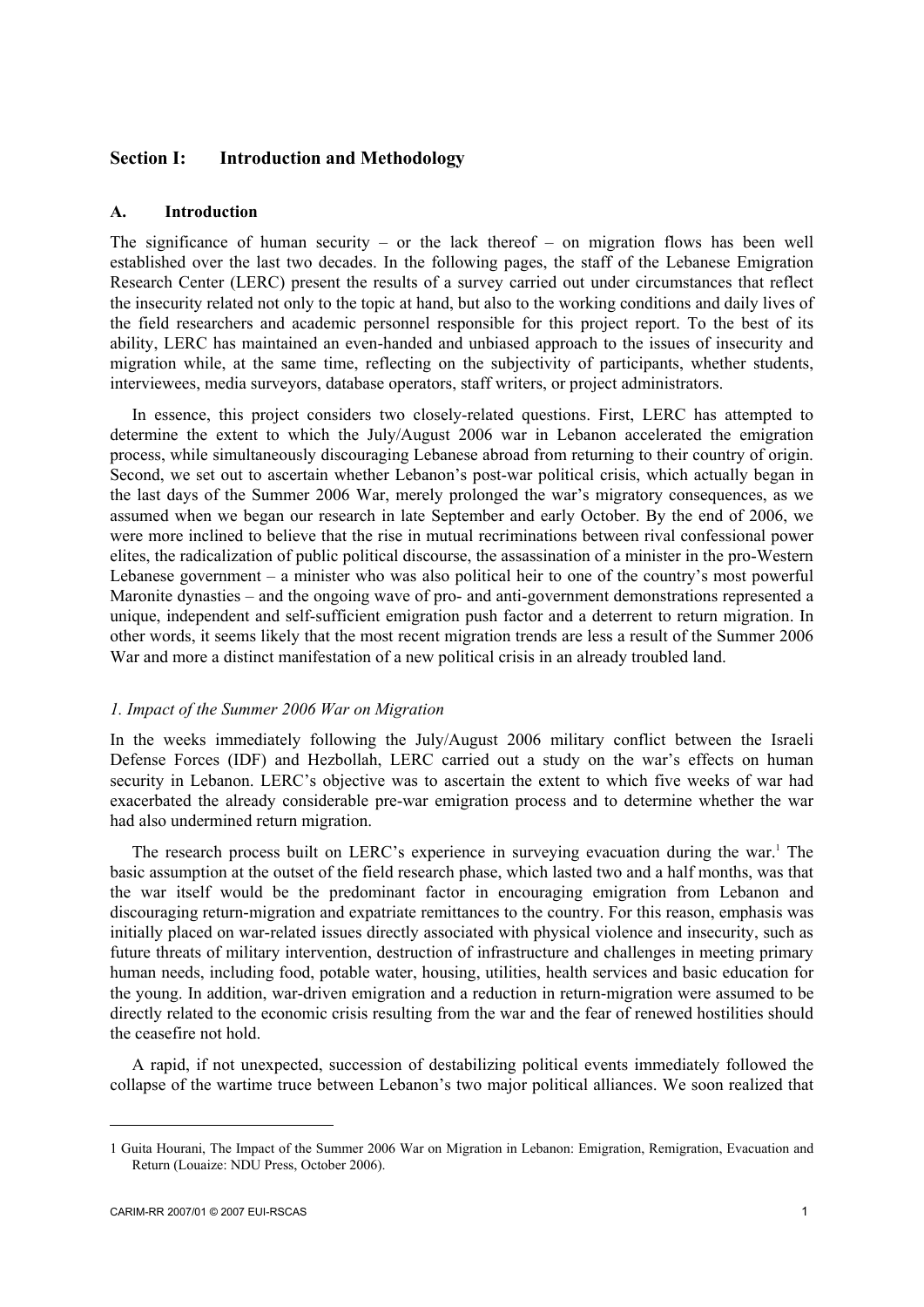our initial survey parameters were being challenged as the political crises continued to escalate. Considered in hindsight, the post-war insecurity crisis may even prove to have played a more significant role than the war itself in driving outward-migration and forcing Lebanese abroad to reconsider their aspirations to rebuild lives in their home villages, towns and metropolitan neighbourhoods.

## *2. Immediate Effects of the Summer 2006 War*

To date, various studies have been carried out on some aspects of the July/August 2006 war and its impact on the lives of the Lebanese population. While it has been relatively easy to survey the direct material destruction that resulted from five weeks of cross-border combat and the immediate effects on the domestic economy, it has been far more difficult to ascertain the emotional, psychological, 'spiritual' and overarching political ramifications of the hostilities for Lebanon's already weakened social and economic fabric.

In order to fill the gap in reliable empirical data on the impact of the war and the post-war political crisis on the Lebanese economy and on society more generally, LERC project staff methodically surveyed Lebanon's major daily newspapers from the commencement of hostilities to the completion of the survey phase on 11 December 2006.<sup>2</sup> While this data was being processed and evaluated, additional anecdotal and unsystematic media and personal insights were gathered to enrich the analysis of the post-war crisis. The following excerpts from the press were selected and compiled by LERC's research staff and represent only a fraction of all media data collected. By themselves, they do not fulfil the rigorous criteria for a proper content analysis of the entire Lebanese media landscape. Other excerpts and citations appear elsewhere in this report.

In an article on the Lebanese economy that appeared in Beirut's Arabic-language daily, *As-Safir*, it was reported that a total of 30 large factories and 150 small and mid-sized companies<sup>3</sup> in various parts of the country were physically destroyed by bombing during the Summer 2006 War. This led to widespread unemployment and urgent calls for government intervention to help the owners of these businesses to resume work and avoid permanent lay-offs of wage workers and salaried employees. A few days later, on 15 August, the newspaper also stated that 40% of all of Lebanon's hotel staff<sup>4</sup> were unemployed at the time of writing and that they faced an uncertain future since hotel owners were expected to set new employment policies in light of further political and economic developments.

In spite of the grim overall picture, another article in *As-Safir* gave a positive report on the continuous and overwhelming trust in the banking sector shown by non-resident depositors, who continued to maintain US\$5.9 billion in Lebanese banks. Total deposits by residents and non-residents remained more or less constant at some US\$50 billion, disproving rumours about heavy withdrawals from bank accounts and the general flight of investment capital.<sup>5</sup> Elsewhere in the same issue, the president of the Lebanese Association of Banks, François Bassil,<sup>6</sup> confirmed that the transfer of funds to points abroad was still limited and that Arab depositors and investors had apparently decided to keep their funds in Lebanese banks.

<sup>2</sup> This media analysis was less comprehensive for the period between 1 and 11 December and was summarized by Research Assistant Rudy Sassine.

<sup>3</sup> A. Hamdan, "Thirty Big Factories and One Hundred Fifty Small and Mid-Sized Companies are Destroyed… The First Estimates of the Damages Are One Hundred and Ninety Million Dollars [Arabic]," As-Safir, 11 August 2006.

<sup>4</sup> A. Haidar, "A Thousand Workers in the Restaurant Sector in Solidere are Threatened by Unemployment…40% of Hotel Employees Are Working... Awaiting Settlement of Hotels' Work Policies [Arabic]," As-Safir, 15 August 2006.

<sup>5 &</sup>quot;Financial Drain Recedes… and Human Hemorrhage Increases! [Arabic]," As-Safir, 3 August 2006.

<sup>6</sup> Ibid.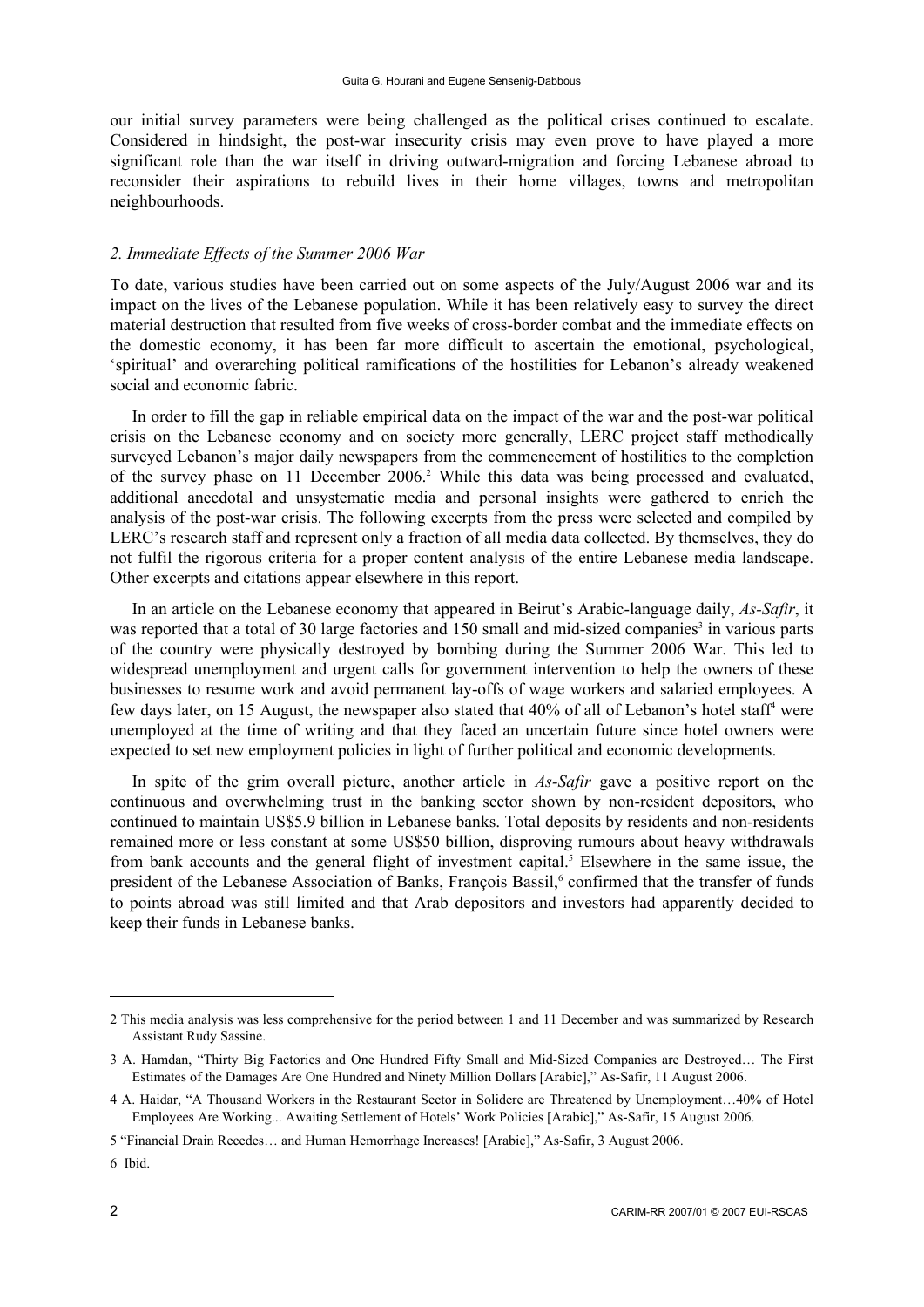The war's effects on Lebanon's overall economic and financial situation were also reflected in the country's English-language newspaper, the *Daily Star*. Most ominously, Jean Fabre, spokesman for the United Nations Development Programme (UNDP), observed that the Summer 2006 War had wiped out in a month the results of 15 years of reconstruction activity and other concerted efforts to reestablish faith in Lebanon's future.7

A few weeks after the ceasefire began, Kafalat, a financial company that lends money to small and mid-sized businesses, revealed that approximately 408 Lebanese restaurants had war-related and other debts totalling 51.159 billion Lebanese lira (LL) or US\$34.106 million.<sup>8</sup> A month later, on the basis of a report issued by the Syndicate of Restaurant Owners in Lebanon, the newspaper was able to provide some facts and figures on physical destruction in the sector, noting that "67 restaurants in Beirut's southern suburbs, South Lebanon and Baalbek were destroyed during the war, causing material damage of [US]\$15.4 million."9 Some of the country's commercial woes were also related to events that occurred prior to the Summer 2006 War. Businesses and restaurants in central Beirut suffered significant losses in earnings during the preceding spring, when the process of National Dialogue was ongoing and the country's political leadership was meeting nearby. The extremely tight security measures accompanying these consultations discouraged or even prevented shoppers and diners from gaining access to the downtown commercial district and its environs.10

The *Daily Star* devoted considerable space to surveys of damage to the industrial sector, reporting the destruction of about 100 industrial sites of varying sizes in the south of the country, and to the agricultural sector in the predominantly Shiite areas south of the Litani River, where tobacco crops and livestock were neglected and often perished after farmers fled their homes and fields for safer locales.<sup>11</sup>

In addition to calls for Lebanese government assistance, donor and lending countries were asked to make individual contributions to help rebuild all that had been destroyed. The response has been good with some states adopting whole village infrastructures as their own private projects. Hopes of further investment and financial aid have continued to be high, spurred, in part, by meetings and forums in which Arab officials and businessmen and their counterparts in Lebanon have promised various kinds of support, for example, by giving preferential treatment, including tax exemptions, to Lebanese goods exported to their countries.

Perhaps the greatest optimism is attached to the Paris III Conference, which is scheduled for the end of January 2007. Despite concerns regarding the impact of the current Lebanese political crisis on the economy, the ability of the Lebanese government to implement structural and other economic reforms, the willingness of donor countries to help Lebanon and the broader issue of the international and regional investment climate, the Daily Star cited economist Dr Elie Yashoui<sup>12</sup> as saying that Lebanon will almost certainly receive as much as US\$4 billion in grants and loans from the international community at the conference. Should this or a like sum materialize, it will be seen by some as indicative of international support for the current Lebanese government and as an initiative to prevent its collapse.<sup>13</sup>

Other press articles have touched on topics specifically related to the subjects of migration and return. Many Lebanese, some of whom were dual nationals evacuated by foreign governments during

<sup>7 &</sup>quot;War Wiped Out 15 Years of Lebanese Recovery – UNDP," Daily Star, 23 August 2006.

<sup>8</sup> L. Ohrstrom, "Hospitality Sector Reels in Aftermath of War, Seeks Financing to Help Recovery," Daily Star, 28 August 2006.

<sup>9</sup> O. Habib, "Restaurant Owners Detail War Losses, Seek Government Help…," Daily Star, 28 September 2006.

<sup>10</sup> L. Ohrstrom, "Downtown Beirut Braces for Another Political Siege," Daily Star, 6 November 2006.

<sup>11</sup> A. Chaon, "Catastrophic Season for Tobacco," Daily Star, 24 August 2006.

<sup>12</sup> O. Habib, "Donor Conference Takes On New Urgency," Daily Star, 23 November 2006.

<sup>13</sup> Ibid.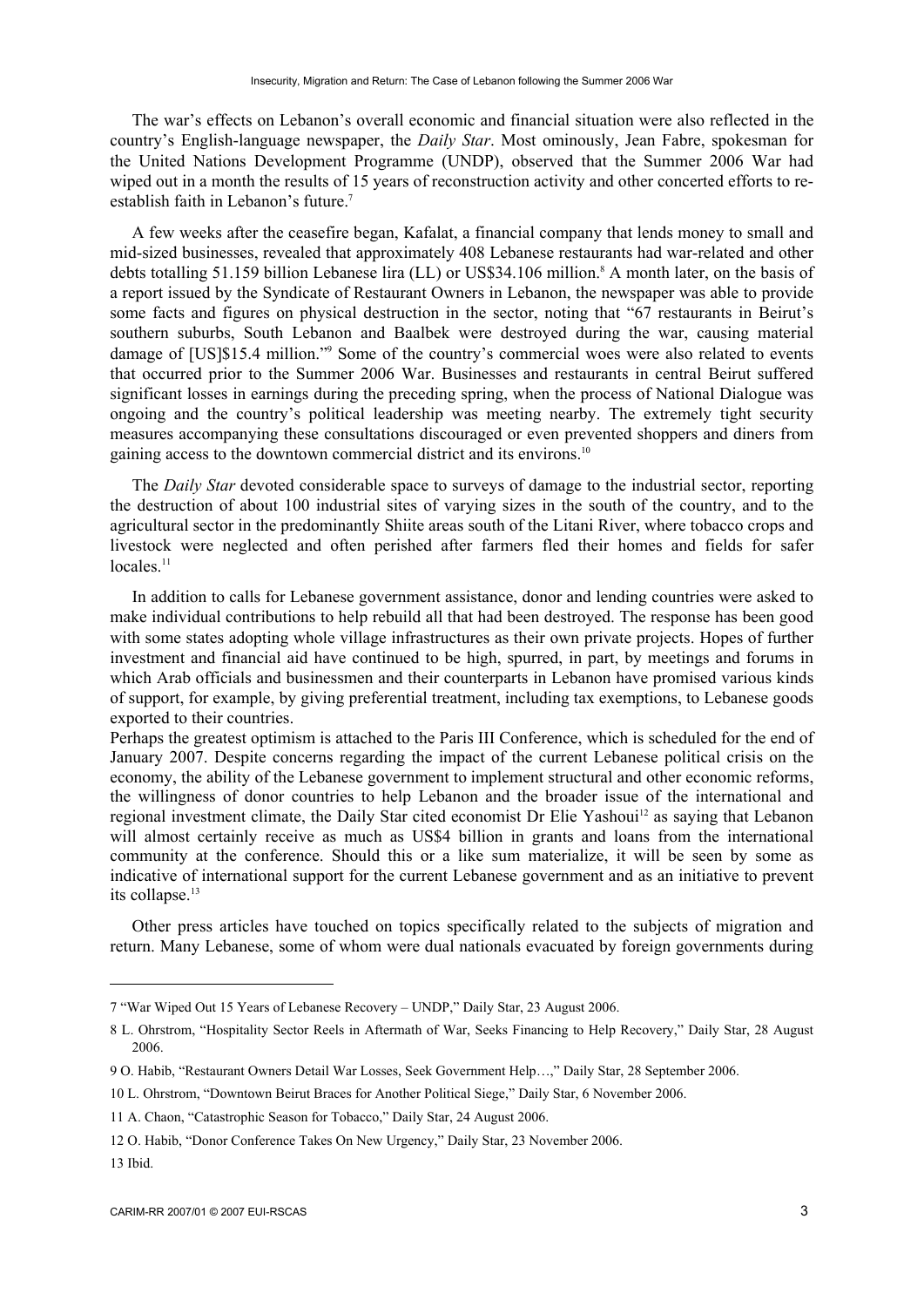the Summer 2006 War, have come back to the country since the war's end. A *Daily Star* report on airport activity quoted Hamdi Shouk, Director General of Civil Aviation, as stating that "90% of people coming to Beirut are Lebanese and the rest are from the Arab States.14 This not only indicated the return of Lebanese, but also that few foreign nationals – and then largely Arabs – were risking travel to Lebanon. Three other articles in the same newspaper discussed the 'brain drain' from Lebanon. One confirmed that students pursuing specialized higher studies<sup>15</sup> or majoring in business administration were the most willing to migrate and suggested that many students intending to leave had already done so during or immediately after the war. Some young men voiced complaints about finding employment in Lebanon, contending that women were being favoured for jobs and talking about the necessity of pulling strings or going through this or that leader in order to land a good position. All of the major universities that use English as their primary language of instruction, including the American University of Beirut (AUB), the Lebanese American University (LAU) and Notre Dame University (NDU), experienced a delay in the start of the academic year, the flight of foreign teachers<sup>16</sup> and the cancellation of some courses. Anecdotal evidence gleaned from conversations with student affairs officers and university instructors at many of Lebanon's key English-, French- and Arabic-language universities corroborated these media reports.

Although it gave few sources, a November 2006 study (*Economic Impact of the July 06 War and Steps towards Recovery*) by the Beirut-based InfoPro Center for Economic Information, a research and publishing company, provided the best overview of the guarded optimism that reigned in Lebanon immediately prior to the escalation of political conflict later that same month. The conflict materialized with the resignation of all six 8 March coalition members from the Cabinet at the beginning of November and was exacerbated by the assassination of Pierre Gemayal, Industry Minister, member of parliament and a 14 March coalition member, just one day before scheduled celebrations to mark Lebanon's independence (on 21 November), as well as the announcement, by Hezbollah, which heads the 8 March coalition, of an indefinite occupation of the capital's economic and political centre, the downtown Solidere district, at the month's end. With these developments, hopes for a rapid economic recovery, so prevalent after the war, were dashed.

According to the *Daily Star*, the Gemayal assassination caused Lebanese hotels to empty<sup>17</sup> as dramatically as they had following the murder of Prime Minister Rafik Hariri on 14 February 2005. Hence, although tourists had begun to trickle back to Lebanon, in some cases to show solidarity with the country and its citizens after the war, the tourism and recreation sector enjoyed only a very short respite before being struck by another blow with repercussions for the end-of-year holiday season.

The development with the greatest impact, however, was the resignation of the 8 March coalition ministers from the government. Experts have concluded that the disagreement between the opposing coalitions will have a negative effect on efforts to raise funds and loans at the Paris III Conference and will also make the government's expected structural and economic reforms impossible to implement.<sup>18</sup> There is a parallel here to the circumstances that followed the Paris II Conference, when President Emile Lahoud, in disagreement with then Prime Minister Hariri, impeded implementation of the agreed reform mechanism, causing the government to fail to meet its obligations toward donor countries.19 President Lahoud, who is informally allied with the 8 March coalition, will remain in power until his extended term expires in the fall of 2007. Moreover, Nabih Berri, the speaker of the

18 O. Habib, "Private Sector Fears Cabinet Crisis Will Scuttle Paris 3," Daily Star, 17 November 2006.

19 Ibid.

<sup>14</sup> O. Habib, "Hariri Airport Buzzes with Activity as Thousands of Lebanese Return Home," Daily Star, 12 September 2006.

<sup>15</sup> M. Bluhm, "Political Crisis Accelerates Brain Drain as MBAs Seek Career in Calmer Lands," Daily Star, 21 November 2006.

<sup>16</sup> I. Azzi, "Universities Seek to Salvage Summer Session," Daily Star, 25 August 2006.

<sup>17</sup> M. Bluhm, "Hotels Report Mass Exodus in Wake of Gemayel Assassination," Daily Star, 24 November 2006.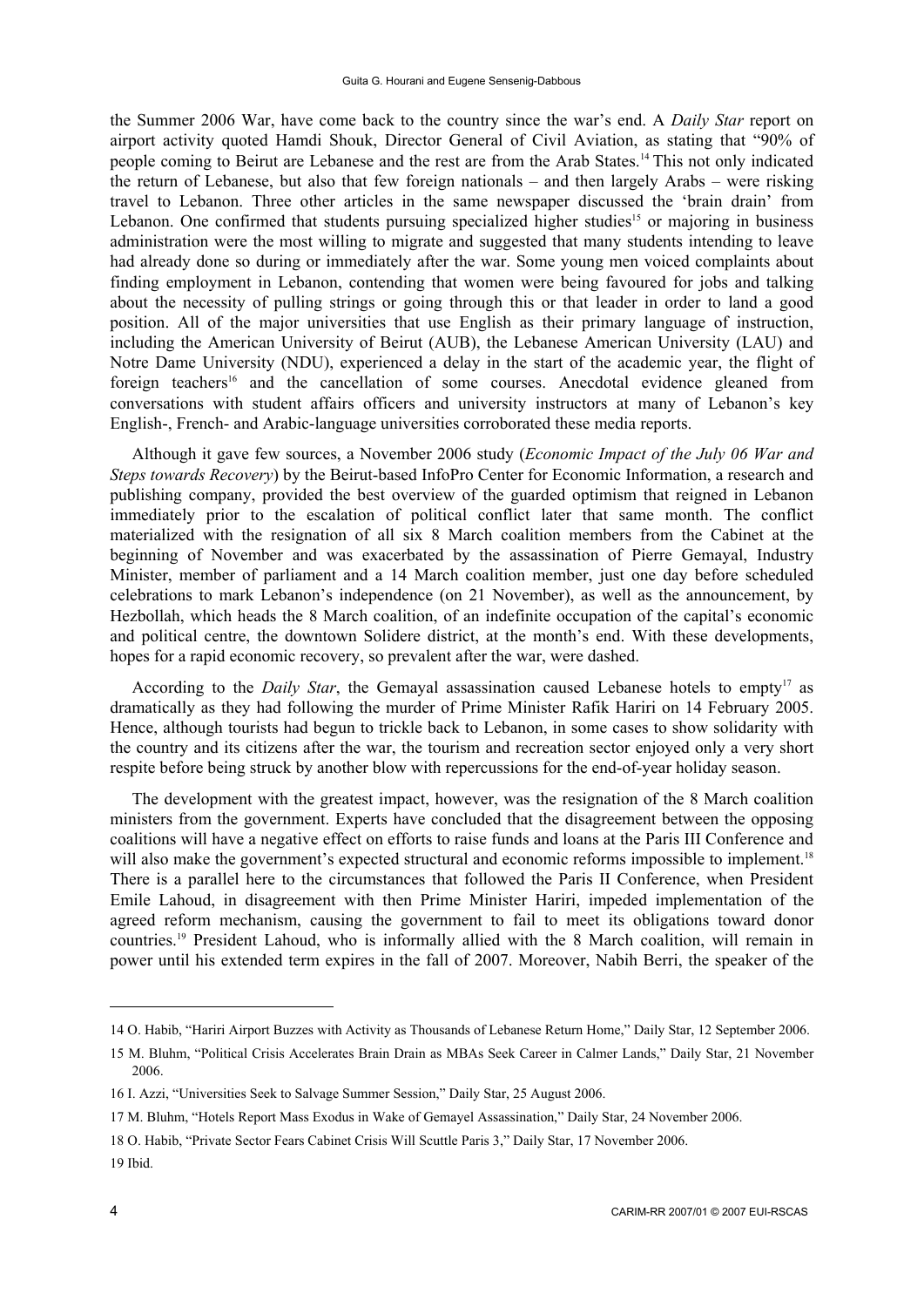Lebanese parliament and head of the Amal Party, one of the members of the 8 March coalition, can delay efforts to convene parliament by virtue of his office. Hence, although some Lebanese, like former MP Mikhayel Daher, believe that a parliamentary vote supported by the governing majority will lead to the adoption of any necessary reforms or allocations.<sup>20</sup> there are numerous possible impediments to timely progress in the reform process.

## *3. Shifting Parameters of Human Security*

The InfoPro survey of November 2006 concluded that "the future outlook of Lebanon's economic recovery depends to a large extent on the political environment." With respect to migration and diaspora involvement in the Lebanese economy, it expressed the view that "to retain financial and human capital, as well as to attract foreign investment back to Lebanon,"21 political stability and good will are absolute prerequisites. However, neither political stability nor good will seems to be on the horizon for the year 2007. As this report was being completed, several of the key indicators for human security showed further deterioration of the current situation, which will potentially promote additional emigration by Lebanon's 'best and brightest' and discourage return migration and investment from Lebanese diaspora communities around the world.

As indicated above, the Paris III negotiations, scheduled for January 2007 and seen as essential to the ongoing stability of the Lebanese lira and the survival of the still thriving financial services sector, are gradually falling victim to the conflict between the 14 March governing majority and 8 March opposition coalition, led by Hezbollah.22 Paris III is, however, an extraordinary event being organized in response to extraordinary circumstances. The everyday business of government is not extraordinary, even when dealing with the aftermath of war, yet it has also been blocked by internal political developments. To give one example, Lebanon's environmental crisis, which was only exacerbated by the Summer 2006 War,<sup>23</sup> most dramatically, by a large oil spill into the Eastern Mediterranean, is now even more dire because the domestic perpetrators of ecological destruction, namely, the operators of illegal quarries, are exploiting the political deadlock to recommence their activities.<sup>24</sup>

The few administrative and political reform projects that did make some progress during the brief grace period between the parliamentary elections of early 2005 and the Summer 2006 War are now languishing because of the current political stalemate. One significant example involves the radical reform of the utilities sector, which was initiated and partially carried out by Mohammad Fneish, Minister of Energy and Water and a member of Hezbollah, before he left the cabinet with other members of the 8 March coalition: the withdrawal of Fneish and his team from the ministry has halted the reform process despite its successes up until that time.<sup>25</sup> Another important example concerns the draft parliamentary electoral reform law, which was developed, negotiated and drafted in a unique civil society stakeholder process. Presented to the Cabinet on 1 June 2006, the draft law was supposed to receive first reading in parliament in mid-July, but this move forward was delayed owing to the outbreak of war. The draft law is currently being ignored or rejected by both coalitions – the government and the opposition – leading many analysts to predict political paralysis in this key area of

<sup>20</sup> Ibid.

<sup>21</sup> InfoPro Center for Economic Information, Economic Impact of the July 06 War and Steps towards Recovery (Beirut: InfoPro, November 2006), 4.

<sup>22</sup> H. Bathish, "Something New to Divide Beirut: Paris III Reforms," Daily Star, 6 January 2007.

<sup>23</sup> M. Abi Habib, "War Added to Lebanon's Many Environmental Problems," Daily Star, 5 January 2006.

<sup>24</sup> M. Zeineddine, "Owners of Illegal Quarries Exploit Political Crisis to Resume Work," Daily Star, 6 January 2006.

<sup>25</sup> K. Wilson-Goldie, "Will Fneish's Resignation Kill Reform at the Energy and Water Ministry?," Daily Star, 27 November 2006.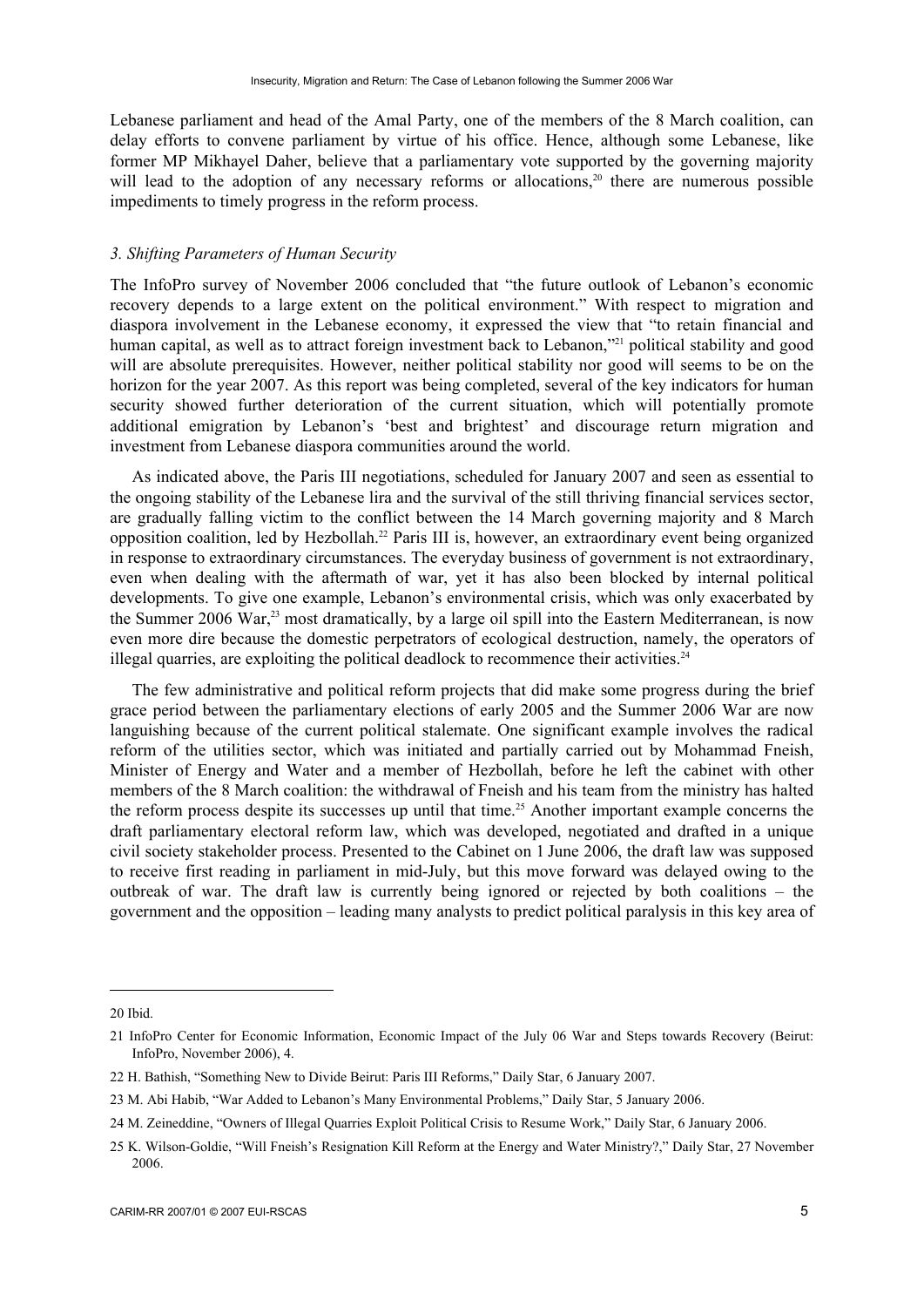democratic reform and, indeed, an end to the almost euphoric reform process initiated after the withdrawal of Syrian military forces from Lebanon in early 2005.<sup>26</sup>

Lebanon now faces an uncertain future.<sup>27</sup> The almost total lack of predictability with respect to political and economic developments will have one guaranteed effect, namely, the continuing brain drain that has long undermined the country's ability to recover from conflict and thrive in peace. If this flight of human capital is joined by an equally devastating drain on financial capital and other resources, the country may face a state of insecurity reminiscent of the late 1970s and 1980s – the early period of Lebanon's civil war.

## **B. Methodology**

LERC's decision to study the interrelated issues of human security, migration and diaspora-return to Lebanon following the Summer 2006 War reflected a longstanding desire to focus on the correlation between war and migration and war and return in the context of a country traditionally characterized by international migration following internal and/or cross-border conflict, especially during the last three decades. This study builds on the experience that LERC has gained during four years of work in the fields of applied social science research (e.g., the Center's October 2006 study on the recent wartime evacuations), policy analysis (e.g., the 2005 white paper on absentee voting presented to the National Commission on Parliamentary Electoral Law) and alternative research methods (e.g., the Migration History Workshop Festival and 'dig where you stand' migration studies toolkit, based on Sven Lindqvist's innovative *Gräv där du star* grassroots history approach).

One of the principal periods of Lebanese overseas migration occurred between 1975 and 2001.<sup>28</sup> During this time, which also saw a huge internal displacement of the Lebanese population, approximately one million persons left the country, largely for destinations in the Arab Gulf, Australia, North and South America, and West Africa, as well as Western and, more recently, Eastern Europe. Livelihood strategies combined with severe political and societal insecurity in their country of origin caused most of these migrations to become permanent. These same factors came into play once again during the Summer 2006 War and in its aftermath. The conflict between the IDF and Hezbollah was very costly in terms of both the numbers killed and wounded and the socio-economic consequences to every Lebanese. About a quarter of a million citizens were left without proper housing; the country's infrastructure was significantly damaged, although by no means crippled; factories of all sizes were destroyed from the south to the Bekaa Valley; agricultural activity came to a halt and crops and livestock perished; and different parts of the service sector, especially those related to tourism and recreation, lost significant business, causing many companies to lay off employees forcing new graduates and the unemployed to migrate.

This research project was based on a literature review, surveys of existing data on Lebanese migration and the effects of the Summer 2006 War, and fieldwork in most parts of the country. To study the impact of the Summer 2006 War and the ensuing post-war political crisis on migration, we used two empirical approaches, one quantitative and one qualitative. Finally, in light of the ongoing theoretical debate on the motivational issues surrounding migration flows, we evaluated all results in an attempt to weigh the significance of both the war and the post-war political crisis as independent push/pull variables.

<sup>26</sup> E. Sensenig-Dabbous, "Why Is Everyone Ignoring the Boutros Proposal?," Daily Star, 4 January 2006.

<sup>27</sup> R. Ghazal, "Opposition Vows to Step Up Pressure on Siniora within Next Few Days," Daily Star, 6 January 2006. 28 There is no data available on the number of migrants after 2001.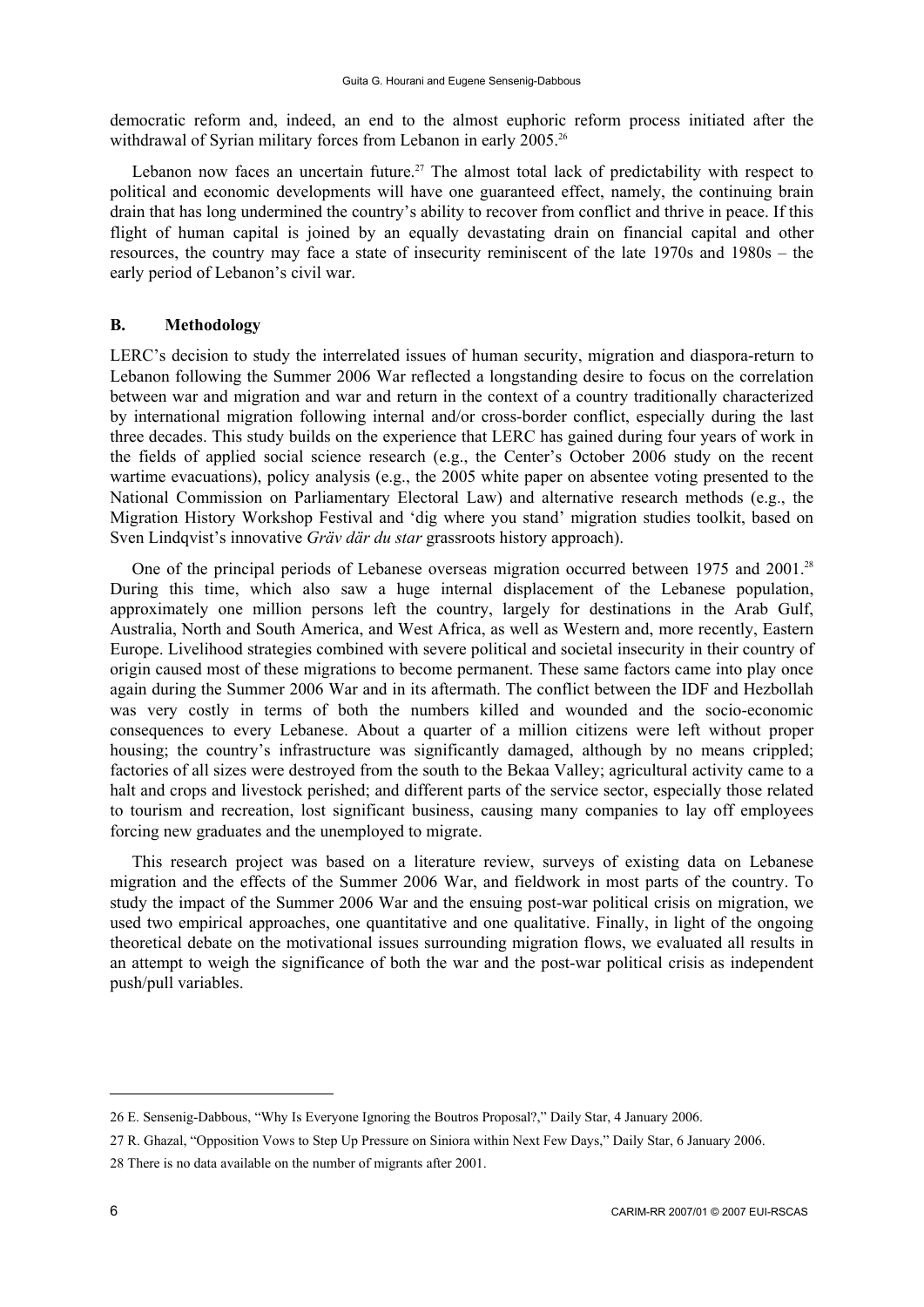## *1. Quantitative Methods*

Two questionnaires were developed for the first, largely quantitative part of this survey: one was for permanent residents of Lebanon and the second was for former residents now living abroad. Both did contain, however, a qualitative option at the end of the form that invited respondents to share their feelings, aspirations, hopes and fears. In questionnaire modules V and VI respectively, residents and migrants were asked the following questions: "*What will it take for you to stay in Lebanon / What are your conditions to return permanently to Lebanon? This is a very important part of the questionnaire. In this section you may write your views and opinions about the political, economic and societal conditions that will make you stay in Lebanon / will make you return to Lebanon.*" All Englishlanguage responses to these questions, as well as the quotations gleaned from the qualitative questionnaires described below, have been faithfully reproduced, when possible, in order to reflect the personal character of the texts. Arabic responses have been translated into English in styles similar to the originals.

It should be noted that all percentages below 4% were dropped from the graphs for clarity and legibility.

## Residents of Lebanon and Lebanese Living Abroad

The questionnaire developed for residents of Lebanon was largely intended to discover whether the situation in the country was engendering further migration. It was administered in person to a sample of research subjects mainly composed of senior BA, MA and PhD students, members of the workforce and unemployed individuals living in greater Beirut, South Lebanon, Tripoli, Mount Lebanon, Zahle and North Lebanon between 1 October and 11 December 2006. Out of 510 questionnaires fill in, only the 444 questionnaires that were properly completed were accepted, keyed into the SPSS program and aggregated for the study. Our sampling frame consisted of two groups; first students, both advanced undergraduates and graduates from all universities in Lebanon who were chosen based on a convenience sampling approach; second the employable Lebanese workforce, also selected based on convenience sampling.

The questionnaire developed for migrants living abroad was intended to discover whether the situation in Lebanon had affected their decision to return permanently. It was sent to over 270 individuals who had expressed their interest and willingness to take part in the survey after learning about it through an announcement disseminated by various organizations, list-servs, alumni and the like. A total of 74 complete responses were keyed into the SPSS program. Although this sample cannot be considered statistically representative of the Lebanese and their descendants scattered around the globe, it does reflect the opinions of those willing to answer questions on the issue of migration and insecurity in Lebanon at that time. The results of this part of the survey are vulnerable because of the high level of non response. Those who participated could very well have been motivated by political, social or cultural considerations.

Every effort was made to ensure that the basic characteristics of Lebanon's population, whether in terms of gender, religious denomination, area of residence, or political affiliation, were matched by the survey sample. Contact with students was mediated by university officials. Senior university undergraduates and graduate students working on their MAs were generally asked to fill in the questionnaire in the presence of LERC's assistant researchers. Questionnaires were collected and data keyed into the SPSS program without any knowledge of the name of the persons who had filled them in. The questionnaires were anonymous.

### Embassies and Migration Services

In the second part of the quantitative process, a questionnaire was developed for embassies and consular sections and was sent to the ones representing major destinations for Lebanese emigrants, namely, the United States, Canada, France, Sweden, the United Kingdom, Nigeria, Ivory Coast,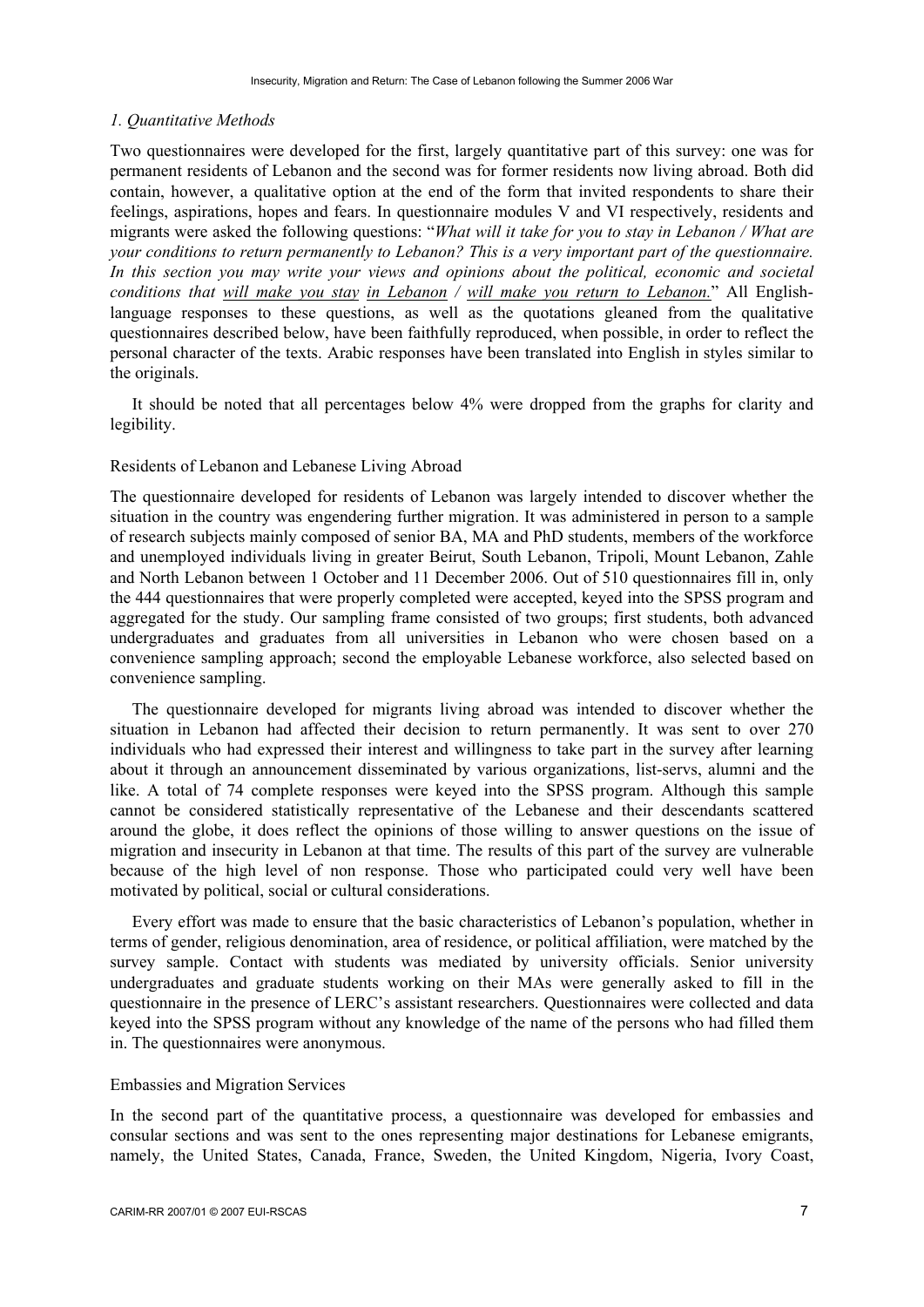Ghana, Mexico, Venezuela, Brazil, Australia, Kuwait, the United Arab Emirates and Saudi Arabia. When this measure failed to elicit substantial data, LERC decided to alter the embassy questionnaire and to contact offices that provide immigration services by helping prospective migrants with their immigration applications. This study reports on responses from two embassies and two offices offering immigration services.

## *2. Qualitative Methods – Expert and In-Depth Interviews*

As part of the qualitative phase, two questionnaires were developed, one for expert interviews and one for in-depth interviews. Most interviews were conducted in English, but sometimes they took place in Arabic and were later translated into English

## Expert Interviews

Expert interviews were conducted with the Chief Executive Officers (CEOs) of privately-owned small and medium-sized enterprises (SMEs), high-level representatives of civil society organizations, including some focusing on women's issues and human rights, and specialists working in the financial services sector. The present study was substantiated by 11 expert interviews, which were largely conducted either by telephone or in person. A few questionnaires were filled in by the experts themselves due to the poor security situation which prevented our research assistants from conducting more face-to-face interviews. All of the expert interviews are attributable.

## In-depth Interviews

Another series of in-depth interviews was conducted with residents of Lebanon to gather data indicating their thoughts on a variety of topics. Much like the experts interviewed, they were asked for their insights on insecurity and migration and their attitudes toward Lebanon's social, political and economic situation. A total of eight in-depth interviews provided information for this study. All of them were conducted in person, but the respondents remain anonymous.

## Media Overview

Another element of the qualitative phase was the review of newspaper articles and reports to compensate for the shortfall in literature on the subject of war and migration, particularly in Lebanon. LERC's research assistants reviewed and clipped articles from five major newspapers: *AnNahar*, *AsSafir*, *l'Orient le Jour, Daily Star*, and *AlMustaqbal*; and three journals and magazines: *Le Commerce du Levant*, *Lebanon Opportunities*, *Al-Bayan*, *Iqtisad wa Amal*, *l'Hebdo magazine*, and *Executive.*

Finally, it should be noted that the Summer 2006 War had ended by the time we began implementing the questionnaire. However, as we carried out the survey, the situation in Lebanon worsened with the resignation of part of the Cabinet, the Gemayel assassination and the demonstrations turned sit-in aimed at bringing down the Siniora government. It would have been very interesting to study the impact of each of these events on our research, but time constraints made such incremental observations impossible.

## **C. Insecurity and Migration: Measuring Threats to Human Security**

All threats are interrelated and one can lead to another. As noted above, forced migration is both an important threat to human security and one of the most significant consequences of human insecurity. Its relevance here as a threat is that it points to the fear that individuals have about remaining in their own country when it can no longer provide them with the security essential to their survival. Its consequences will be highlighted below. People exposed to human insecurity have only two options: either to accept the status quo or adopt an exit strategy. The latter may quite literally involve migration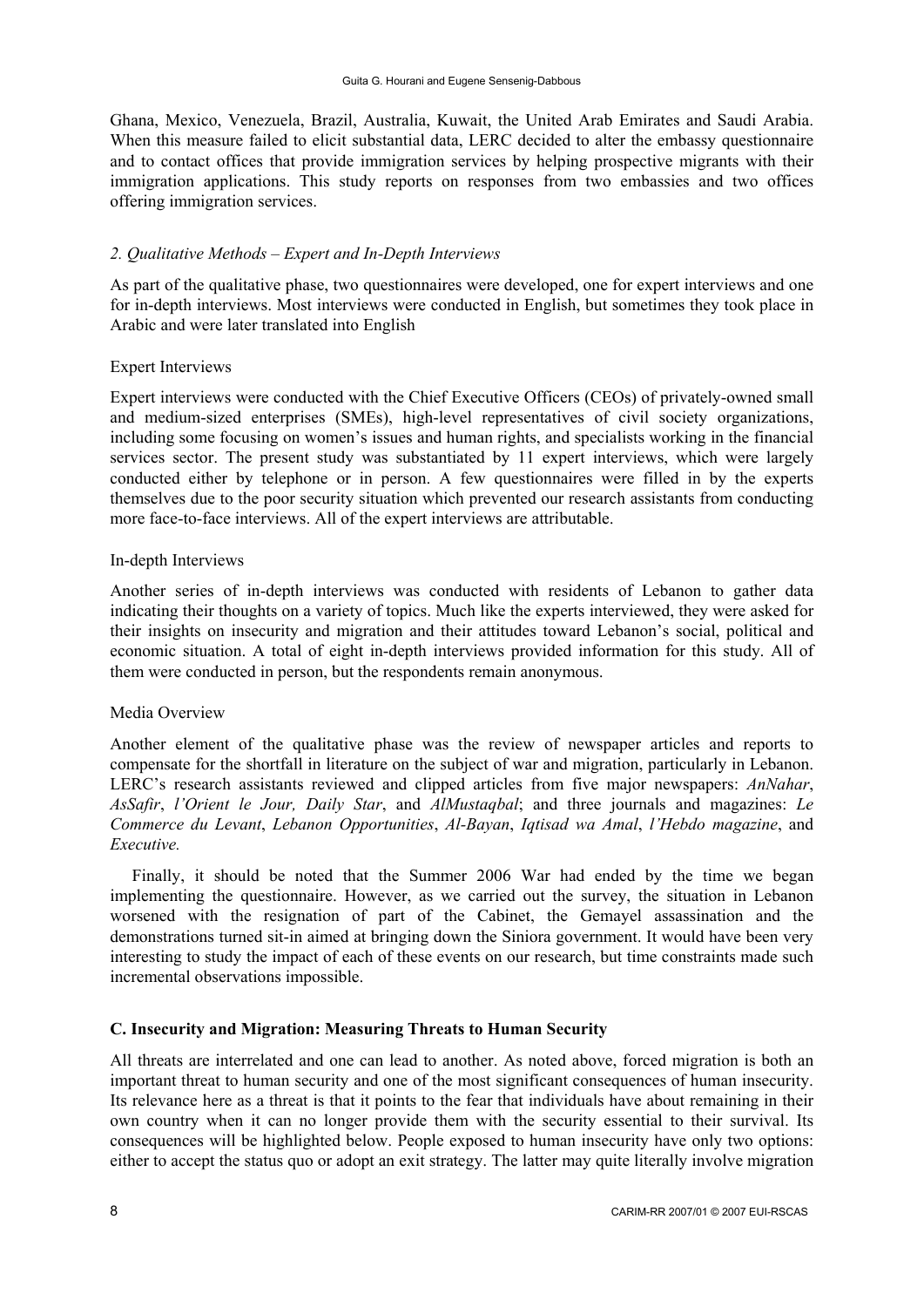to a better and more secure environment or rebelling against existing circumstances, which may lead, in turn, to civil conflict, crime and other forms of insecurity.

*International Migration:* "Contemporary international migration," according to Sirkeci, is "a complicated human movement involving different types of migrants, such as refugees, asylum seekers, family migrants, illegal migrants, migrant workers and professionals."<sup>29</sup> Elsewhere, Sirkeci defines it in terms familiar from the discussion above, as "a dynamic movement from the area of origin [which is] characterized by an environment of insecurity" to destinations that are "less insecure" or provide "relative security."30 Indeed, individuals always try to ensure their own safety and improve their overall circumstances and will cross borders to do both if necessary. But migration is not only a consequence of human insecurity. Once begun, it can lead to further migration or even to conflict or other hazards.

In a 1995 study, Richmond<sup>31</sup> characterizes two types of migration. Voluntary migration is a decision freely taken for personal reasons, such as family reunification or labour migration. It is not caused by human insecurity because it is based on a rational decision; it does not have a negative effect because it tends to be slowly and carefully planned. That being said, human insecurity may stimulate hasty action on the part of individuals harbouring plans to migrate. Forced migration is based on intimidation, crisis and conflict. Armed conflict is, in fact, a major cause of forced migration since it often involves gross violations of human rights. Other causes include environmental degradation, shrinking resources, unequal treatment, failing states, weak governance, unchecked violence and incountry wars.

However, Bach warns that the voluntary-involuntary dichotomy in migration has become less distinct and that reasons for migration are complex and intertwined. As he tells us: "Motivations for moving cannot be reduced to categorical causes, but may be more effectively viewed as the result of the lack of alternatives in overcoming the mixture of difficulties and threats."32

*Drawbacks of Migration:* The absence of economic, societal, or political security gives rise to the movement of peoples. For those already planning to migrate, human insecurity may be viewed as an "opportunity framework."33 According to a 1993 United Nations report: "Migration, both from within countries and across borders, is mounting. Political and economic disruption are important immediate causes of specific flows of migration, but demographic pressures and growing economic disparities create strong underlying forces for population movements which threaten to become a serious source of international conflict."34

Migration can be a grave problem for both the generating state and the receiving state. The generating state suffers the loss of skilled personnel, which hampers the development process and affects the social fabric. Since young workers migrate when they are most productive, it is the host country that benefits from their dynamism, lower wages and higher consumption. Migration changes people's mentality and migrants often come to possess multiple identities and become unsure of their loyalty to their home country. They may develop strong links and allegiance to the receiving state.

<sup>29</sup> I. Sirkeci, "War in Iraq: Environment of Insecurity and International Migration," International Migration 43, no. 4 (2005): 200.

<sup>30</sup> I. Sirkeci, The Environment of Insecurity in Turkey and the Emigration of Turkish Kurds to Germany (New York: Edwin Mellen Press, 2006), 21.

<sup>31</sup> A. H. Richmond, "The Environment and Refugees: Theoretical and Policy Issues," Population Bulletin of the United Nations, No. 39, 1995, 1-17.

<sup>32</sup> Chen, Fukuda-Parr, and Seidensticker, Human Insecurity in a Global World, 72.

<sup>33</sup> Sirkeci, The Environment of Insecurity in Turkey, 267.

<sup>34</sup> International Development Research Center, Security and Mutual Vulnerability, chap. 4 ("Social Insecurity); available online at [http://www.idrc.ca/en/ev-25575-201-1-DO\_TOPIC.html], accessed 27 November 2006.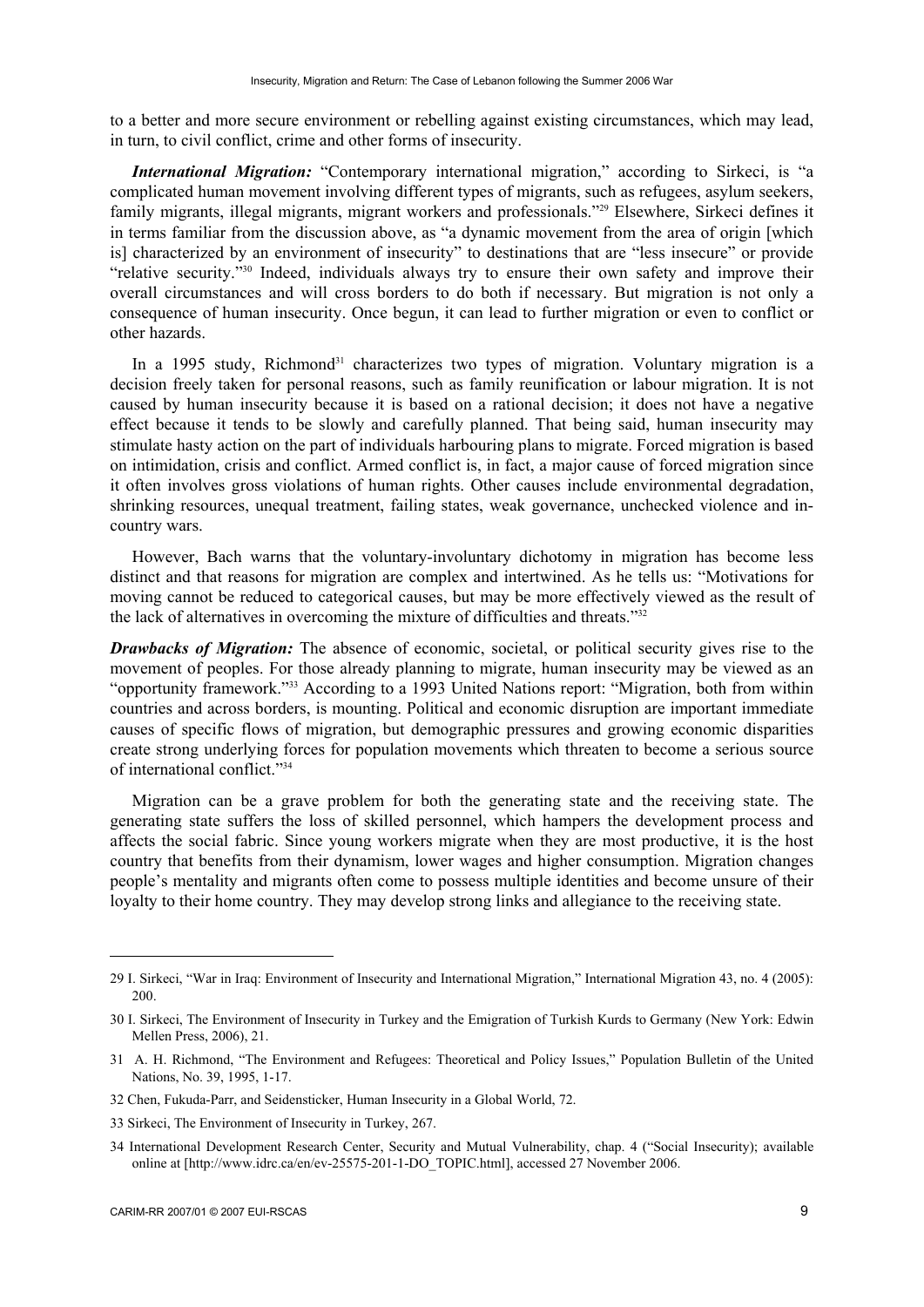Yet, forced migration can have a negative effect on receiving states. Tensions may arise owing to unreasonable fear of the migrants, ignorance about their customs, or worries that they will compete for sometimes scarce jobs. Migrants can also face discrimination because of their ethnicity, race, or religion.

Established migrant networks in receiving states have been major facilitators of migration mostly due to the belief that they are willing and able to assist new migrants owing to national, ethnic, or religious links that may actually deepen after migration since they provide migrants with a sense of belonging. However, receiving states are deporting larger numbers of illegal migrants and have often blocked entry to legal ones. In part, this increased caution has resulted from the association between terrorism and international migration, which is known to facilitate human trafficking, the smuggling of weapons and the accumulation of resources to implement terrorist plots.<sup>35</sup>

## **Section II: Findings of the Survey**

This section of the report contains the results of the literature review and field research carried out after the Summer 2006 War in accordance with the methodology described in the introduction.

## **A. SURVEY RESULTS FOR RESIDENTS**

#### *1. Introduction*

International migration from war zones and conflict areas may be regarded as 'voluntary' or 'forced,' 'temporary' or 'permanent,' 'political' or 'economic.'36 Differentiating between these typologies is difficult, especially since they are frequently interdependent and mutually inclusive. As Dowty says, "economic hardship and political persecution" during periods of war or conflict "often go hand-inhand and frequently interact with one another to compound migratory pressure."<sup>37</sup>

Studying migration from a country that is undergoing the transition from conflict to peace requires scrutiny not only of its economic conditions and infrastructure, but equally, if not more importantly, of its legislative system, especially regarding human rights and freedoms, the rule of law and due process. Transition periods are very fragile by nature and, if they are hampered, the resultant confusion can easily create new waves of migrants and restrict return migration.

When we consider population movements, it is vital to take into account such demographic factors as the age, sex and marital status of potential migrants, as well as socio-economic factors reflecting political, economic and societal conditions, in addition to family ties. But while statistical data is indispensable to the study of migration, it is equally important to study the 'physical' or 'material' and 'moral' or 'non-material' environments that push people to migrate and prevent expatriates from returning to their home country. Other critical factors are the way in which people perceive the 'push' environment, the actual decision of migrants to emigrate and their selection of a destination. Neither the decision to migrate nor destination selection is made in a haphazard manner. Resolving to migrate to another country for the purpose of residence is a complex phenomenon with diverse and intersecting motivations*.* <sup>38</sup> It can be triggered by political unrest; economic instability; social,

<sup>35</sup> Chen, Fukuda- Parr, and Seidensticker, Human Insecurity in a Global World, 81.

<sup>36</sup> See F. Adamson, "Crossing Borders: International Migration and National Security," International Security 31, no. 1 (Summer 2006): 165-99; S. Barakat and A. Strand, "Forced Migration and Dilemmas of Humanitarian Assistance: Challenges for Applied Research," Norsk Geografisk Tidsskrift 54, no. 3 (6 September 2000): 134-36.

<sup>37</sup> Cited in J. Lundquist and D. Massey, "Politics or Economics? International Migration during the Nicaraguan Contra War," Journal of Latin American Studies, no. 37: 30.

<sup>38</sup> Sirkeci, "War in Iraq: Environment of Insecurity and International Migration," 200.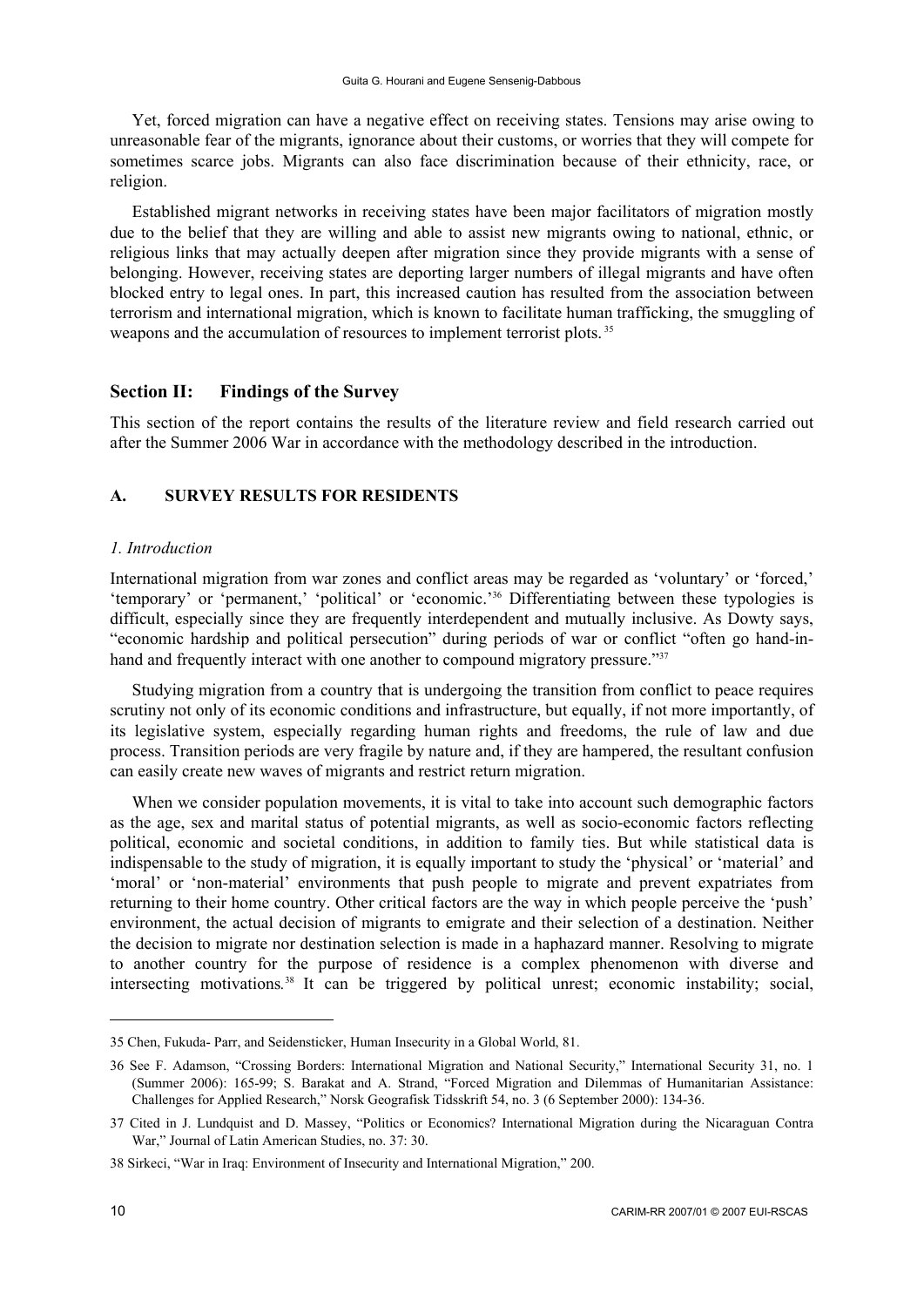ideological, or religious conflict; the lack of opportunities for self-development and self-improvement; or a combination of all of these factors and many more.

Migration from regions or countries in conflict is often the result of what has been called an 'environment of insecurity' (EOI), which has "two primary components. The first relates to the *material* environment of insecurity, which is characterised by poverty, deprivation, and armed conflict. The second refers to the *non-material* environment of insecurity, characterised by fear of persecution, discrimination, and practical constraints, such as language barriers*.*"39 In the case of Lebanon, the *material* environment of insecurity is distinguished by protracted conflicts, whether internally instigated or externally supported, and the *non-material* environment of insecurity is increasingly distinguished by fear or the perception of threats to freedom of movement, of thought, of conscience and religious conviction, and of expression, as well as the right to information, the right to petition and the right to assemble and to associate.

When people are faced with an EOI, they "have two options (1) status quo and (2) exit."<sup>40</sup> According to Sirkeci, "following heated conflict (i.e., war) the EOI facilitates a steady and continuous outflow of migration because people feel insecure, so the environment of insecurity stays as a reality in perceptions even if not in reality. This would lead to further migrations." <sup>41</sup>

There are many reasons for a migrant to select one particular country as a destination over all others. These 'pull' factors might include one or more of the following attractions: job opportunities; better pay; good social security system; dual citizenship; entrepreneurial environment for small businesses; family reunification possibilities; pre-existing ethnic, religious, or communal associations; education and human development opportunities; peace and stability; and tolerance of minorities. Needless to say, the entire list of possibilities is too great to enumerate here.<sup>42</sup>

To reach their chosen destination, migrants have proven very resourceful in employing their financial, human and social capital at every stage of the journey – before leaving home, while travelling and upon arrival in the host country. They are willing to invest money to reach their destination "if the discounted value of real income available at a destination exceeds that at the origin by more than the costs of migration [including administrative and emotional costs]."43 Migrants also employ their human capital or their knowledge and experience and their social capital or their values and social networks (family, friends, associates and so on) to arrive at their objective.<sup>44</sup>

Migration from Lebanon is not a recent phenomenon. It ebbs and flows in accordance with the socio-political and economic environment in the country and the region. In the late decades of the nineteenth century and the first decade of the twentieth, Lebanese emigration was part of a global

<sup>39</sup> Ibid.

<sup>40</sup> Ibid.

<sup>41</sup> This is a direct quote from a personal electronic communication with Dr. Ibrahim Sirkeci, professor at the European Business School, Regent's College, London, UK, and author of The Environment of Insecurity in Turkey and the Emigration of Turkish Kurds to Germany (New York: Edwin Mellen Press, 2006). The original communication is available in LERC's archive.

<sup>42</sup> See F. Gubert, "Migration et gestion collective des risques: L'Exemple de la région de Kayes (Mali)" (Ph.D. diss., Université d'Auvergne Clermont Ferrand I/CERDI, 2000).

<sup>43</sup> H. Herzog Jr. and A. Schlottmann, "Moving Back vs. Moving On: The Concept of Home in the Decision to Remigrate," Journal of Regional Science 22, no. 1 (1982): 74.

<sup>44</sup> See D. Massey and M. Aysa, "Social Capital and International Migration from Latin America," Paper presented at the Expert Group Meeting on International Migration and Development in Latin America and the Caribbean, Population Division, Department of Economic and Social Affairs, United Nations Secretariat, Mexico, 30 November-2 December 2005; available online at [http://www.un.org/esa/population/meetings/IttMigLAC/P04\_Massey\_Aysa.pdf]; accessed 6 June 2006.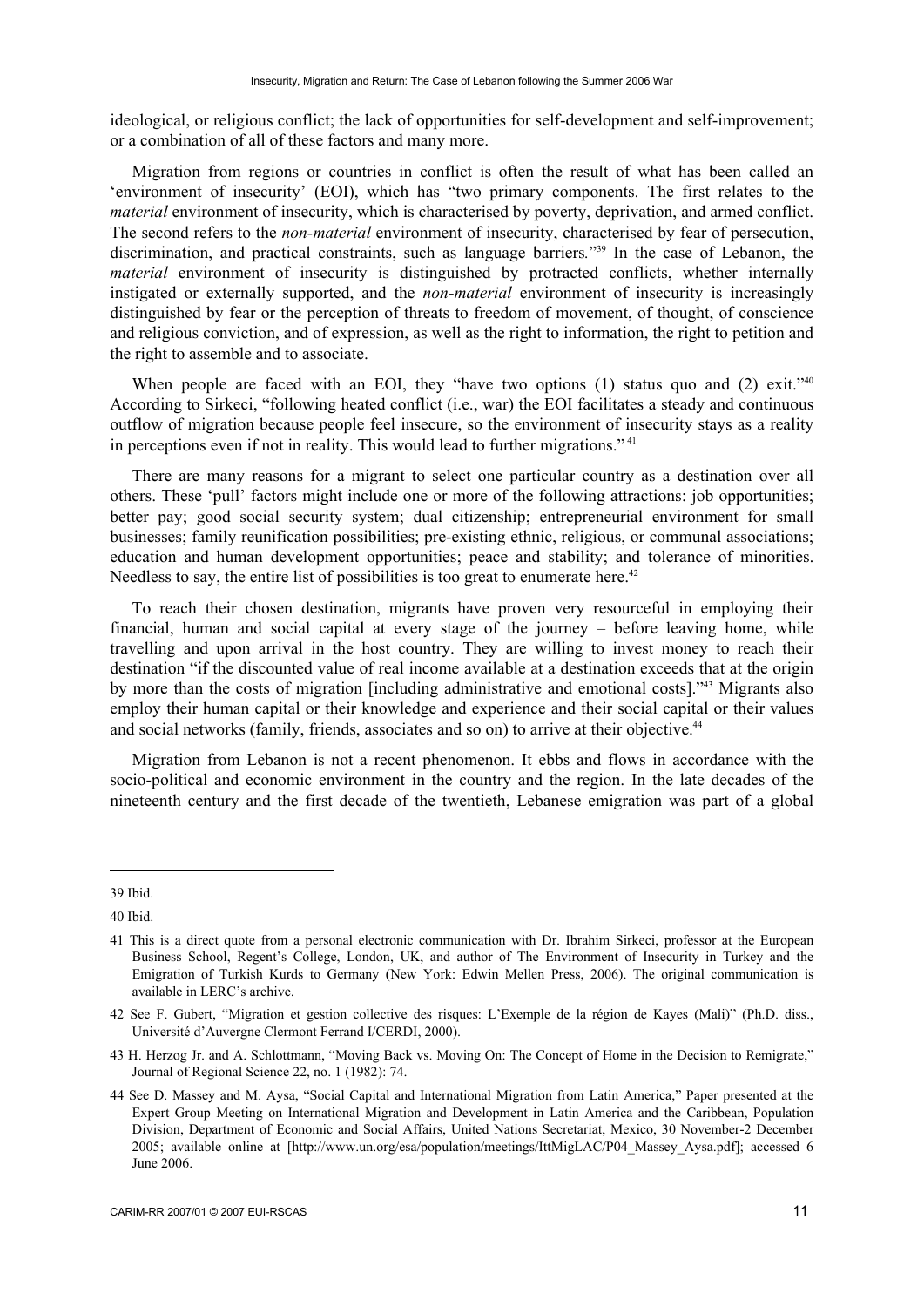movement of people.45 Immediately after World War I, it was a consequence of the calamities that had devastated Lebanon in the form of famine, epidemics and economic misfortune; after World War II, it was a result of the widespread unemployment that followed the retreat of British and French troops from the country.46

Before long, however, emigration largely ceased as Lebanon shared in the general prosperity of the post-World War II period, enjoying a fair amount of political stability and making impressive economic gains from the late 1950s until the start of the Lebanese civil war in 1975. A temporary migration was set in motion during this period when the booming oil economies of the Gulf needed skilled labour in all sectors, <sup>47</sup> but Lebanese migration only really rekindled during the succession of wars between 1975 and 1991. The migration momentum picked up after the war as peace brought less stability than had been expected. Both the Israeli and Syrian armies occupied parts of the country, with the IDF engaging in recurrent incursions north of its self-styled 'security zone.' It is estimated that the total number of emigrants from Lebanon between 1975 and 2001 was close to one million strong.<sup>48</sup> According to Kasparian, Lebanon's nationals abroad represent 16% of its current population.<sup>49</sup>

Lebanese migration since 1975 has been facilitated by the existence of migrant communities established in Australia, North and South America, West Africa, the Gulf States and Western Europe in the nineteenth and twentieth centuries. Advances in transportation and communication technology have strengthened transnational networks between these migrant communities and family members in Lebanon, making the migratory process easier for prospective emigrants. According to *An-Nahar,*  Lebanon's leading newspaper and one of the most important Arabic-language dailies in the Middle East and diaspora, 90% of those who were evacuated from Lebanon during the recent Summer 2006 War had relatives abroad to receive them.<sup>50</sup>

The profile of Lebanese emigrants has changed with time. In the early days, these migrants tended to be artisans, skilled laborers, small landowners and peasants before leaving their homeland.<sup>51</sup> By the 1950s, they were mainly teachers, technicians, craftsmen and building contractors; and, at the start of the civil war, they were even more qualified – engineers, businessmen, bankers, medical specialists, craftsmen and other highly-trained personnel.<sup>52</sup> Starting in the early 1990s, the most salient characteristics of Lebanese migrants have been their youth and high levels of education.<sup>53</sup> Statistics show that, of the total number of migrants between 1975 and  $2001$ ,<sup>54</sup> 29.2% (273,694) were university graduates, 3.4% (31,887) had specialized diplomas and 18.4% (172,720) were high school graduates.<sup>55</sup>

- 51 A.. Naff, Becoming American: The Early Arab Immigrant Experience (Carbondale and Edwardsville: Southern Illinois University Press, 1985), 112-13.
- 52 Labaki, "Lebanese Emigration during the War (1975-1989)," 613.

<sup>45</sup> R. Owen, "Lebanese Migration in the Context of World Population Movements," in The Lebanese in the World: A Century of Emigration, edited by A. Hourani and N. Shehadi (London: Centre for Lebanese Studies in association with I. B. Tauris, 1992), 33.

<sup>46</sup> E. Safa, L'Emigration libanaise (Beirut: Université Saint-Joseph, 1960), 191-92.

<sup>47</sup> B. Labaki, "Lebanese Emigration during the War (1975-1989)," in The Lebanese in the World: A Century of Emigration, edited by A. Hourani and N. Shehadi (London: Centre for Lebanese Studies in association with I. B. Tauris, 1992), 605.

<sup>48</sup> A. Abi Farah, "Lebanese Emigrants between 1975 and 2001 [Arabic]," As-Safir, 3 December 2001, 1.

<sup>49</sup> Ch. Kasparian, "Liban: Démographie et Économie des Migrations" in Ph. Fargues, Mediterranean Migration 2005 Report, Cooperation Project on the Social Integration of Immigrants, Migration, and the Movement of Persons, 13; available online at [http://www.carim.org/publications/AR2005CARIM\_lite01.pdf], accessed 21 December 2006.

<sup>50</sup> The newspaper also said that 62% of evacuees were willing to emigrate for good and that 7% had already sold or begun to sell their properties and were not considering returning to Lebanon. Z. Al Naket Rahme, "The July War Changed the Minds of Those Who Never Thought of Emigrating [Arabic]," An-Nahar, 1 September 2006.

<sup>53</sup> Abi Farah, "Lebanese Emigrants between 1975 and 2001."

<sup>54</sup> There are no published studies measuring emigration from Lebanon after 2001.

<sup>55</sup> Abi Farah, "Lebanese Emigrants between 1975 and 2001," 6.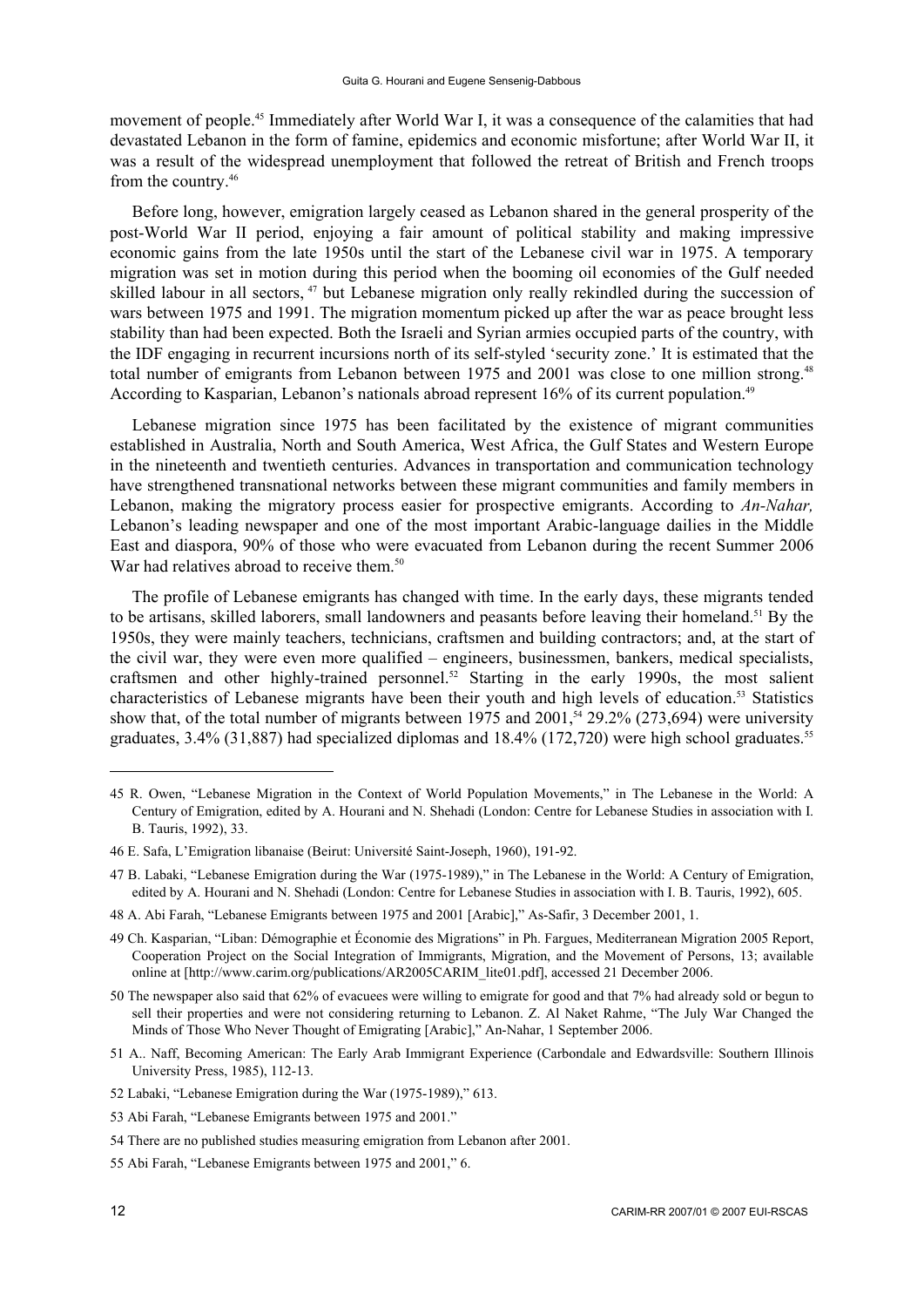The overwhelming majority of these migrants were aged 20-34 (28.4% or 265,722) and 35-49 (28.1% or 263,065).<sup>56</sup>

Abi Farah found that those who emigrated between 1975 and 2001 headed to Australia, the United States, Canada, France, Saudi Arabia, Brazil, Syria and the United Arab Emirates.<sup>57</sup> Also noticeable, however, was increased migration to Eastern European and Scandinavian countries.<sup>58</sup>

Like all migrants, the Lebanese based their choice of destinations mainly on the social networks and personal contacts potentially helpful to them throughout the migration process. Networks enable and direct migration flows by providing at least two types of assistance: information and support. Networks made up of friends, family members, coreligionists or co-ethnics, former colleagues or classmates, business contacts and the like who are already living in the destination countries provide information to "help migrants reduce uncertainty and mitigate risk, and thereby help them overcome traditional barriers associated with moving."59 Once they arrive at their destination, these networks "help support migrants financially by providing monetary support, psychologically through the provision of a social community and instrumentally by assisting migrants to assimilate into their new community."60

Migration from Lebanon is also facilitated by the lack of restriction on the movement of citizens, tolerance of dual citizenship, and active and liberal economic, financial and banking systems that endorse the free flow of capital and hard currency.<sup>61</sup>

According to Ch. Kasparian, the reasons that migrants gave for leaving between 1975 and 2001 were to find work (41.3%); the general situation and the war (21.4%); family reunification (21.1%); the economic situation (10.9%); and to obtain a second nationality (2.9%). Of the Lebanese migrants that he surveyed,  $3.2\%$  were too young at the time of leaving to give a specific reason.<sup>62</sup>

As stated in the introduction, the Summer 2006 War, the subsequent political unrest and the deterioration of the economy all created an environment of insecurity that increased the desire to migrate. The most recent war perfected Lebanon's 'environment of insecurity.' Next we will examine the impact of the war and its effect on the decision to emigrate by young and educated Lebanese.

#### *2. Socio-Demographic Background of the Sample*

It is important to emphasise here that the samples emerging below are not representative of the make up of the Lebanese population in all cases. The majority of the resident respondents to the recent LERC survey were between the ages of 21 and 30 (66.7%), which historically has been the prime age bracket for Lebanese migrants. For example, the results of a study conducted by the Université Saint-Joseph and published in 2003 found that most Lebanese who left the country between 1975 and 2001

<sup>56</sup> Ibid., 6.

<sup>57</sup> Abi Farah, "Lebanese Emigrants between 1975 and 2001."

<sup>58 &</sup>quot;Lebanese in the Ukraine [Arabic]," An-Nahar: Al-Ightirab al-Lubnani, February 2003; "Lebanese in Bulgaria [Arabic]," An-Nahar: Al-Ightirab al-Lubnani, December 2001; "Lebanese in the Czech Republic [Arabic]," An-Nahar: Al-Ightirab al-Lubnani, May 2002.

<sup>59</sup> D. Leblang, J. Fitzgerald, and J. Teets, "Defying the Law of Gravity: The Political Economy of International Migration," Department of Political Science, University of Colorado, Boulder, November 2006, 3; available online at [http://socsci.colorado.edu/~leblang/Research\_files/Defying.pdf], accessed 18 December 2006.

<sup>60</sup> Ibid., 3.

<sup>61</sup> N. Ghobril, "Expatriates' Remittances and the Lebanese Economy: Brain Drain or Economic Gain," Power Point presentation, Lebanese Emigration Research Center, Notre Dame University, 21 April 2004.

<sup>62</sup> Ch. Kasparian, L'Entrée des jeunes libanais dans la vie active et l'émigration des libanais depuis 1975 (Beirut : Presses de l'Université Saint Joseph, 2003), 3:19.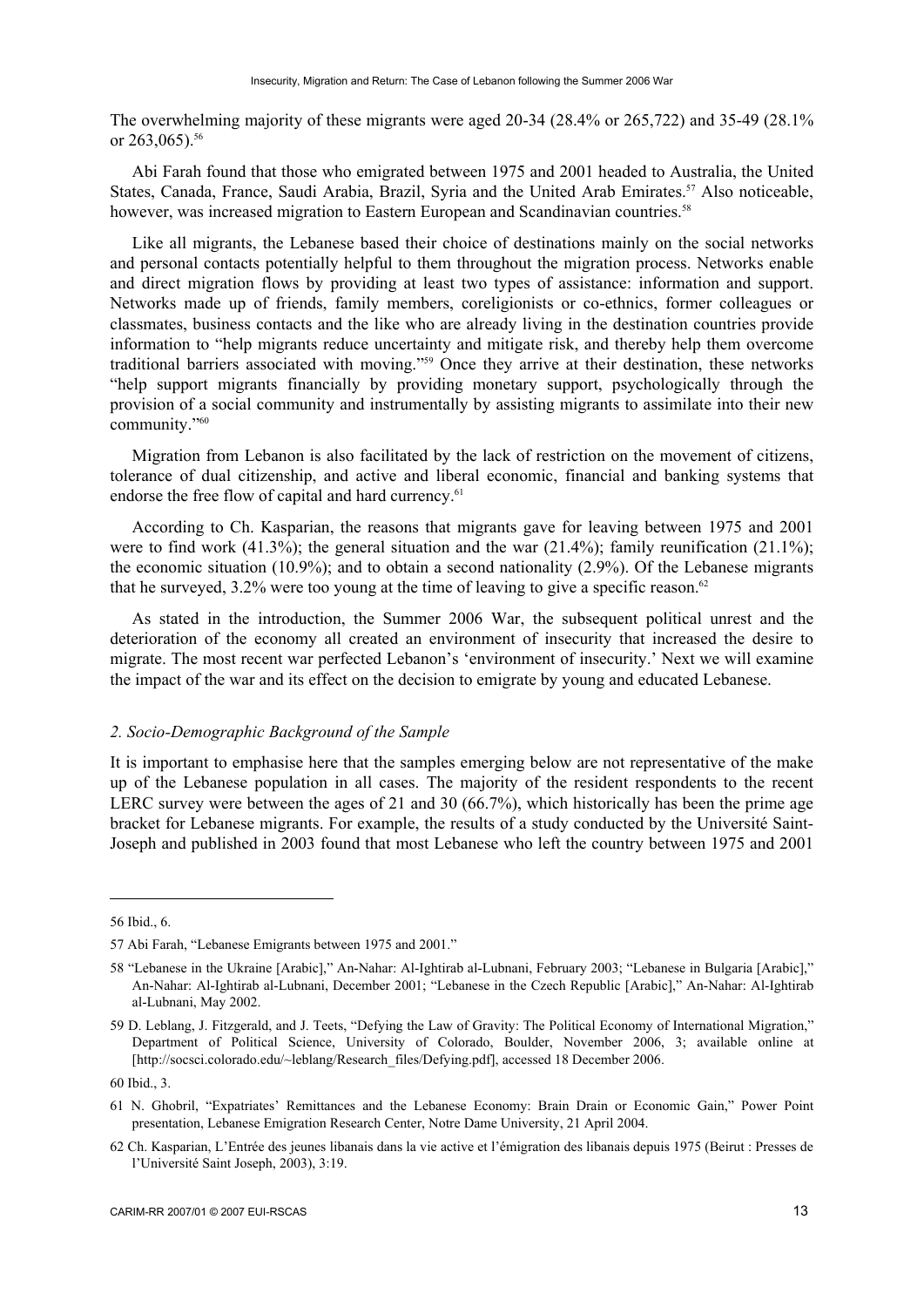were aged 20-34.<sup>63</sup> Of the remainder of the residents surveyed for the present work, 15.8% were 15-20 years of age; 10.4% were 31-40; 4.1% were 41-50; 2.7% were 51-60; and 0.5% were 61-70.

Respondents tended to be highly educated. Of those interviewed, the percentage holding a BA or its equivalent was 55.9%, with 26.4% possessing an MA or equivalent and 3.4% a PhD.

A slight majority (55.9%) of resident respondents were students. Housewives made up 1.8% of the total, pensioners another 0.2%, and the independently wealthy 0.7%. Another 5.9% of respondents were unemployed and 0.2% did not answer the question. Of the total number currently working, 2.9% were in senior management; 10.1% were in middle-to-low levels of management; 6.8% were professionals; 5.6% were self-employed; 2.3% were in secretarial/clerical positions; 1.8% were skilled employees; 0.5% were unskilled employees; 0.9% were farmers; and 4.5% benefited from other paid work.

The breakdown of employed resident respondents by age showed that 58.5% were 21-30 years old; 23.8% were aged 31-40; 8.3% were 41-50; 6.2% were 51-60; 2.1% were 15-20; and 1% were aged 61- 70. Most resident students (72.9%) were between the ages of 21 and 30; 26.3% were aged 15-20; and 0.8% were 41-50 years old.

The vast majority of resident respondents (78.2%) were single, unattached and had never been married. The percentage of married respondents was 14.9%, while 5.4% were engaged to be married, 1.4% were divorced and 0.2% widowed.

As might be expected, a higher proportion of employed residents (34.2%) were married, although the majority (58.5%) were still single, 4.1% were engaged and 3.1% divorced. Almost all students were single and had no commitments (93.2%), with another 6.4% engaged and 0.4% widowed.

Christians made up 58.8% of the resident survey sample, while 39.6% were Muslim. Only 0.9% followed other religions. A modest 0.7% chose not to specify their religious affiliations.

Out of the employed population, 59.6% were Christian, 37.8% Muslim, 2.1% from other faiths and 0.5% did not give their affiliation. Amongst the students surveyed, 58.2% were Christian, 41% were Muslim and 0.8% failed to respond.

### *3. Migration in the Period following the Summer 2006 War*

Almost two-thirds (60.5%) of Lebanese residents interviewed for this survey indicated that they wanted to emigrate, while 39% said that they had no intention of doing so. Only 0.5% gave no answer.



**Graph 1 Migration Intention** 

<sup>63</sup> Ibid., 3:16.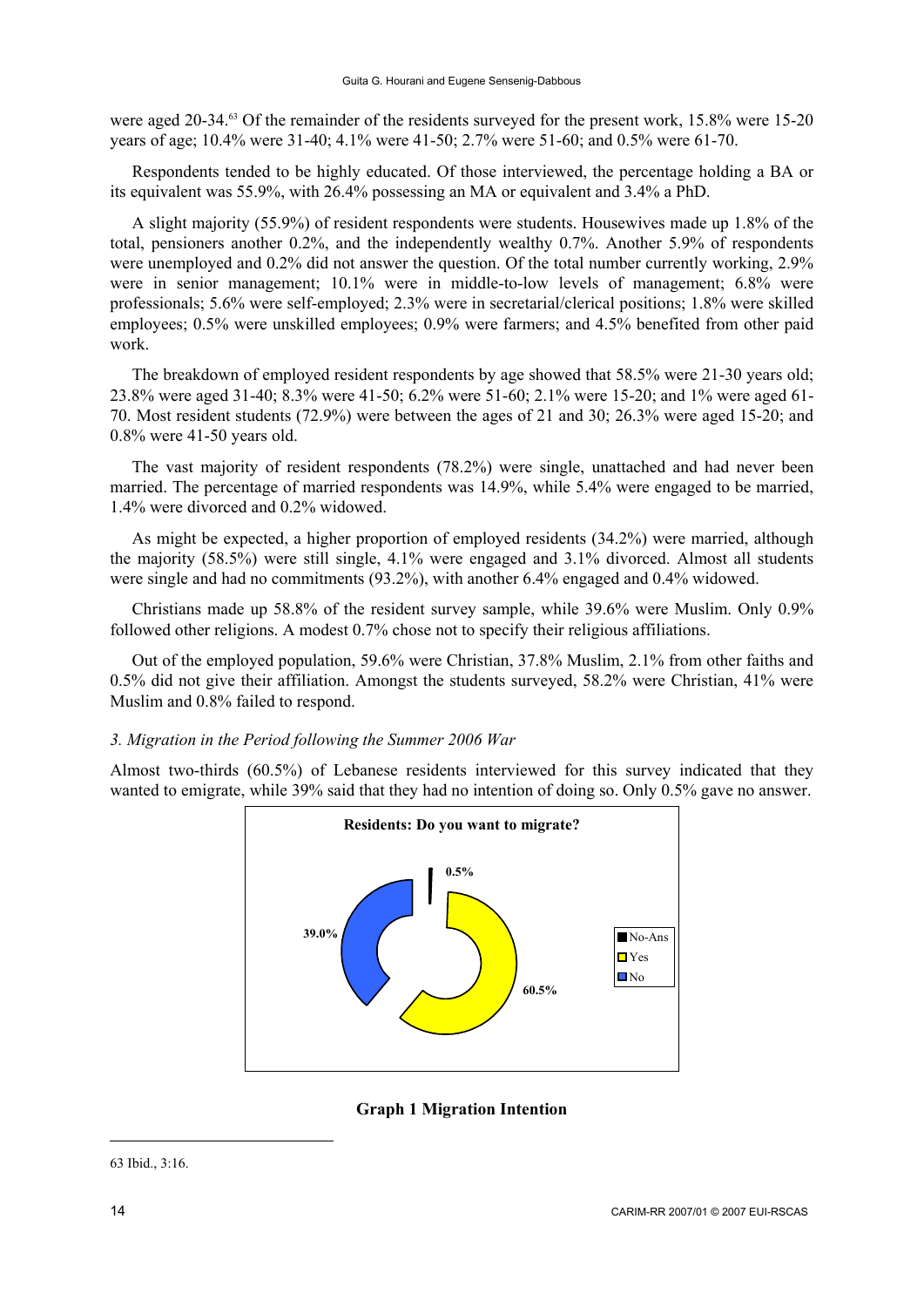Out of those questioned in the workforce, 61.7% said 'yes' to migration as opposed to 38.3% who said 'no.' A slightly smaller number of students, 59.8%, were interested in migrating, while 39.4% were not interested and 0.8% failed to respond.

When asked whether they would leave alone or with family, 55.2% said they would leave alone and 41.4% said they would leave with family. The 3.4% who declined to answer the question did so for the basic reason that they refused to leave.

The managing editor of *Al-Raida* magazine at the Institute for Women's Studies in the Arab World at LAU, gave her views on leaving Lebanon in an interview: "Of course, I will encourage all the close friends I care about to leave if they ask my advice, especially if they are single and have no roots that tie them [property, children, etc.] to the country. Why? Well, because there is no future or hope in this country. You can hardly plan your weekend. The situation is so unstable, it's scary."64

One question asked respondents whether the Summer 2006 War had influenced their decision to migrate: 68.4% said that it had, 30.9% said that it had not and 0.7% did not respond.



**Graph 2 War Affect on Residents Wanting to Migrate** 

Among employed respondents, 69.4% agreed that the Summer 2006 War had affected their decision to leave Lebanon, 30.1% disagreed and 0.5% gave no answer. Among students, 67.7% said that the war had affected their plans, 31.5% said that it had not and 0.8% did not answer.

In response to the question of whether the Summer 2006 War had encouraged migration and discouraged return migration, one of the experts interviewed, a leading CEO had this to say: "This statement is absolutely true. We have seen some people actually leaving, capitalizing on the fact that they can go as refugees, especially to Canada. We have seen people who came back and regretted it. We have seen examples of people attempting to leave – some of them actually did the exercise and went to Europe to search for work: some changed their minds and came back, others probably left permanently. On the whole, the effect of the war was very negative*.*"65 A social counsellor for a psycho-social services program under the Middle East Council of Churches responded as follows: "Yes, definitely. I personally had hopes that Lebanon would develop and improve after the end of lengthy years of war. However, the Summer 2006 War disappointed me while the current volatile political situation has made me look forward to emigration."66 A women's studies journalist noted that

<sup>64</sup> Myriam Sfeir, interviewed 11 December 2006.

<sup>65</sup> Mounir Kharma, interviewed 20 November 2006.

<sup>66</sup> Nanor Sinabian, interviewed 12 December 2006.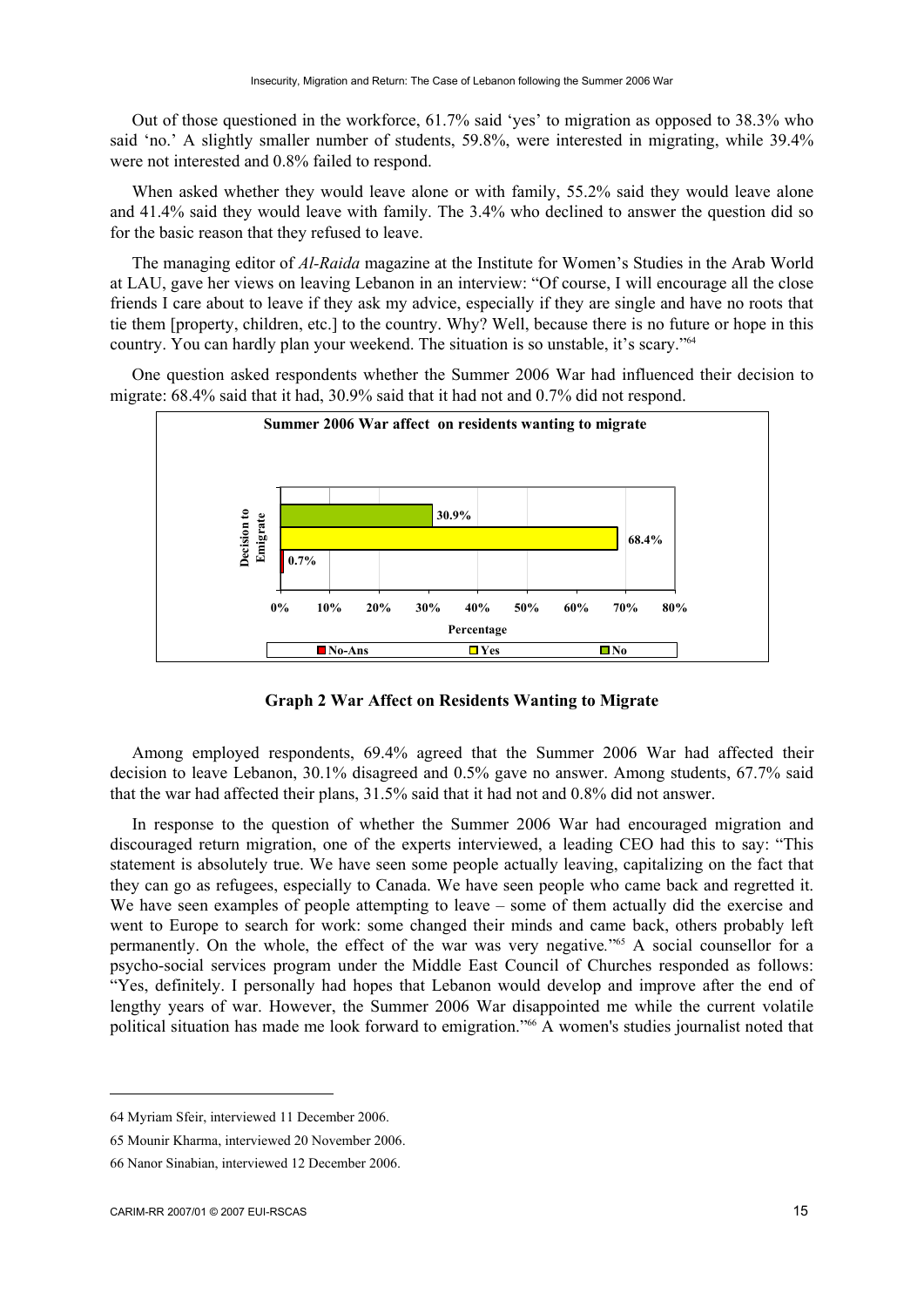"[a]s a result of the July War, LAU lost a lot of its students, who emigrated, and a lot of the returnmigrants also left in fear*.*"67

Survey respondents who indicated that they did not plan to migrate were asked why that was so. Almost half of them (45.3%) cited societal satisfaction as a reason for staying stay. Of the remainder, 27% said political satisfaction; 8% said satisfaction with the economy; 0.7% said personal reasons; 1.5% said that they had already decided to stay, regardless of the war; 1.5% responded in terms of human dignity; and 4.3% said that other issues were at stake. Interestingly, 11.7% of respondents failed to answer.



**Graph 3 Residents' Reasons for Migrating** 

Of the employed respondents asked the same question, 49.1% said they would stay because of societal satisfaction; 22.8% because of political satisfaction; 8.8% expressed satisfaction with the economy; 3.5% had previously decided to stay; 3.5% indicated other factors; 3.5% cited human dignity; and 8.8% did not answer. Among students asked why they had no plans to migrate, 42% said societal satisfaction; 29.6% said political satisfaction; 7.4% said economic satisfaction; 4.9% said other factors; 1.2% said personal reasons; and 14.8% gave no response.

When survey respondents were asked to identify their reasons for migrating, most said they would leave to secure their own future (39.3%) or their family's future (10.7%). Another 25.3% referred to Lebanon's insecurity, with 9.6% specifically mentioning the political situation, 7.3% the economic situation and 3.4% the societal situation. The next largest number (2.2%) said they would leave for purposes of tourism (an option not foreseen in the questionnaire), while 0.6% said opportunities to improve their businesses and 0.5% said to obtain training. Only 1.1% gave no response.

When we consider the reasons for leaving given by employed Lebanese, fewer (24.7%) said that they hoped to secure their own future, but many more workers (22.2%) than overall or student respondents mentioned their family's future. About the same number, 25.9%, mentioned Lebanon's insecurity, but they gave less attention to the country's economic (3.7%) situation and more to political  $(12.3%)$  and societal  $(6.2%)$  circumstances. The remainder cited tourism  $(2.5%)$ , business improvement  $(1.2\%)$ , or gave no response  $(1.2\%)$ .

<sup>67</sup> Myriam Sfeir, interviewed 11 December 2006.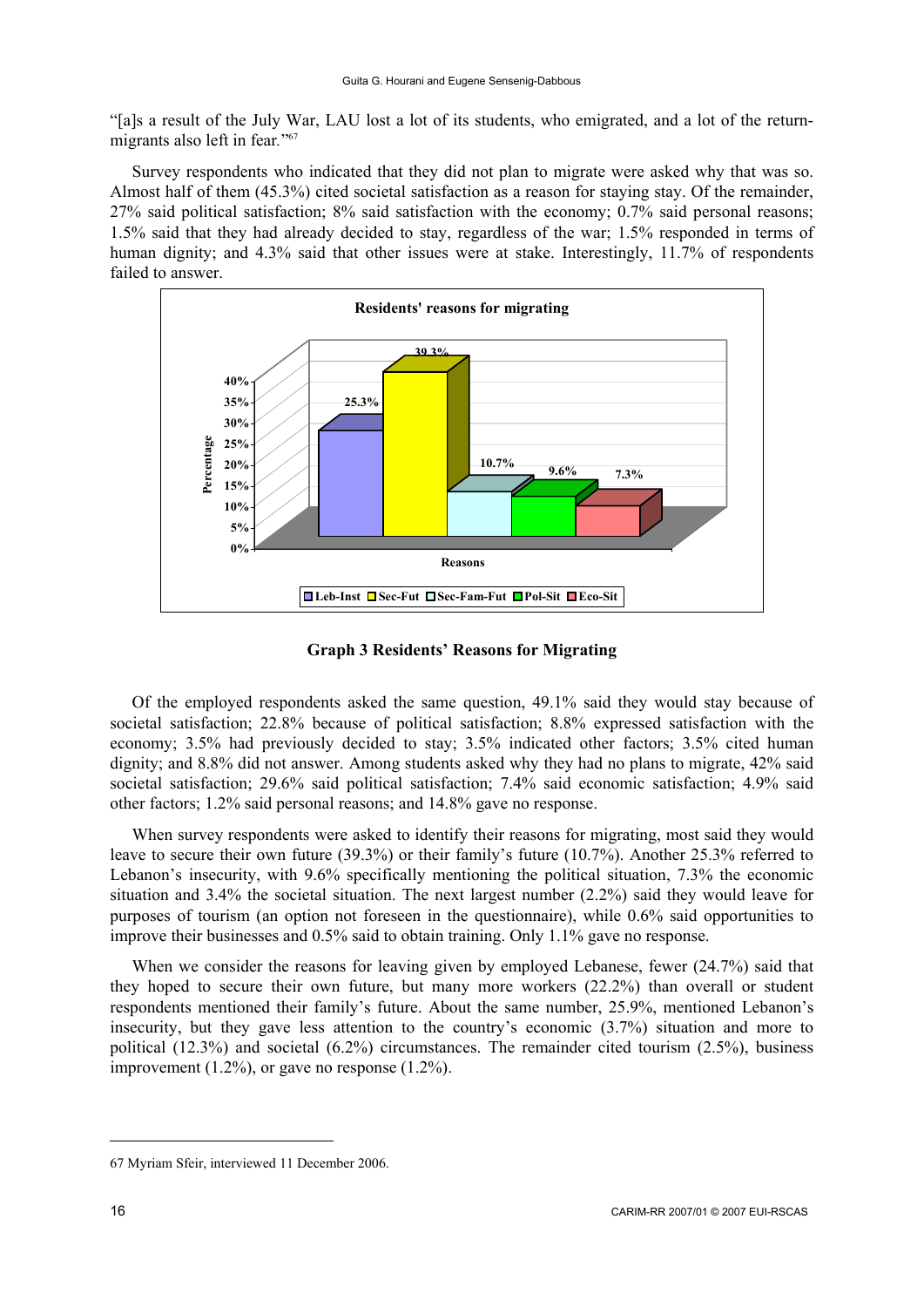Over half of the student respondents (51.5%) intended to leave to secure their own future; only 1% of them mentioned securing the future of their family. The second most popular response was Lebanon's insecurity (24.7%), followed by the economic situation (10.3%) and the political situation  $(7.2\%)$ . The remainder of the student population cited tourism  $(2.1\%)$ , societal reasons  $(1\%)$ , training  $(1\%)$ , or gave no answer  $(1.8\%)$ .

When we consider the large number of respondents who plan to migrate, their high overall level of education and the obvious concern of student respondents, in particular, about their future careers and life courses, the LERC survey seems to support the popular perception that Lebanon is suffering from a 'brain drain' that is likely to worsen. Indeed, a recent *An-Nahar* newspaper article alluded to the fact that this loss of talent is one of three main factors negatively affecting Lebanon's information technology (IT) sector.68 In a *Daily Star* article published in late November 2006, journalist Michael Bluhm wrote "Lebanese MBA graduates are fleeing the country because of the grim political situation…."<sup>69</sup>

A managing editor told us that, if Lebanon's situation worsens, she will also migrate: "Well, the first thing I will do is leave and go to Ghana to live with my parents for a while until I figure out what to do with my life. I have immediate family members in Ghana, the UAE, Bahrain and Geneva, so I am bound to find a job somewhere. Let's wait and see."70

### *4. Insecurity and Migration*

### 4.1. Residents' Perceptions of Current Political Insecurity

As we have seen above, the LERC resident survey took two specific sectors of Lebanese society into consideration, namely, the workforce (including those currently unemployed) and the student population. When the two groups were combined, 16.2% of all respondents said that they feared that the current political insecurity would cause the government to collapse; 14.2% were concerned about armed groups; 14% emphasized an internal war; 11.9% a sectarian war; and 10.6% a religious war.



### **Graph 4 Residents' Political Perceptions**

<sup>68</sup> Aline Farah, "Brain Drain in the Technology Sector… [Arabic]," An-Nahar, 29 October 2006.

<sup>69</sup> Bluhm, "Political Crisis Accelerates Brain Drain."

<sup>70</sup> Myriam Sfeir, interviewed 11 December 2006.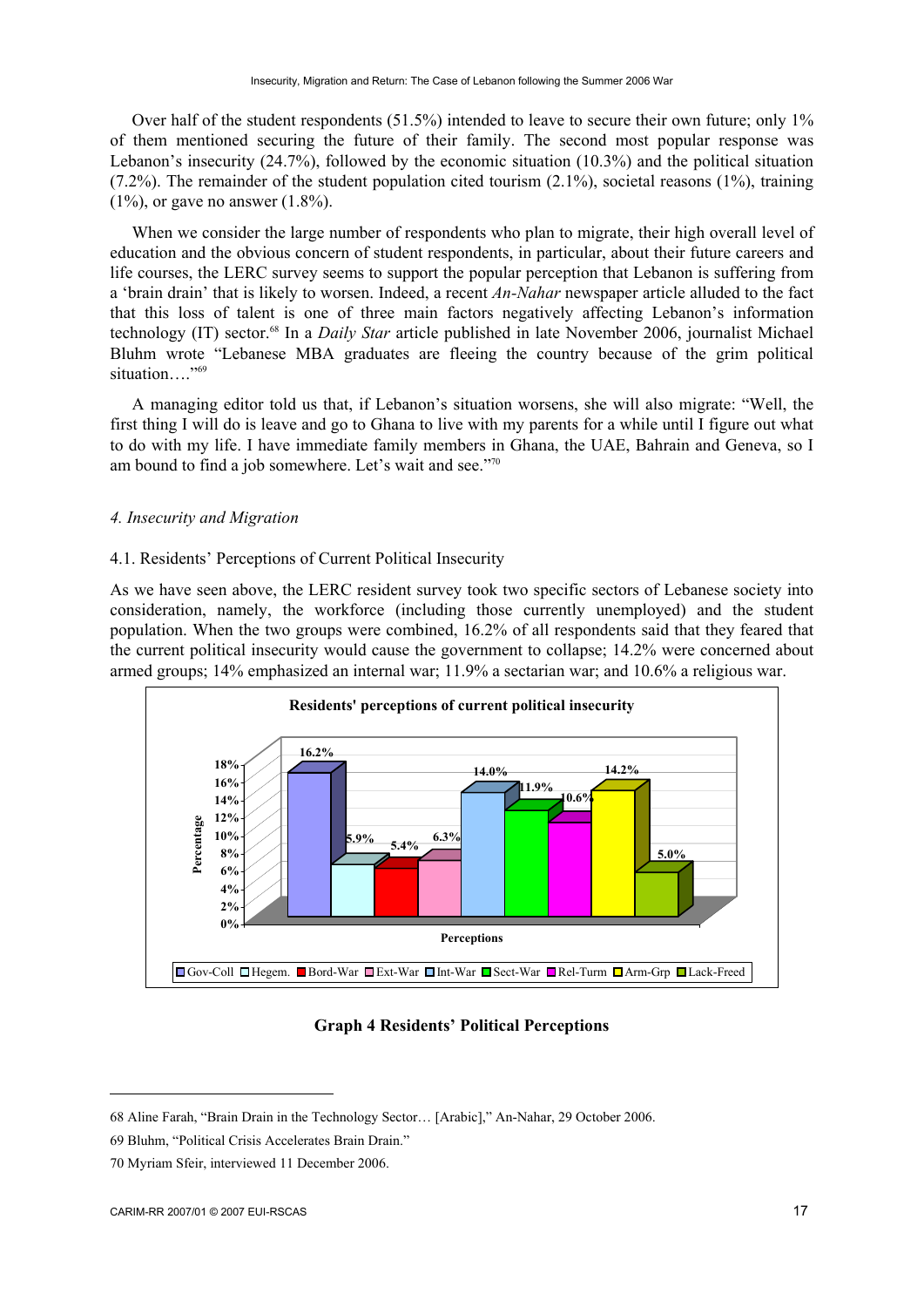When survey results from the two groups were looked at separately, their responses were almost identical in most categories: 16.1% of employed Lebanese and 16.3% of Lebanese students were afraid of government collapse; 14.5% of workers and 13.5% of students were anxious about internal war; 14% of workers and 14.3% of students worried about armed groups; and 11.9% of workers and 12% of students feared sectarian war. A little more than 2% separated the members of the workforce (9.3%) and the student population (11.6%) who were concerned about the possibility of a religious war.

A businessman, who was interviewed for the survey, stated that insecurity in Lebanon caused him to make a back-up plan in case things went sour. "For sure, it encouraged emigration – even I personally applied to Canada, but not to stay there, just to obtain the passport, as an alternative or Plan B."<sup>71</sup> Another businessman stated that "If we take the period before the war, say from December until June, the country was booming in all directions. There was prosperity, there was internal stability and, although there were some discrepancies on a small scale, we were all doing very well. Even with the death of Hariri, we still came back and made a recovery. Things became better, but now we have entered a situation where no one knows the beginning or the end. I'm leaving … if the situation gets worse, even if it remains the same, I'm leaving. I'm not going to wait for a war. I don't want my children to grow up in an atmosphere that will make them unproductive in the future."<sup>72</sup>

What will it take for people to stay, rather than migrate? One man who participated in the survey offered the following perception: "In my view, the economic situation is contingent upon the political one. If the political situation stabilizes, even for a short time, the economic situation will improve – this is exactly what happened before the July 2006 War where we saw a great improvement in tourism and other sectors. This is what is needed for me to stay in Lebanon. For the political situation to stabilize in Lebanon we must change all the politicians and to form a Government with young Lebanese persons with educational qualifications. The laws have to be implemented evenly, provide more sanctions to punish those who break the law because most of those emigrating now feel they are being discriminated against by those with connections (wasta).<sup>73</sup>

## 4.2. Residents' Perceptions of Current Economic Insecurity

Taken together, most of the employed population and students questioned on their perception of current economic insecurity said that unemployment (32.2%) was the greatest contributing factor. In descending order, the other causes that they saw as important were poverty (14.9%), low salaries (13.5%), debt servicing (12.2%) and economic disparity (7.2%). When we look at the responses of workers alone, the top three perceived causes of current economic insecurity were unemployment (25.9%), poverty (16.1%) and low salaries (10.9%). An overwhelming 37.1% of students felt that unemployment was the biggest problem, while 15.5% said low salaries and 13.9% mentioned poverty.

<sup>71</sup> Anonymous interview, 29 November 2006.

<sup>72</sup> Nadim Ghorayeb, interviewed 27 November 2006.

<sup>73</sup> Quote from a response by a male Sunni from Qalamoun, North Lebanon, aged 21-30, single, wants to migrate to France for educational purposes.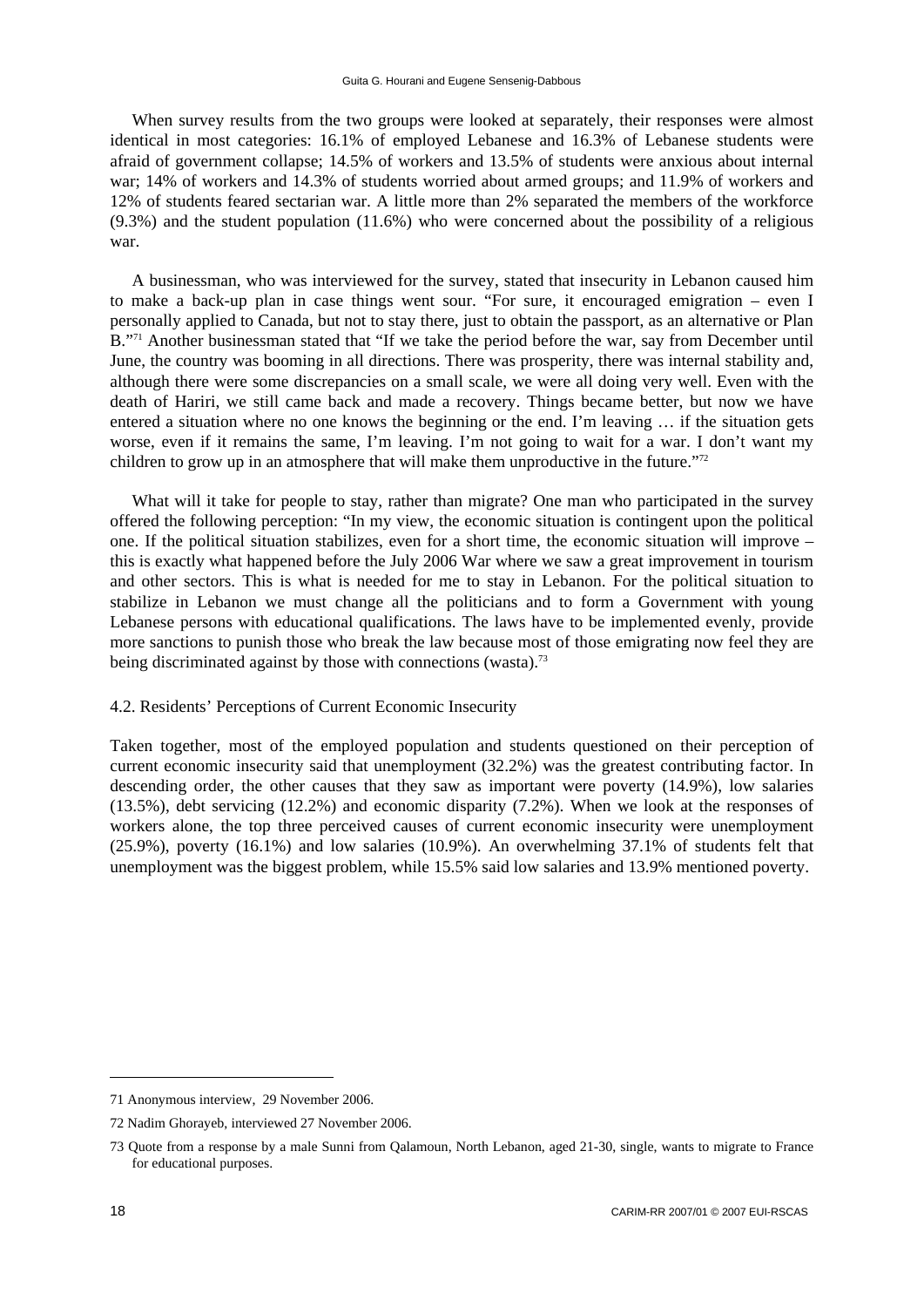

**Graph 5 Residents' Economic Perceptions** 

When we asked a businessman just what his company was doing to curb migration and to encourage migrants to return, he said: "At this point in time, we are not doing very much, very frankly,… [because of] several considerations. Firstly, the economic situation is not putting us in a growth pattern. We have a special situation in our organization in that we have surplus manpower. Concerning this surplus manpower, we did not encourage them to leave – on the contrary, we helped them … under specific terms …. If you look here at my schedule, you'll see the last item is 'talent matrix.' This is a matrix … defining who is the most talented, who is the person we must try and keep. So we are making every effort to retain certain people."<sup>74</sup> Another businessman stated that only continuous stability would make him stay and invest in the country: "It is very difficult to live in a situation where half the year is good and the other half disastrous. Though I live and work in Lebanon, I'm beginning to move my business outside."75

A leading civil society activist, Beirut lawyer and the head of three human rights NGOs, offered these thoughts on what it would take to put the Lebanese economy back on track. "My law firm and NGOs work in the fields of human rights and rule of law: both are essential to increase financial investment in Lebanon. This will discourage emigration…. Both human rights and the rule of law are pillars of our economy. We need a climate of rule of law in order to also have a good government allowing people to invest and feel that their money is safe."76

In an article relying on statistics supplied by the polling company Ipsos Stat, the monthly Frenchlanguage magazine, *Le Commerce du Levant*, revealed that half of the Lebanese polled wanted to leave the country and that 57% of those within the 20-24 year age group saw their future professional career as being outside of Lebanon.<sup>77</sup> While the young might be expected to be ambitious and adventurous, older Lebanese who stayed in the country during earlier conflicts are now considering leaving as well. An investigative report in *An-Nahar* stated that "the middle-aged [40-50 years], who initially refused [to entertain] the idea of migrating, now show an intense enthusiasm for travelling abroad, saying they are fearful for their children and about the uncertainty of the future." One man told

<sup>74</sup> Mounir Kharma, interviewed 27 November 2006.

<sup>75</sup> Nadim Ghorayeb, interviewed 27 November 2006.

<sup>76</sup> Mohammed Mughrabi, interviewed 29 November 2006.

<sup>77 &</sup>quot;La moitié des libanais veulent émigrer pour des raisons professionnelles," Le Commerce du Levant, October 2006.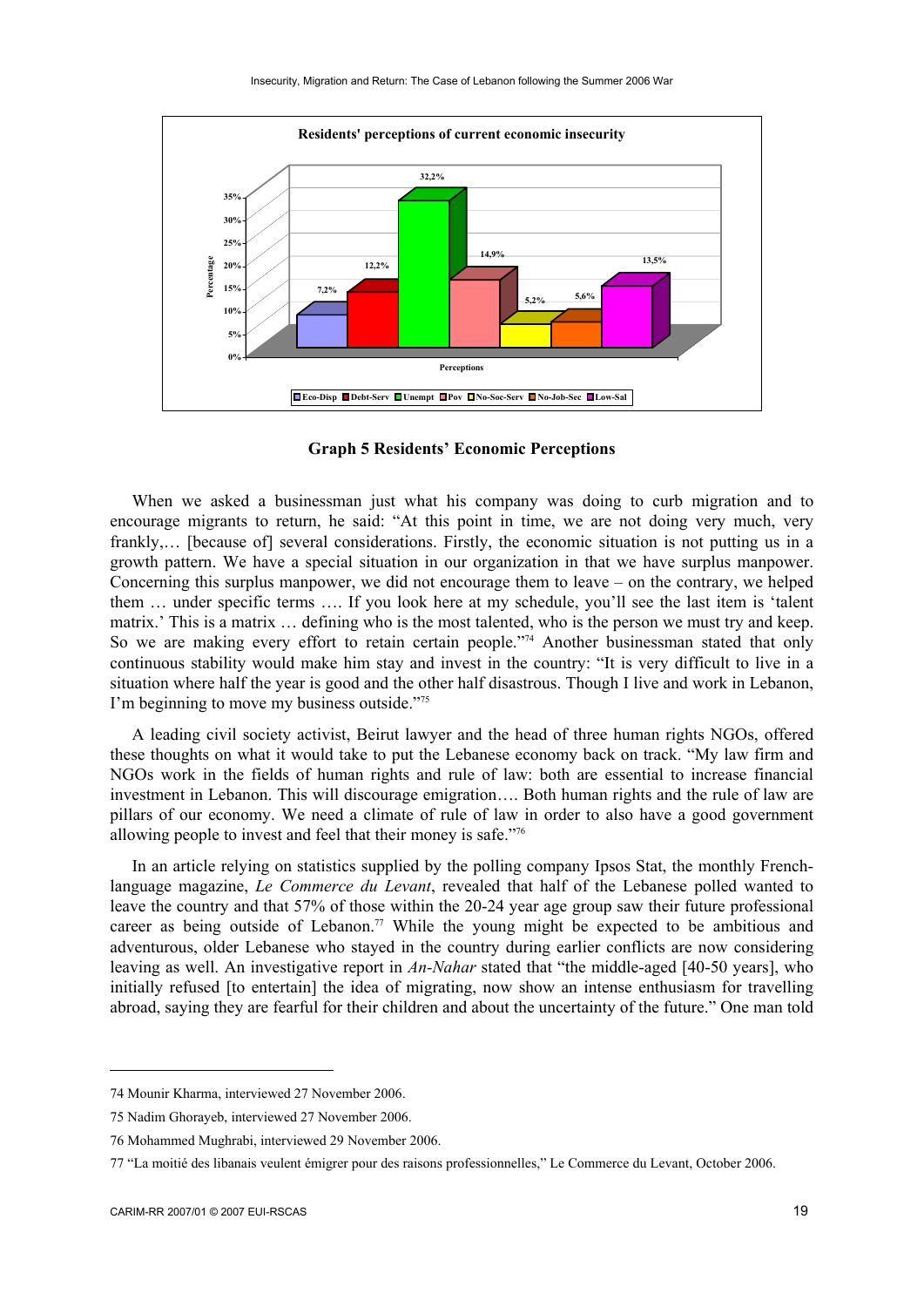us: "I borrow money from banks to finance my business, and every time I become optimistic about the situation, I get hit on the head…. This time I understood…."78

But not everyone feels compelled to migrate, despite the difficulties. One owner of a small business in Tripoli said: "The political, economic and societal situation doesn't make us feel secure. We are living in a state of permanent terror, afraid of the unknown and fearful of an explosion coming from our economic and political problems. I wish the situation would improve in all fields and provide us with work opportunities, aid to support us and to decrease our burden of life. I wish the unknown would be revealed and that Lebanon would live in peace."79

Ziad Alshaar, the chairman of the board of the Landmark Project in downtown Beirut, told *An-Nahar* that "an attitude of 'wait and see' is now the prevalent position with investors. All those who had allocated budgets for projects in Lebanon are waiting for the Lebanese people to rise up and to regain trust again in the country.... Regaining trust is related to political stability and the Paris III donor conference." 80

# 4.3. Residents' Perceptions of Current Societal Insecurity

The majority of resident respondents (36.9%) questioned on their perception of current societal insecurity attributed it to interreligious divisions (Christians vs. Christians or Shiites vs. Sunnis), with the next most frequent cause cited (20.3%) being the intra-religious divide (Muslims vs. Christians). Other reasons given were human rights violations (13.3%) and a lack of human development (10.6%).



# **Graph 6 Residents' Societal Perceptions**

When we break down these responses according to whether the respondents were employed or students, we find that most members of both groups saw the intra-religious divide as the overriding factor in societal insecurity: 35.8% of workers and 37.8% of students. Members of both groups also ranked interreligious divisions in second place, but workforce respondents (23.8%) gave this factor greater emphasis than students (17.5%). Human rights violations were cited by almost equal

<sup>78</sup> R. Al Naket, "The July War Changed the Minds of Those Who Never Thought of Emigrating."

<sup>79</sup> Quote from a response by a male Sunni from Tripoli, aged 21-30, single, small business owner, does not want to migrate.

<sup>80</sup> M. Abdallah, "Investors Are Not Affected by Traditional Lebanese Political Bickering But… [Arabic]," An-Nahar, 11 November 2006.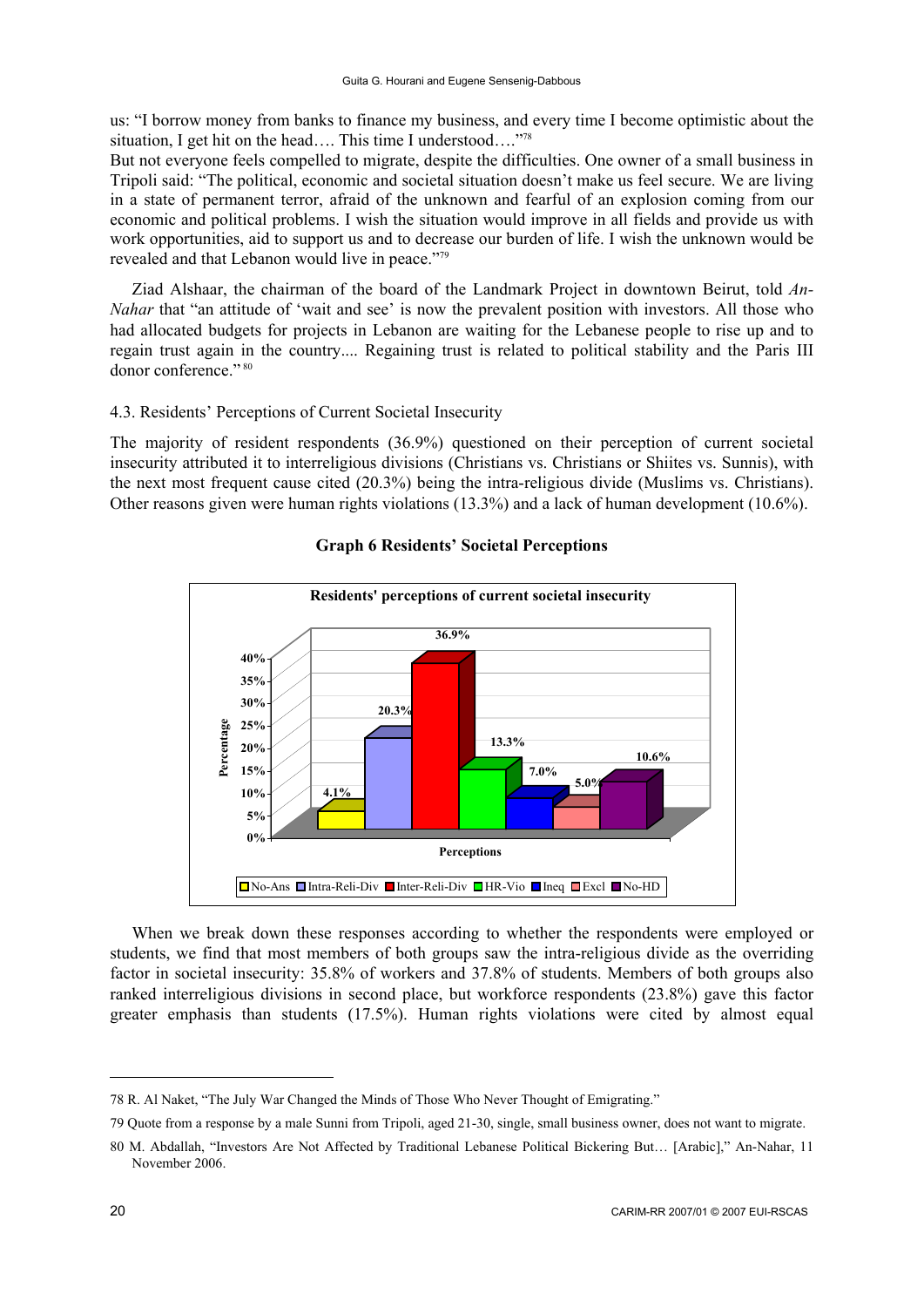percentages of workers (13.5%) and students (13.1%). More students (12.4%) saw a lack of human development as an important cause of societal insecurity than did employed Lebanese (8.3%).

The feeling of societal insecurity was substantiated by comments made during the expert and indepth interviews that were conducted for this study. A Beirut editor expressed her fear, saying "It's not just the war that scares me, but the confessional, racist system that they have here."<sup>81</sup>

In an op-ed piece in the French-language daily, L'Orient Le Jour, Sami Gemayel, the brother of the slain MP and Industry Minister, Pierre Gemayel, wrote that one of the main reasons leading to emigration, which detaches itself from others by its essence and by its political and social significance, was the search for modernity by the Lebanese.<sup>82</sup>

When a young Maronite male was asked what conditions he would need to see in Lebanon to dissuade him from migrating abroad, he wrote: "I'm graduating this year and I predict that, when I submit my CV to companies, I won't be employed because I don't know anyone influential in the political arena to back up my CV, or my requests, or to exercise influence (*wasta*) for me. Instead, the company will surely accept other applicants, no matter which university they graduated from, not because of the diploma or the fact that the university they are graduating from is better, but because they are 'backed.' For me to stay in Lebanon, I would like [to see] work circumstances change, first from a change in attitude or actual political thinking, in a country that is based on personal interests and the way the politicians behave in their parties, to replace these actual Lebanese political parties with more youthful ones, more open-minded and civilized, aware of administering the state in a way that is suitable for the interests of all and without discrimination. There should also be a change in living standards and a way to improve them, in order for young people to be able to secure their livelihoods in the country, along with implementation of an income-based tax to provide justice for all."83

## 4.4. Reality of Political Insecurity Perceptions

Insecurity can be actual, perceived, or forecasted. When asked to assess whether perceptions of political insecurity were realistic, the vast majority of respondents, 61% of those questioned, believed that they were, while 22% felt that political insecurity was merely anticipated and 9% saw it as perceived.



### **Graph 7 Realities of Political Insecurity Perceptions**

<sup>81</sup> Myriam Sfeir, interviewed 11 December 2006.

<sup>82</sup> S. Gemayel, "Confronter la fatalité de l'émigration," L'Orient Le Jour, 4 October 2006.

<sup>83</sup> Quote from a response by a male Maronite from Kefraya, North Lebanon, aged 21-30, single, wants to migrate to work anywhere.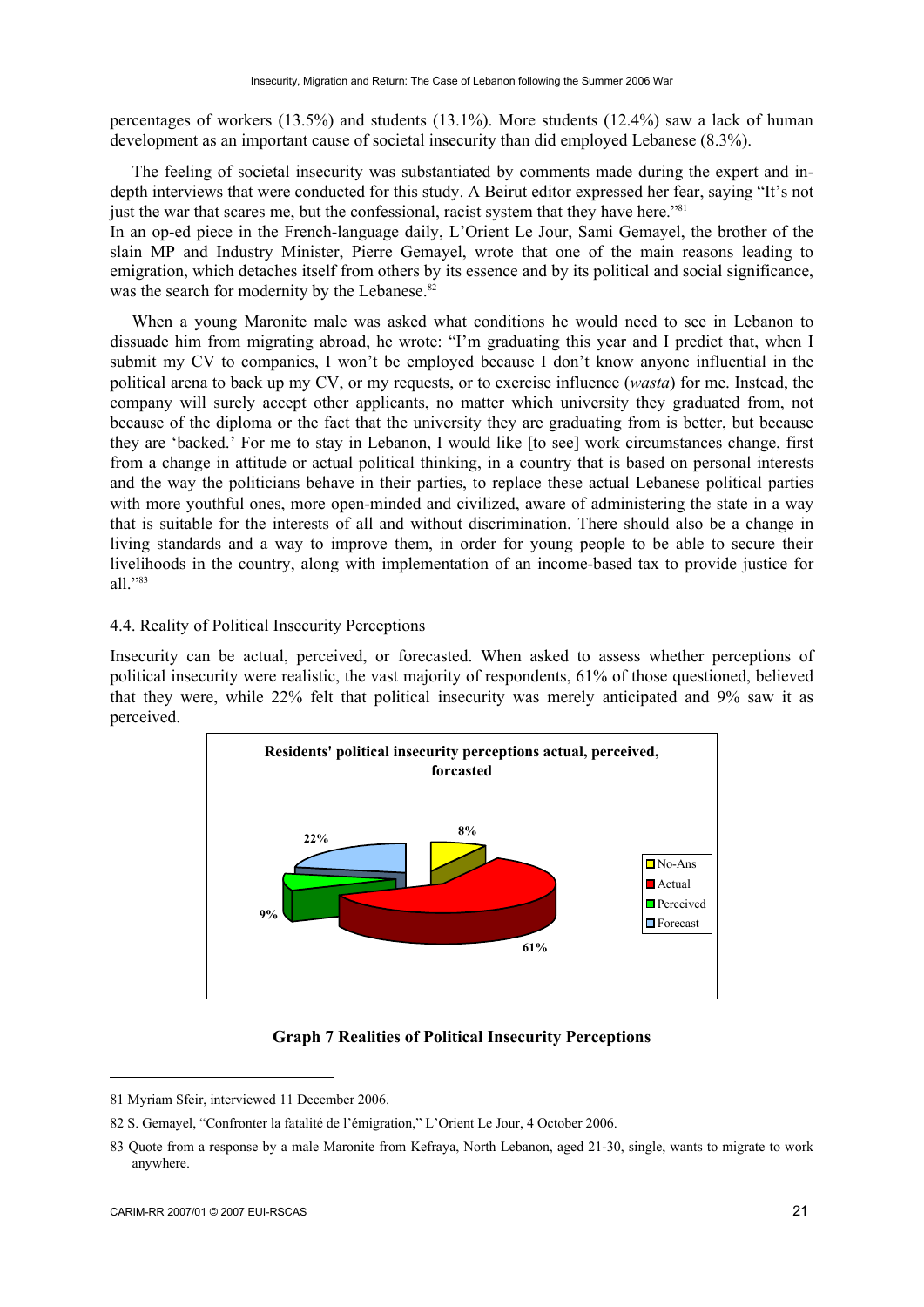Analysis of both the employed and student groups found that 59.6% of workers and 61.4% of students felt that political insecurity existed and was ongoing. As in the aggregate sample, the next most popular response was that political insecurity was merely anticipated, with 23.8% of workers and 20.7% of students giving this answer. Only 8.3% of workers and 10% of students regarded political insecurity as nothing more than a perception.

# *5. Choice of Destination and Financial, Human and Societal Capital for Emigrating*

# 5.1. Destination of Migration

In a 2003 survey of those Lebanese who migrated between 1975 and 1990, Kasparian found that North America (29.5%), Western Europe (24.4%), the Arab countries (20.4%) and Australia (13.1%) absorbed the lion's share of migrants, followed by Africa (6.3%), Central and South America (4.3%), Eastern Europe (1.4%) and Asia (0.4%). The destinations of 0.1% of migrants could not be determined.<sup>84</sup>

In the present study, most of the Lebanese surveyed  $(28.5%)$  expressed an interest in Europe – mainly France, Germany, England, Sweden and Italy. Canada (19.7%) and the United States (19.4%) came next – or first, if we note that both are in North America (39.1%). The next most popular destinations were the Gulf states (16.5%), mainly the UAE, and Australia (12%).



## **Graph 8 Residents' Country of Emigration Destination**

## 5.2. Financial Capital to Emigrate

For the purposes of this study, financial capital was defined as cash and convertible assets like shortterm investments, accounts receivable, machinery, residential and commercial real estate, luxury cars, boats, planes, antiques, jewellery, valuable commodities and other similar resources.

When asked whether they could afford to pay the expenses involved in emigrating, 27.5% of respondents said they had adequate funds to leave; 22.7% said they had sufficient funds to start a new life abroad; 19.4% said they had enough to continue their education; and 14.9% said they had other

<sup>84</sup> Kasparian, L'Entrée des jeunes libanais dans la vie active, 14.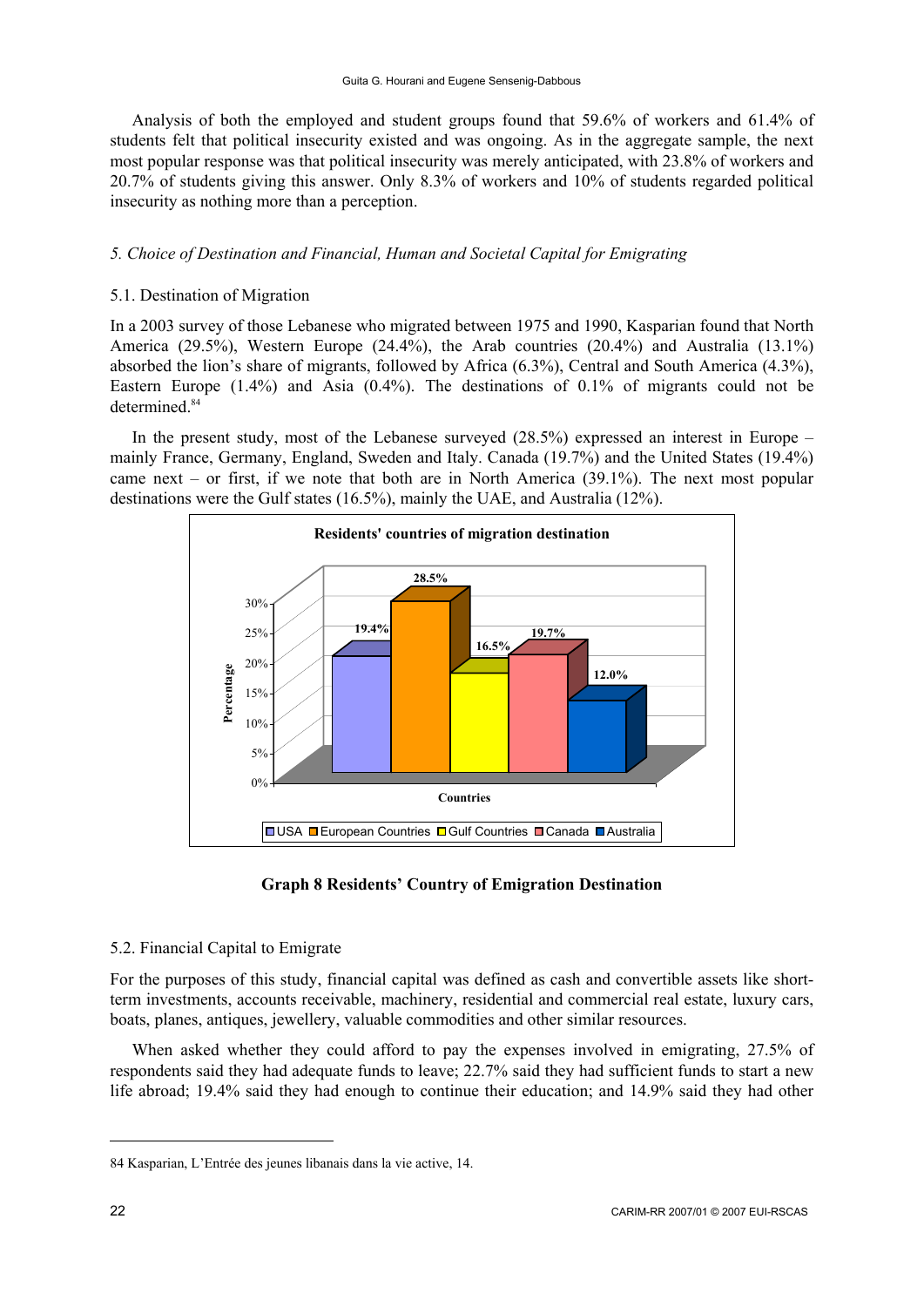assets. Another 10.1% had no financial resources and 1.1% had no plans to leave, while 4.3% gave no answer.



### **Graph 9 Residents' Financial Capital**

Rather unsurprisingly, employed Lebanese respondents were in a better overall financial position to migrate than students. More members of the workforce (31.1%) had adequate funds to leave than the student sample (24.7%); and more workers (29.5%) had sufficient funds to start a new life abroad than students (17.5%). However, 28.3% of students had enough money to continue their education, while only 7.8% of workers were in the same position. Roughly the same number of workers (14.5%) and students (15.1%) could rely on other assets. Also similar were the number of workers (10.9%) and students (9.6%) with no financial resources. One percent of workers and 1.2% of students had no plans to leave, while 5.2% of workers and 3.6% of students failed to answer the question.

#### 5.3. Human Capital to Emigrate

Human capital here refers to resources embodied in the personal knowledge, understanding, capabilities, skills, contacts and health of individuals. It includes a person's entire life experience. Human capital does not include material or physical assets, which are categorized as financial, physical, or human-made capital or natural endowments.

Resident respondents were questioned on the human capital that they possessed to emigrate successfully. Although self assessment of human capital is a subjective evaluation which cannot reflect the level of human capital as measured by various quantitative indexes (level of education, etc.), the constraints of the survey setting, as mentioned in the introduction have required that we accept the results at face value. The largest number (33.8%) said that they had language skills, while 20.5% were computer literate, 22.7% were professionals and 14.6% were skilled labourers. Very few (0.7%) said that they had no resources to fall back on, while 1.4% had no plans to leave and 6.3% gave no answer.



**Graph 10 Residents' Human Capital**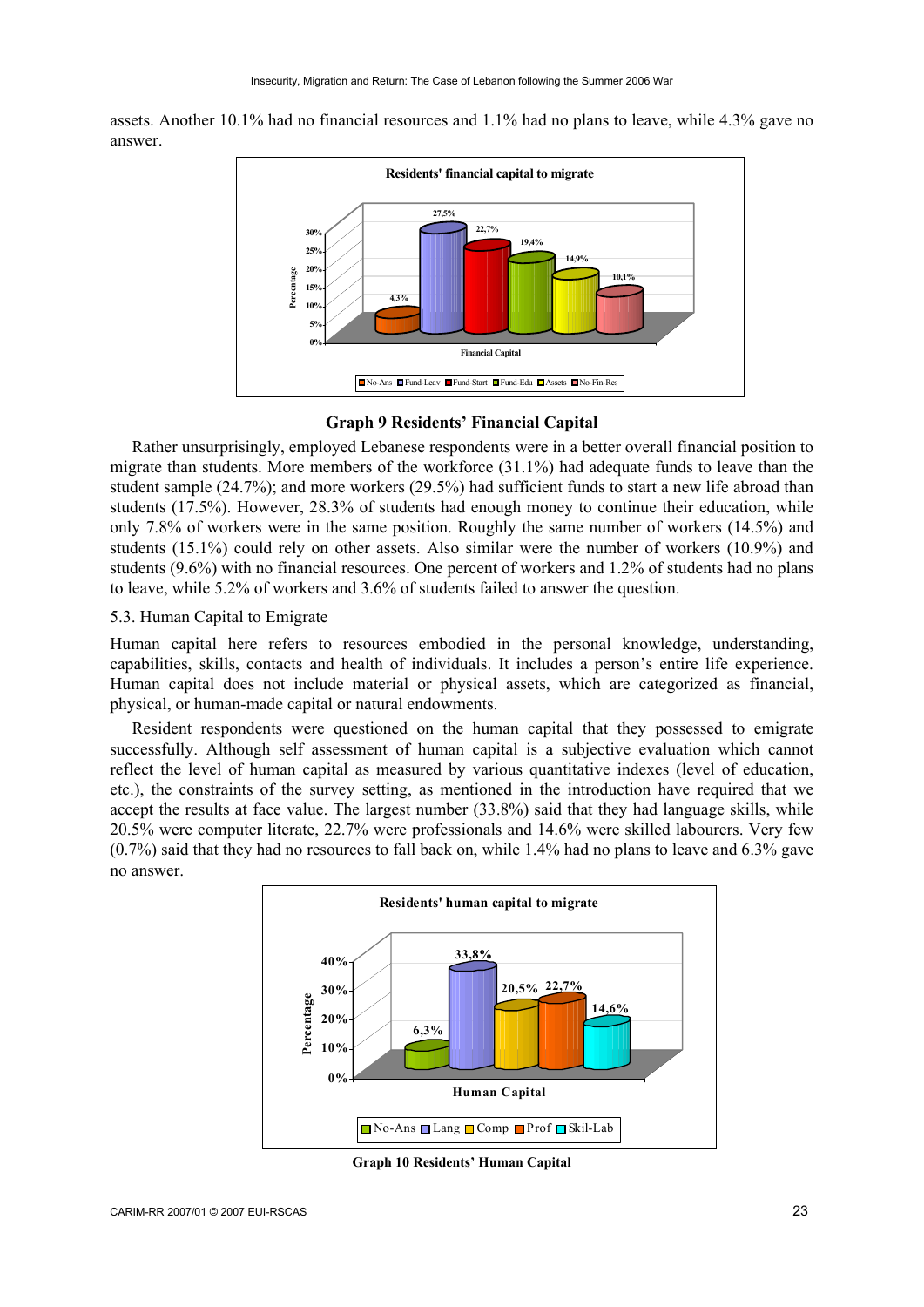Some interesting differences appeared when respondents were broken down into members of the workforce and the student population. The language skills of students (45%) far outstripped those of working Lebanese (19.2%); and students (23.5%) were also more likely to be computer literate than workers (16.6%). Unsurprisingly, however, far more employed respondents (35.2%) than students (13.1%) were professionals; and almost twice as many members of the workforce (20.2%) than students (10.4%) were skilled labourers. A very small number of workers (0.5%) and students (0.8%) felt that they had no human capital resources whatsoever. As usual, a few workers (1%) and students (1.6%) had no intention of leaving, while 7.3% and 5.6% of each group respectively failed to answer the question.

### 5.4. Social Capital to Emigrate

In this study, social capital refers to resources (both at home and abroad) embodied in networks encompassing family members, friends, business associates, religious affiliations, political parties and movements, village associations, and links to international organizations.

When resident respondents were asked if they felt that they had the social capital required to emigrate, 61% mentioned family members/relatives; 17.3% referred to friends; 4.3% cited ties with business partners; and a total of less than 4% mentioned various affiliations – with political (1.1%) or religious (0.7%) groups or with international (1.1%) or village associations (0.9%). The remainder said that they had no social capital  $(6.8\%)$ , no plans to migrate  $(1.4\%)$  or did not answer  $(5.4\%)$ .



**Graph 11 Residents' Social Capital** 

Taken as two separate groups, more students (68.9%) than employed respondents (50.8%) mentioned family members/relatives as social capital, but more workers (24.4%) than students (12%) referred to friends in this way. The percentage of employed Lebanese (5.2%) with ties to business partners only slightly exceeded that of students (3.6%) with the same links. Members of the workforce had affiliations with village associations (1%) and international associations (.05%), but students were more active in this respect, with affiliations with political (2%) and religious (1.2%) groups, as well as with village (0.8%) and international (1.6%) associations. The remainder of workers had no social capital resources  $(8.8\%)$ , no plans to migrate  $(1\%)$ , or did not answer the question  $(8.3\%)$ ; similarly, 5.2% of students had no resources, 1.5% had no plans to leave, while 3.2% did not answer.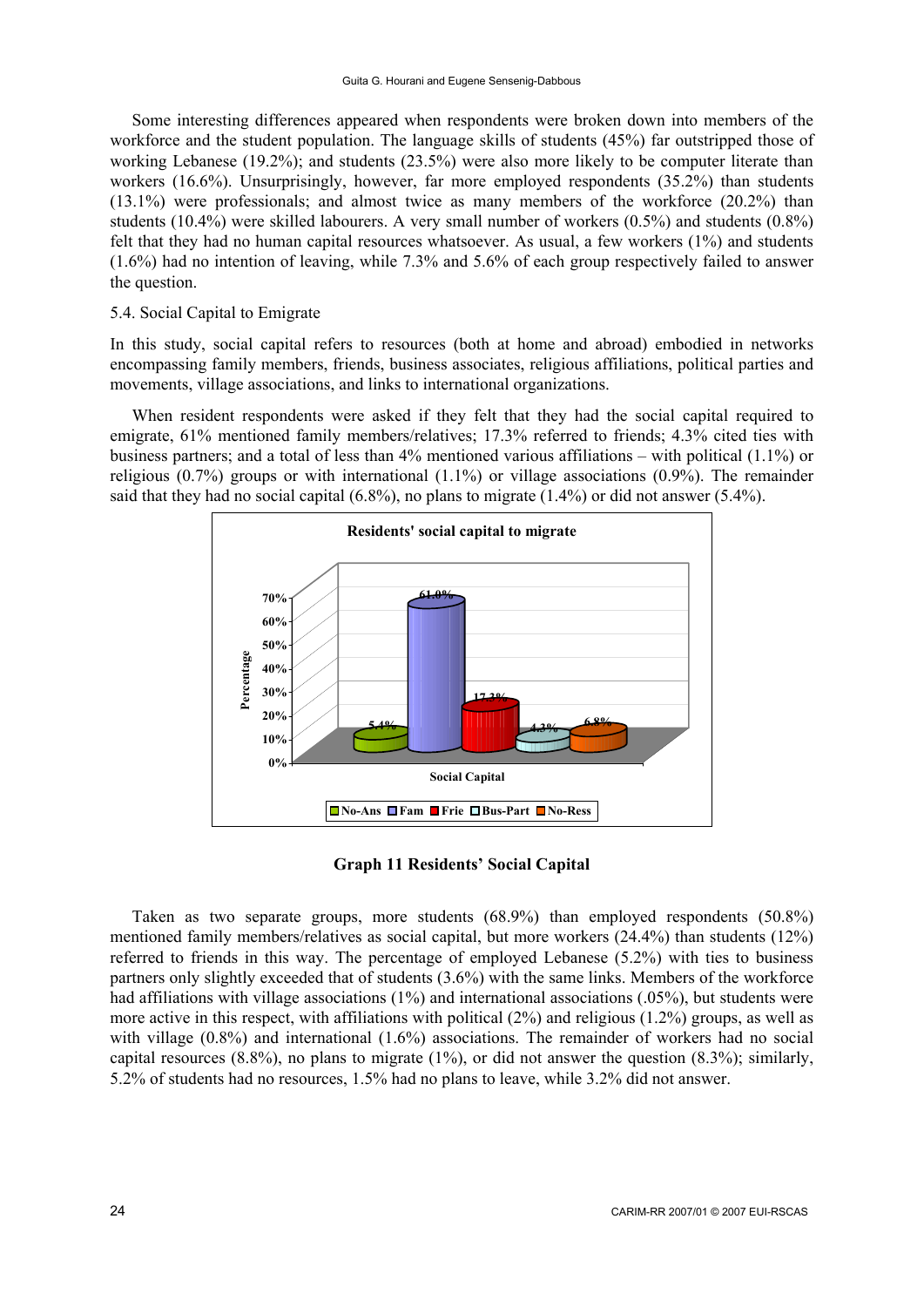#### *6. Cross Tabulation Based on Age, Gender, Religion and Residence*

## 6.1. Residents' Decision to Migrate according to Age

Anecdotal evidence indicates a close link between age and migration. A significant number of Lebanon's advanced university students, recent graduates and young professionals seem to feel that they must leave the country in order to set their careers on a firm footing. In our survey, the even higher number of potential emigrants among respondents aged 41-50 are most likely parents who plan to leave the country in order to secure the future of their children.



**Graph 12 Migration by age** 

The intention to migrate was strongly expressed by resident respondents of all age brackets. The lowest percentage was among those aged 15-20, of whom 48.6% said 'yes' to migration, 50% said 'no' and 1.4% gave no response. The highest percentage (100%) was among respondents aged 61-70, all of whom were interested in migrating. The breakdown of those in intervening age brackets is as follows: aged 21-30 years, 62.5% said 'yes' and 37.2% said 'no' (0.3% did not answer); aged 31-40, 56.5% said 'yes' and 43.5% said 'no'; aged 41-50, 83.3% said 'yes' and 16.7% said 'no'; and aged 51- 60 years, 58.3% said ]yes] and 41.7% said 'no.'

When we look at the answers given by employed respondents according to age, we get the following break-down: aged 15-20 years, 50% said 'yes' to migration and 50% said 'no'; aged 21-30, 60.2% said 'yes' and 39.8% said 'no'; aged 31-40 years, 56.5% said 'yes' and 43.5% said 'no'; aged 41-50 years, 87.5% said 'yes' and 12.5% said 'no'; aged 51-60 years, 58.3% said 'yes' and 41.7% said 'no'; and aged 61-70, 100% said 'yes' to migration.

Similar answers, also broken down according to age, were given by members of the student population: aged 15-20 years, 48.5% said 'yes' to migration and 50% said 'no' (1.5% did not answer); aged 21-30, 63.9% said 'yes' and 35.5% said 'no' (0.5% gave no answer); and aged 41-50 years, 50.0% said 'yes' and 50.0% said 'no.'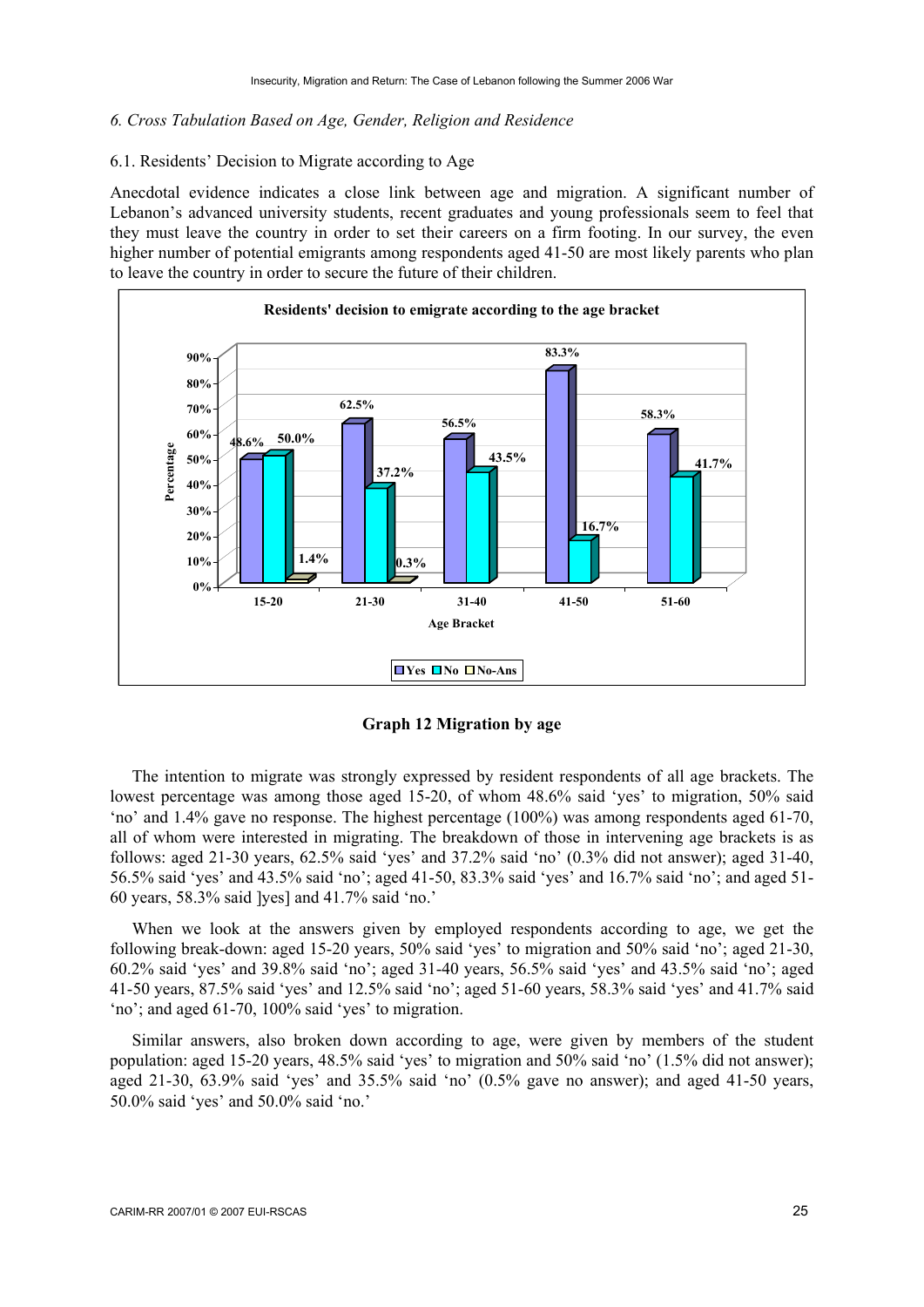### 6.2. Residents' Opinions about Migration according to Gender

Emigration from Lebanon is becoming increasingly feminine. According to the empirical results of our survey, the expected brain drain in the coming years may include almost equal numbers of male and female migrants.



**Graph 13 Migration by gender** 

One of the questions that we asked residents was whether or not they intend to emigrate from Lebanon. When we consider their responses by gender, we find that 66.4% of males and 53.8% of females were interested in leaving, 33.2% of males and 45.6% of females were not, and roughly the same percentage of males (0.4%) and females (0.5%) gave no answer.

Males in the workforce (66.1%) and male students (66.7%) were almost equally interested in migration; the number of male workers (33.9%) and students (32.6%) who wished to stay was also roughly equivalent. Less than one percent (0.8%) of male students gave no response.

Although less enthusiastic than men in both categories, employed females (56.4%) were somewhat more positive about migration than female students (52.1%). The percentage of working women who wished to stay in Lebanon was 43.6% and of female students with the same desire 47%. No answer was given by 0.9% of female students.

These responses indicate that the gap between Lebanese men and women who want to migrate is closing. Consequently, the perception that migration from Lebanon is becoming more feminized may be accurate.

### 6.3. Residents' Decision to Migrate according to Religion

According to our resident survey, interest in leaving the country is more or less equally great among Lebanese Christians and Muslims. These results dovetail with empirical studies (see above) on Lebanese emigration carried out in previous years, which indicate that more than one-fifth of the members of each major Lebanese confession, barring the Druze, have left the country. Because Shiites were under-represented in our own study, no conclusive statements can be made about the relationship between Sunni and Shiite Muslims in Lebanon on this point.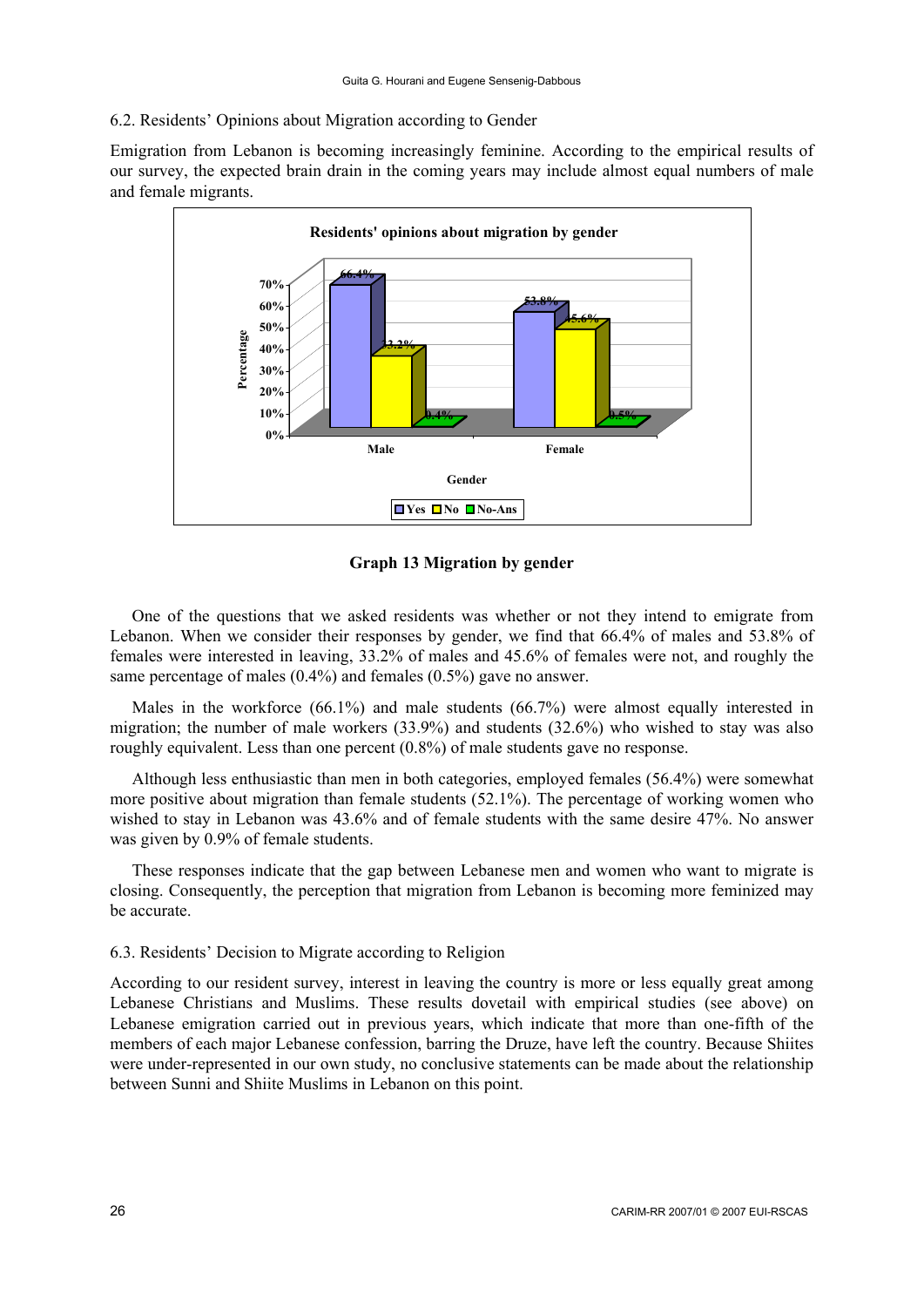

#### **Graph 14 Migration by religion**

When we consider interest in migration according to religion, we find that 61.3% of Christian respondents expressed the intention to migrate, 38.3% said that they did not want to do so and 0.4% gave no answer. Less than 2% separated the affirmative Christian responses from affirmative Muslim ones, with 59.7% of Muslims saying 'yes' to migration, 39.8% saying 'no' and 0.5% giving no answer. Affirmative responses were much higher among adherents to other religions, with threequarters (75%) expressing interest in migration as opposed to one-quarter (25%) who said 'no.'

More Christian (64.3%) than Muslim (57.5%) members of the workforce indicated their interest in migration. The remainder of Christian (35.7%) and Muslim workers (42.5%) said that they had no intention of leaving.

Slightly more Muslim (61.2%) than Christian (58.9%) student respondents indicated that they wanted to migrate. Another 37.8% of Muslims said that they wanted to stay and 1% gave no answer. The percentage of Christians who said 'no' to migration was 40.4%, while 0.7% did not respond to the question.



#### 6.4. Residents' Reasons for Migrating according to Religion

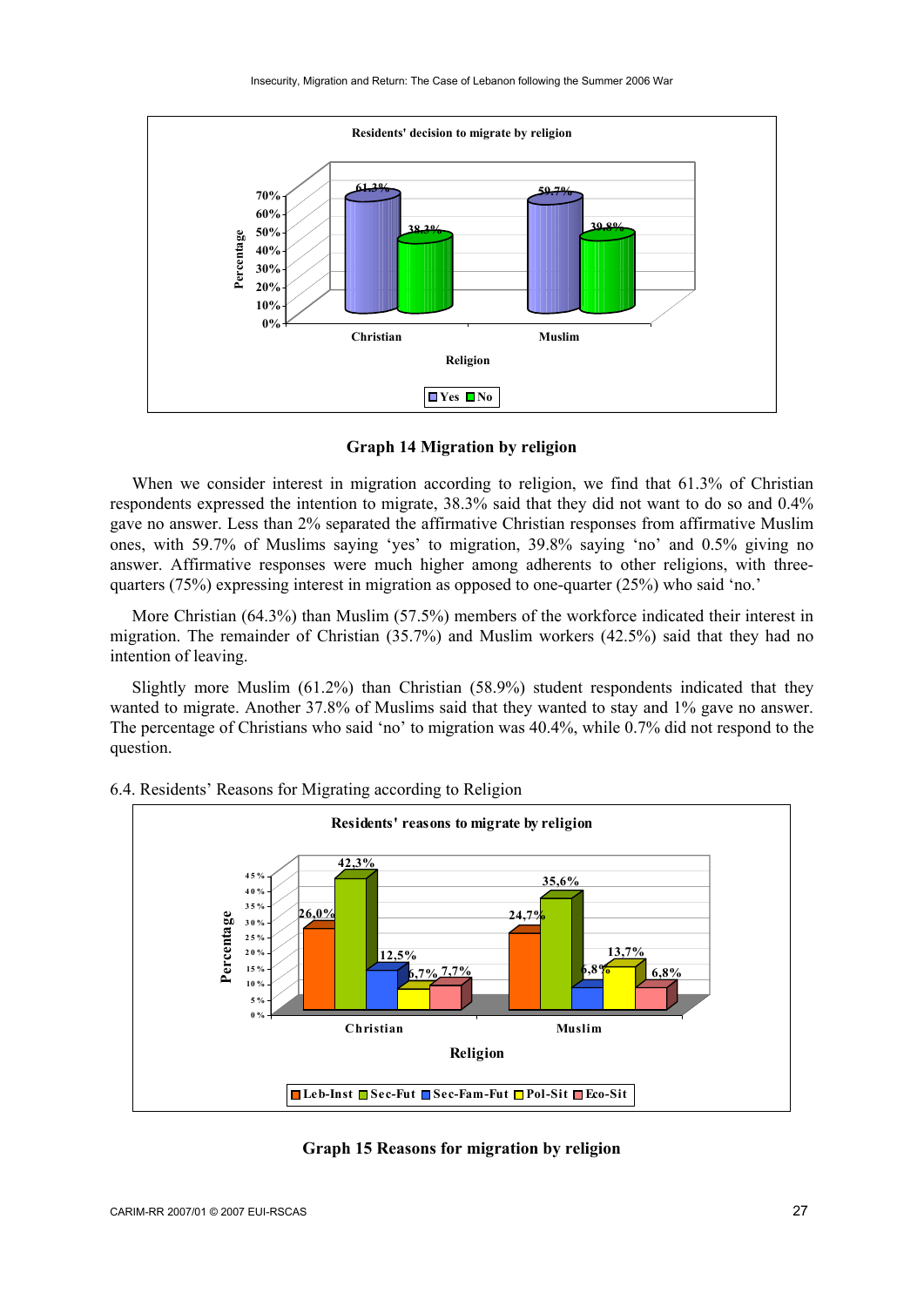When indicating why they wanted to migrate, both Christians and Muslims gave the greatest weight to their personal life courses and Lebanon's instability, although more Christians than Muslims cited these particular factors. The reasons for migration given by Christians, in descending order, were to secure their own future (42.3%); the country's instability (26.0%); to secure their family's future  $(12.5\%)$ ; the economic situation  $(7.7\%)$ ; the political situation  $(6.7\%)$ ; training purposes  $(1.9\%)$ ; the societal situation (1%); and tourism (1%). No Christians said that they hoped to improve their business by migrating. Only 1% of Christians gave no answer.

For our overall sample of Muslim respondents, the political and societal situations were somewhat more important factors in the decision to migrate. The reasons that they gave were to secure their own future (35.6%); the country's instability (24.7%); the political situation (13.7%); to secure their family's future (6.8%); the economic situation (6.8%); the societal situation (6.8%); training purposes (2.7%); and business improvement (1.4%). None of the Muslim respondents mentioned tourism and 1.4% gave no answer.

A comparison of the responses of Christians and Muslims in the workplace shows that 24.5% of Christian and 28.6% of Muslim employees cited Lebanon's instability; 30.2% of Christian and less than half that number (14.3%) of Muslim workers mentioned securing their future; 24.5% of Christian and 17.9% of Muslim workers wanted to secure their family's future; 11.3% of Christian and 14.3% of Muslim workers were concerned about the political situation; 5.7% of Christian workers and no Muslims cited the economic situation; and 1.9% of Christian and an astonishing 14.3% of Muslims workers faulted the societal situation. Muslim employees also mentioned business improvement (3.6%) and tourism (7.1%), which Christian employees did not give as reasons for migration. A small number (1.9%) of Christian workers did not answer the question, but all Muslims responded.

When we compare the responses of Christian and Muslim students, we find that 27.5% of Christian and 22.2% of Muslim students mentioned Lebanon's instability; 54.9% of Christian and 48.9% of Muslim students wanted to secure their future; 2% of Christian and a much higher 13.3% of Muslim students cited the political situation; and 9.8% of Christian and 11.1% of Muslim students referred to the economic situation. No Christian students mentioned the societal situation, although 2.2% of Muslim students did. Christian students did cite tourism (3.9%) and training purposes (2%), which were not mentioned by Muslim students. No students belonging to either religion mentioned securing their family's future. All Christian students answered the question, while 2.2% of Muslim students did not respond.



6.5. Residents' Decision to Leave after the Summer 2006 War by Religion

**Graph 16 Decision to leave**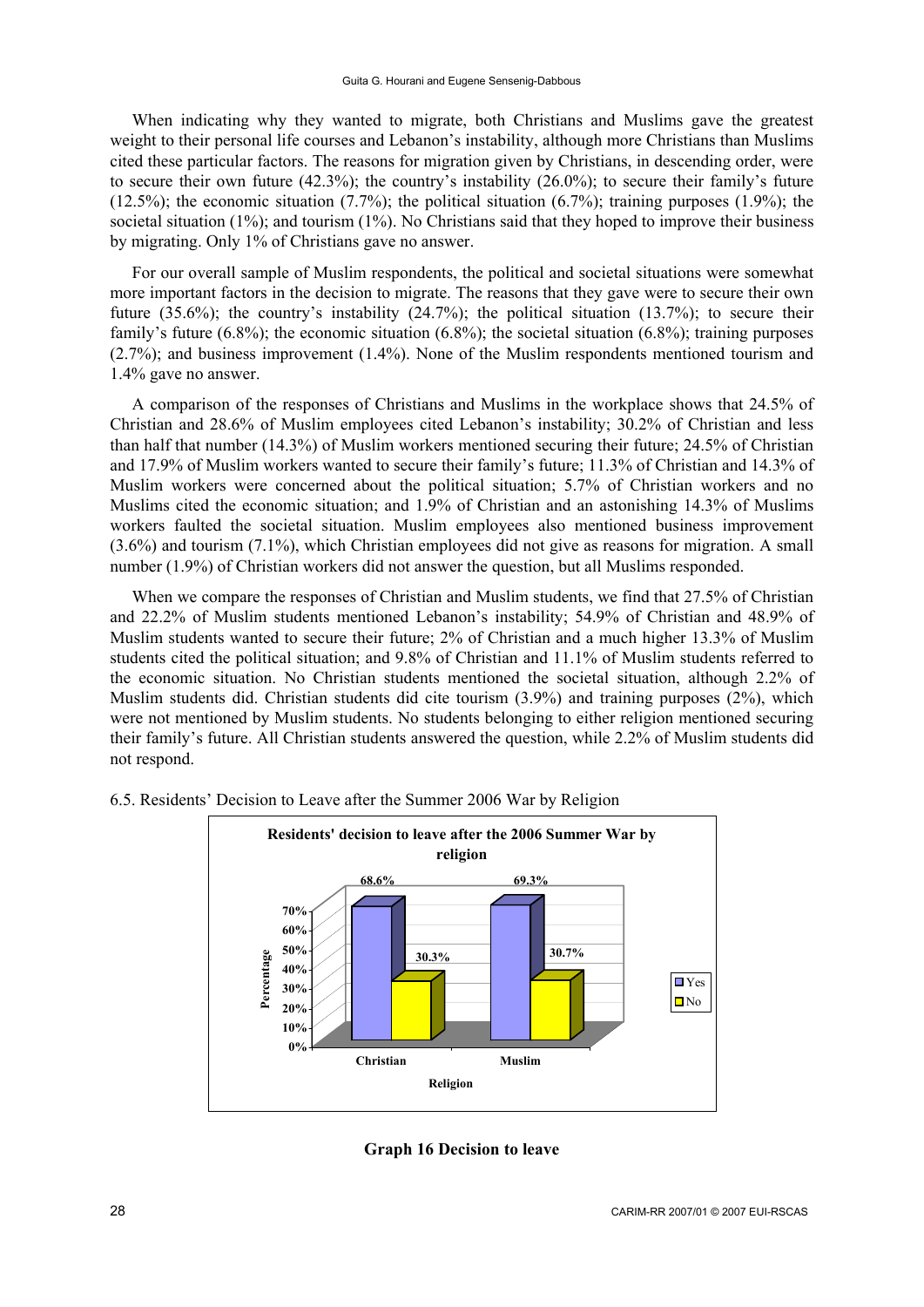When asked if the Summer 2006 War had influenced their decision to leave, 68.6% of Christian respondents said 'yes,' 30.3% said 'no' and 1.1% gave no answer, while 69.3% of Muslims said 'yes' and 30.7% said 'no.' The response from the members of other religions was evenly split, with 50% saying 'yes' and 50% saying 'no.'

These percentages changed only slightly according to whether respondents were employees or students. In the workforce, 70.4% of Christians said that the war had influenced their decision to migrate, 28.7% said that it had not had an influence and 0.9% did not respond, while 68.5% of Muslims said that it had been a factor and 31.5% said that it had not. Employees of other religions split their responses evenly. In the student population, 67.1% of Christians and 69.9% of Muslims said that the war had affected their decision to leave, 31.5% of Christians and 30.1% of Muslims said it had not and 1.4% of Christians gave no answer.

#### 6.6. Residents' Decision to Migrate by District of Residence

When we examined the geographical distribution of respondents in relation to the decision to migrate or to stay, we noticed some interesting contradictions. The high number of respondents from Southern Lebanon who plan to emigrate can be explained by reference to the considerable physical damage to homes and other buildings and infrastructure there, as well as the way in which agricultural and industrial activity have been undermined and the continuing threat of cross-border attacks by the IDF. Similarly, we attributed the unusually high number of residents from Mount Lebanon who hope to leave to the fact that many of the Shiites interviewed came from the *Dahiya* 'suburb' of Beirut, which is actually outside of the city limits and, hence, in Mount Lebanon district.



**Graph 17 Decision to emigrate by district** 

Our survey found that the fewest potential migrants resided in the district of the Bekaa, where respondents were evenly split (50%-50%) on the question of migration. In the capital, Beirut, 52.3% of residents were interested in migrating, 46.7% were not and 0.9% gave no answer. In the district of Mount Lebanon, 58.2% planned to leave and 41.8% wanted to stay; in North Lebanon, a higher proportion of respondents, 63%, planned to leave and 36.2% wanted to stay. The most starting results came out of the district of South Lebanon, where an overwhelming 76.7% of those questioned said that they preferred to emigrate and only 21.7% said that they planned to stay.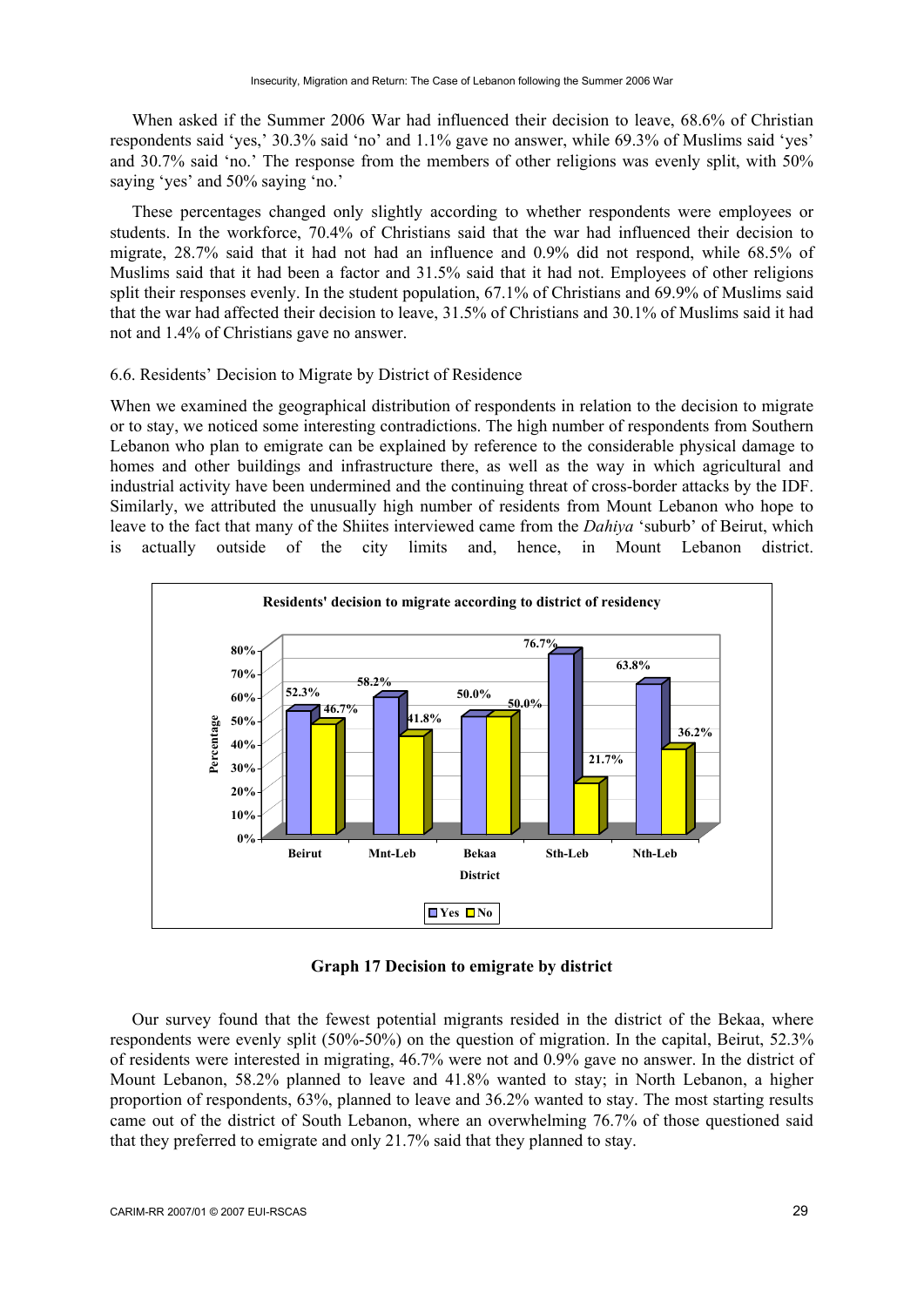When we considered the attitude of members of the workforce, we found that there was no change in the Bekaa – respondents were still evenly split on migration. In Beirut, 53.3% of employees were interested in migrating, while 46.7% were not. In Mount Lebanon, the percentage of workers wanting to leave (54.4%) dropped slightly and the number wanting to stay rose (45.6%). This drop was even more noticeable in North Lebanon, where 47.4% of resident employees were willing to leave as opposed to 52.6% willing to stay. However, among workers in South Lebanon, a staggering 84.8% said that they wanted to migrate, while only 15.2% wanted to remain in the country.

For resident students, we again found no change in percentages for the Bekaa. In Beirut, 51.1% of students residing there were interested in migrating, 46.8% were not and 2.1% gave no answer. In Mount Lebanon, these averages were higher: 61.0% of students said they would emigrate, while 39.0% said they would remain. They rose again in North Lebanon, where 67.0% of students, a substantially higher percentage than among employees, were willing to leave, while 33.3% were willing to stay. The finding for South Lebanon was again very interesting: in contrast to the attitudes of resident workers, only 50% of students preferred to emigrate, with 42.9% planning to stay and a surprisingly large 7.1% giving no answer to the question.

A local businessman summarized the importance of physical and moral security and stated that, once these two factors are in place, the Lebanese will create employment and rebuild their country. "Security is the key, let's not kid ourselves, personal security [i.e., physical security], followed by security in the sense of intellectual security – in that I can think, I can believe, I can talk, I can vote, I can hope – basically to have basic human rights… this is also another form of security…. It's natural for a person to be afraid…. Now we have two types of fear: personal and intellectual. Give the Lebanese an opportunity to come back and the Lebanese will create an opportunity. Remove these two obstacles, personal and intellectual, and everything else will fit into place…. I won't worry if there's work or if there's no work, anybody can make work…. Lebanese everywhere are building countries, not just a country, but countries."85

### *7. Conclusion*

The causes of international migration are due, at least in part, to political, economic and societal insecurity. In this section, our results indicated that a clear majority – two-thirds – of the Lebanese residents that we interviewed want to migrate and that half of them will leave alone. Two-thirds also said that the Summer 2006 War had affected their decision to migrate, giving the desire to secure their future and the belief that Lebanon is insecure as their two principal reasons for leaving. These findings indicate that migration from Lebanon in the period following the Summer 2006 War is motivated by political insecurity, mainly, the threat of government collapse, fear of armed groups and fear of an internal war. Again, two-thirds of respondents see these threats as actual, rather than perceived or forecast. What is of interest in this section is the difference in the chief fears of the various religious groupings. Druze fear the collapse of the current government and activities by armed groups. Shiites fear the possibility of internal war or sectarian war in equal measure, while Sunnis fear sectarian war, but also give great importance to the fall of the Sunni-led government. Among Christians, the Maronites most fear internal war, as well as armed groups; the Greek Orthodox fear both of those possibilities, but also the government's collapse; and the Catholics are most afraid of the threat posed by armed groups and sectarian war.

Fear of internal war, armed groups, or sectarian armed conflict can probably be traced back to previous tragedies that plagued Lebanon over the last thirty years. Although many of those who responded to the survey were probably born during the civil war or remember it from their childhood, these same generations have made their families' perceptions of the war central to their own. They may also have learnt about the civil war through literature, films, documentaries, biographies and

<sup>85</sup> Mounir Kharma, interviewed 27 November 2006.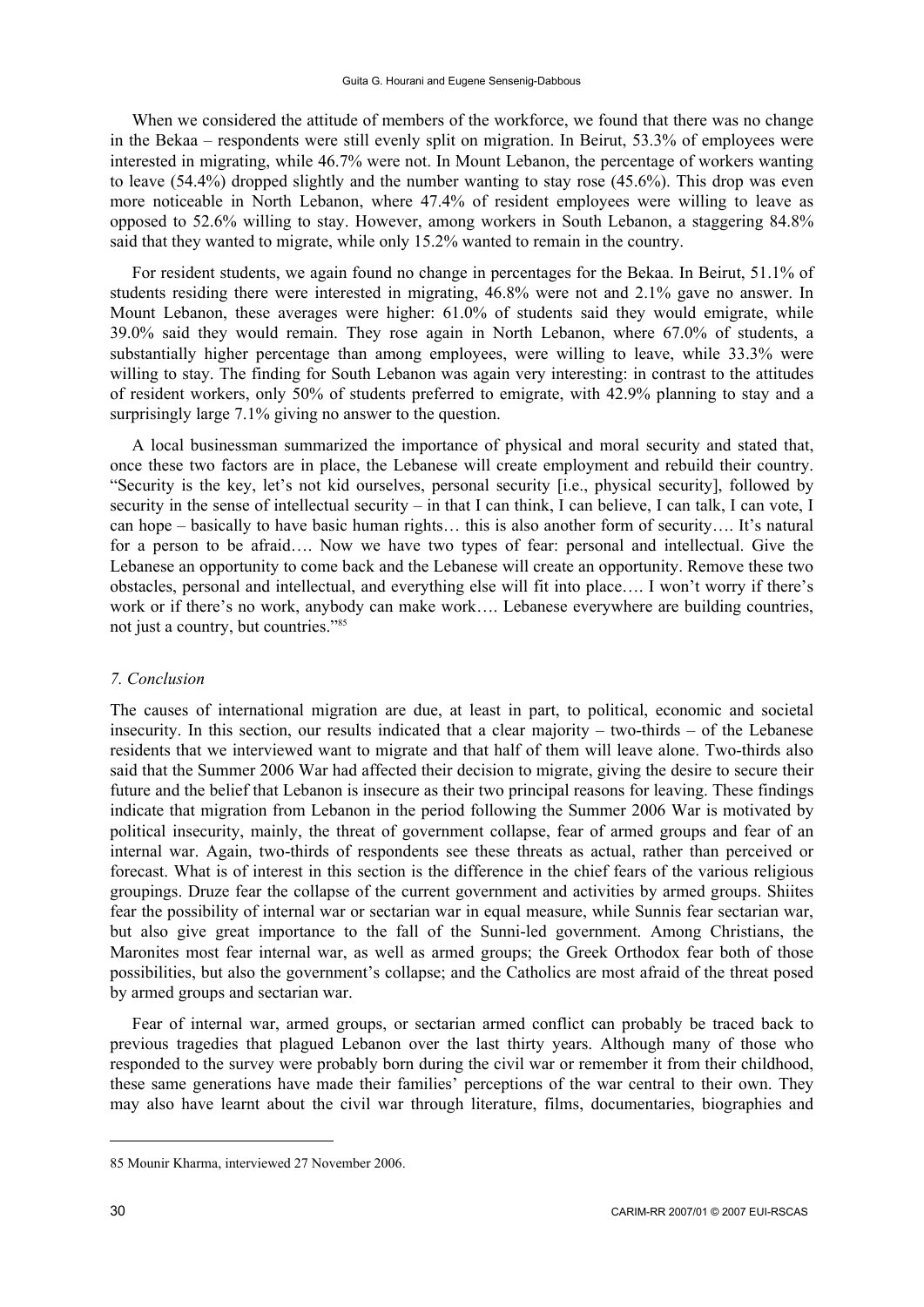similar sources. In terms of economic reasons for migration, we also discovered that most respondents see high unemployment rates as a push factor, while societal reasons centre on the increasing possibility of internecine Christian-Christian and Shiite-Sunni conflicts.

In terms of destination, the majority of those questioned will head to Europe, with France being the preferred country there. However, Canada ranked first as the favourite country overall, followed by the United States; together, these two countries were more popular than Europe.

Migrating requires various types of capital – financial, human and social. Our survey discovered that almost one-third of those wishing to migrate have adequate funds, which indicates that they are not from Lebanon's impoverished classes. In terms of human capital, the majority of prospective migrants hold adequate language and computer skills, with 22.7% being professionals. Half of our interviewees (55.9%) were students with a BA or its equivalent, while around one-quarter (26.4%) had an MA or equivalent. Based on these percentages and the educational and professional profile that they indicate, it seems clear that Lebanon is threatened with a significant future 'brain drain.'

Although our focus has been on the causes of international migration, the strength of social networks in determining migration flows had an interesting bearing on our findings. Our survey found that two-thirds of those interviewed were drawn to destinations where they have a network of family and more distant relatives.

#### **B. Survey Results of Embassy and Immigration Services Questionnaires**

#### *1. Introduction*

Embassies and, in particular, consulates offering visas are an important source of data on the submission of visa applications, especially for emigration. LERC attempted to gather such information by devising a questionnaire tailored specifically to the embassies and sending copies to the principal embassies that Lebanese tend to favour, that is, those of the United States, Canada, France, Sweden, the United Kingdom, Nigeria, Ivory Coast, Ghana, Mexico, Venezuela, Brazil, Australia, Kuwait, the United Arab Emirates and Saudi Arabia.

Once it became clear that we were not getting the response that we had hoped for from most embassies and consulates, both in the West, the Middle East and in the developing world, we opted to consult the next best source – immigration services. Immigration services or 'visa brokers,' as they are called in Lebanon, play an important role in assisting those who wish to emigrate in preparing their documents. Among other services, they provide advice on how to complete applications and review the application package prior to its submission.

There are two types of these services, the certified or legal offices and the unregistered or illegal agents. Initially, we considered targeting both; however, in order to obtain reliable and citable information we decided to send a specially-tailored questionnaire to all of the six major legal companies located, for the most part, in the major cities on the Lebanese coast.

#### *2. Embassies*

Out of all of the embassies that we approached, only two replied to our questionnaire, the American and the Canadian. Most embassies either ignored our numerous e-mails, phone calls, faxes and personal visits or failed to respond effectively and in a timely manner. The embassy of Ghana considered the information that we asked for as classified and unavailable for general circulation. The British embassy said that it was not prepared to give detailed information to external parties. Many of the other embassies repeatedly asked us to call back later, to send the questionnaire to different personnel or offices, or to come by in person. Ultimately, these activities were fruitless.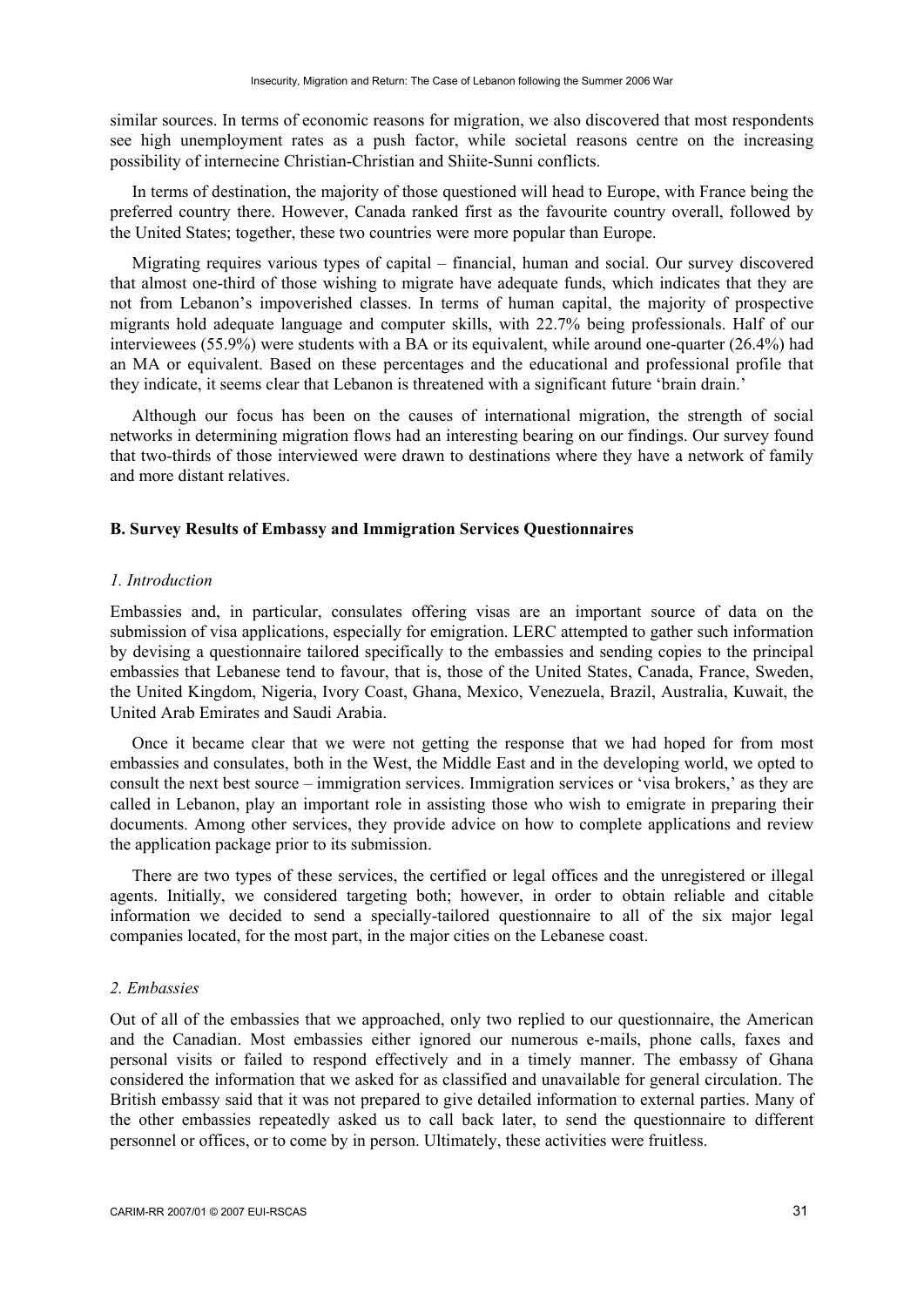The information provided by the American and the Canadian embassies proved invaluable. According to the US embassy,<sup>86</sup> the consular office ceased processing visas on 17 July However, it resumed visa processing for non-immigrants on 14 September, receiving 3,133 applicants through to 31 October.87 Between 21 July and 31 October 2006, the US embassy granted 571 visas for immigration (15.14%); 2,519 for tourism (66.8%); 49 for work (1.3%); 83 for education (2.2%); 6 for business (0.1%); and 542 for family reunification (14.4%).

The responses provided by the Canadian embassy<sup>88</sup> showed that Lebanese applied for 7436 visas between 12 July and 31 October in three capital cities in the region: Amman, Damascus and Beirut. Of these applications, 1600 were for immigration visas (21.5%); 5621 for tourism (75.6%); 89 for work (1%) and 126 for education (1.7%).

The Canadian embassy provided a break-down of the ages of applicants for 2710 of the visa applications. Out of this total, 4.71% were aged 15-20 years; 31.80% were aged 21-30; 26.4% were 31-40 years; 15.6 % were 41-50; 10.03% were 51-60; 7.97% were 61-70; and 3.4% were over 70 years old.

The total number of Canadian visas granted between 12 July and 31 October 2006 was 3495 in response to the 7436 applications: 886 were for immigration (25.4%); 2,497 were for tourism (71.45%); 25 for work (0.75%); and 87 for education (2.5%).

During the period studied, the Canadian government did not alter its immigration policies in any way. All of those interested in migrating to Canada could apply; however, the priority, according to the Canadian embassy in Lebanon, continued to be family reunification, especially for the spouses and parents of Canadian citizens.

These figures which are relatively small in absolute terms are indeed quite significant considering the time period survey, i.e., a period of approximately two and a half month during and immediately following the Summer 2006 war. These figures reflect the emigration of those Lebanese without dual citizenship, permanent residency abroad or a valid visa.

#### *3. Immigration Services or 'Visa Brokers'*

Two immigration services agreed to be interviewed for the purposes of this study, one in the northern part of Lebanon, and one in Beirut: they have been given the respective code names of 'ImServ1'89 and 'ImServ2.'90 It should be noted that the two services received thousands of applications for their assessment, but only some four hundred were ultimately successful when submitted to embassies and consulates between July and October 2006. In the interviews carried out for the survey, both services emphasized that there was a large increase in the number of applications without revealing exact statistics with respect to the period prior to the war.

ImServ1 told us that they had successfully assisted a total of 195 visa applicants, all of whom were applying to emigrate. Approximately half of the applications were from Beirut, with 30% from North Lebanon and 20% from Mount Lebanon. Out of the 195 persons who were granted visas, 65% were Christian and 25% were Muslim.

<sup>86</sup> Questionnaire filled out on 9 November 2006.

<sup>87</sup> The US embassy did not break down information by age or profession.

<sup>88</sup> Questionnaire filled out on 19 December 2006.

<sup>89</sup> ImServ1, interviewed 14 November 2006.

<sup>90</sup> ImServ2, interviewed 17 November 2006.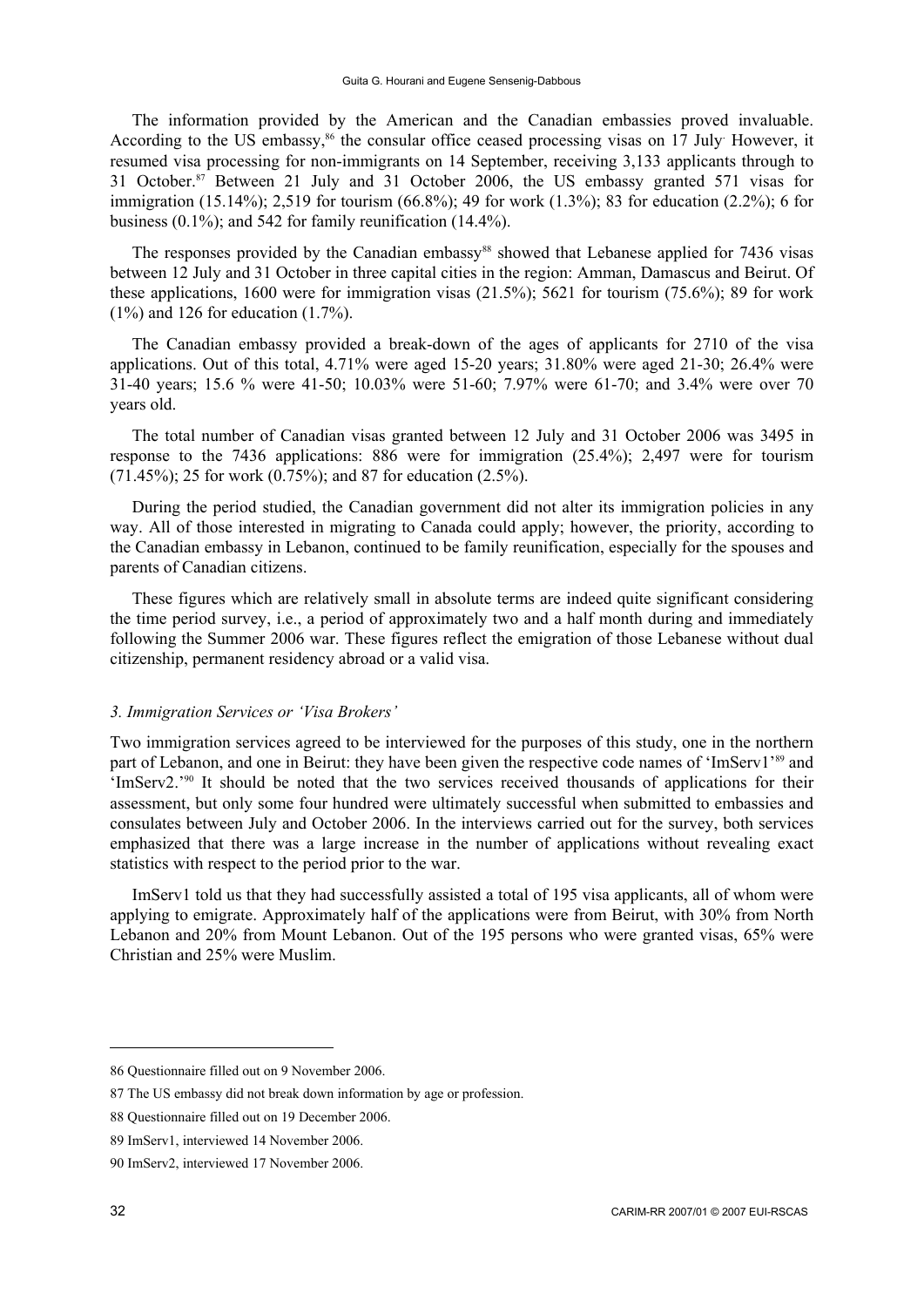ImServ2 assisted a total of 5000 applicants, of which only 200 were successful: 10% of these visas were for immigration; 5% were for tourism; 6% were for education; 5% were business-related; and 5% were for family reunification, with the remainder being work visas.

Most of the applicants (30%) who used the services of ImServ2 came from Beirut. Another 20% came from South Lebanon; 15% from North Lebanon; 15% from Mount Lebanon; and 10% from the Bekaa. Equal numbers of applicants were Christian and Muslim.

ImServ1 stated that 40% of its successful applicants were aged 21-30 years; another 40% were 31- 40; 18% were 41-50; and only 2% were 51-60. The total percentage of family visas granted was 55%, while 15% of visas went to women and 30% to men.

ImServ2 told us that the majority of its applicants (90%) were aged between 21 and 40 years, while the remainder (10%) were between the ages of 41 and 60.

ImServ1 said that 40% of its clients who received visas held BA or BSc degrees, with another 40% holding an MS, MA, or MBA. The remaining 20% possessed a PhD, DDS, or MD.

ImServ2 said that 80% of its successful applicants held a BA or BSc degree or higher, while 20% merely had some form of secondary education.

According to both immigration services, the only country that allowed applications for immigration after 12 July 2006 was Canada, since the war did not lead to any changes in its immigration policy.

There is no way of determining at present how representative the statistics supplied by these two services are. It should be emphasized that they deal exclusively with two countries of immigration (Canada and Australia), that they are only two of a larger number of legal immigration services, and an unknown number of illegal brokers also service the domestic Lebanese population.

In the opinion of the immigration service agents that we contacted, the main reasons for the migration of Lebanese, particularly following the Summer 2006 War, were feelings of insecurity, fear and lack of trust. After the war, concerns about physical security were the main reason for emigration by the wealthy and the well-paid.

## *4. Conclusion*

Of particular significance to this study were the high levels of training, education and experience among those who applied for visas to leave Lebanon after the Summer 2006 War according to embassies and immigration services. This would seem to substantiate the information that we gathered from the questionnaires and media survey. Although by no means representative, this phase of the project seems to indicate that more Muslims are now seeking to leave Lebanon and that the number of Muslims leaving is now approaching the number typical for Christian Lebanese. Our interview partners emphasized the important role played by the post-war political crisis, which exacerbated the effects of the war and the already high migration levels of educated Lebanese prior to the summer hostilities.

Finally, it should be pointed out here that the fact that this project was initiated and funded by the European Union's EuroMed research consortium had no effect on the willingness of embassies and consulates to respond to requests for data. The cooperation of the two North American embassies was the result of longstanding contacts between LERC and their respective consular staffs. Of particular significance is the lack of cooperation on the part of the Western European embassies, which undercut – to a small but noticeable degree – the reputation of Barcelona Process in the Eastern Mediterranean.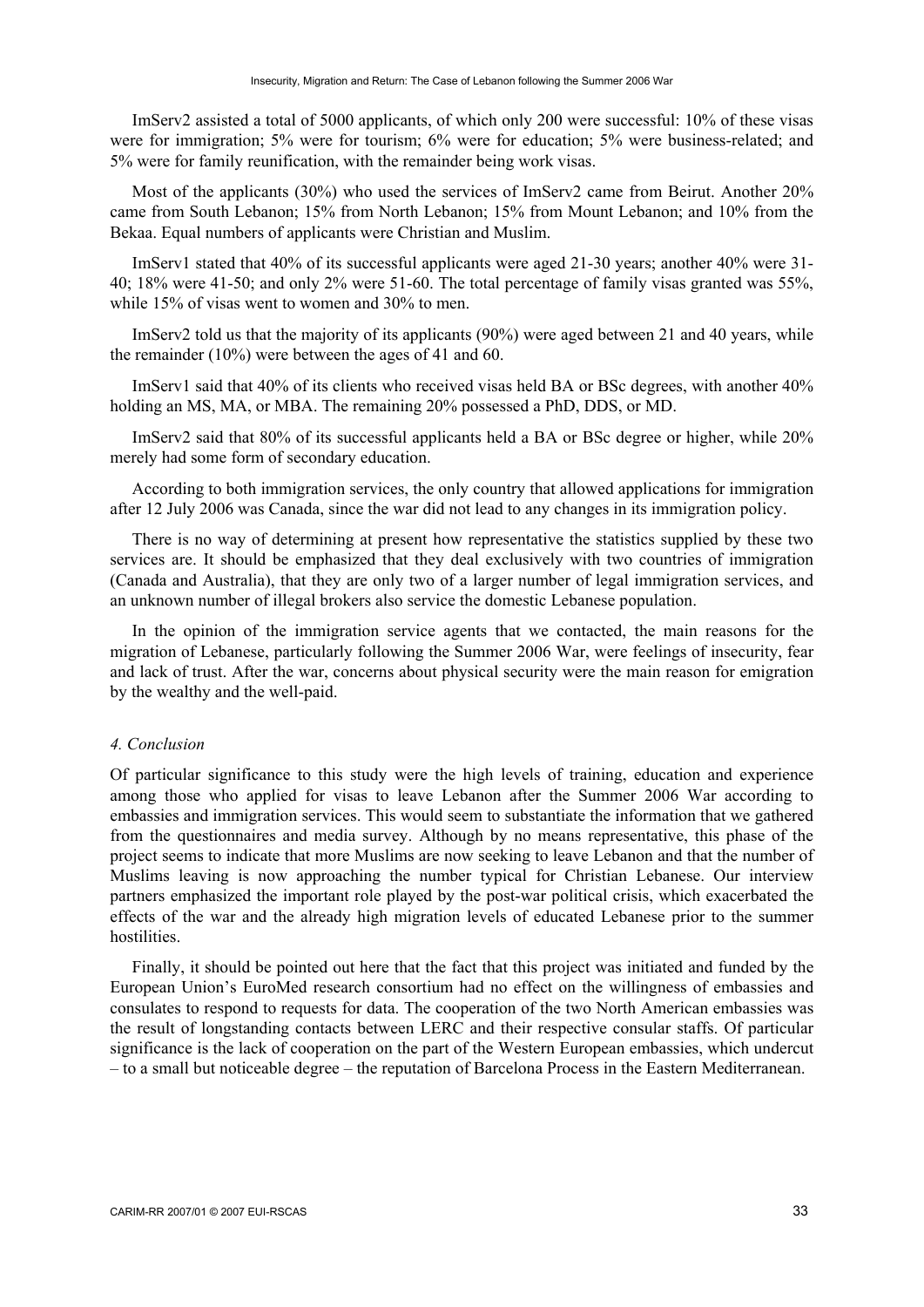### **C. Survey Results for Migrants**

#### *1. Introduction*

In this section, we will be dealing exclusively with the issue of return migration. Other key related topics – for example, remittances, investment, moral and emotional support – will be considered in detail in Section D. Our survey of Lebanese migrants was the second quantitative approach used for this study. A separate questionnaire for migrants was developed and sent via e-mail to Lebanese migrants in different parts of the world. Eighty-five migrants self-administered the questionnaire, of which only 74 were complete, hence, accepted, keyed in and analyzed. LERC advertised its migrant survey on different Lebanese web-lists, via e-mail to the Friends of LERC and through announcements sent to a number of Lebanese diaspora organizations. Migrants also selected themselves, that is, they wrote to LERC expressing interest and asking to participate in the survey. Hence, we had no way of controlling the age, religion, or host country of respondents.

Returning to the home country is a life strategy decision that depends on willingness and readiness to return, tangible and intangible resources – including social capital – and certain determining factors and circumstances in both the host and home countries.<sup>91</sup> Cassarino argues that "return is not only a voluntary act. Return also pertains to a process of resource mobilization that requires time…. Returnees preparedness is not only dependent on the migrant's experience abroad, but also on the perception that significant institutional, economic and political changes have occurred at home."92 Return migration is indeed a form of migration and as such, it largely depends upon 'pull' factors (i.e. the ability of Lebanon to attract people living abroad).

Return is mostly contingent upon "confidence because it depends on the existence of a minimum of economic opportunities and social stability in the home country."<sup>93</sup> Once the return occurs, its continuation and/or reinforcement is contingent upon certain key factors, such as political democracy, economic growth, a suitable business environment (especially for small and medium-sized enterprises), the rule of law and due process.<sup>94</sup> Returnees' greatest concerns are "political stability and personal security" and the obstacles to their reintegration include "corruption and bureaucratic practices."95

People return for many reasons that include and surpass the four typologies of return mentioned by Francesco Cerase, that is, return because of 'failure,' 'conservatism,' 'retirement' and 'innovation.'<sup>96</sup> Some return because of discrimination in their host countries, others because of ideological beliefs, and some because of feelings of nostalgia.<sup>97</sup>

<sup>91</sup> J.-P. Cassarino, "Theorising Return Migration: The Conceptual Approach to Return Migrants Revisited," International Journal on Multicultural Societies 6, no. 2 (2004); available online at [http://unesdoc.unesco.org/images/0013/001385/138592E.pdf#page=60], accessed 23 September 2005.

<sup>92</sup> Ibid., 271-72.

<sup>93</sup> A. Portes and L. Guarnizo, "U.S. Bound Immigration and Small Enterprise Development in the Dominican Republic," Working Paper no. 4, 1999; available online at [http://dkc.mse.jhu.edu/~scholz/Iprints/ladark4], accessed 17 March 2006.

<sup>94</sup> Ibid., 4.

<sup>95 &</sup>quot;A Report on the International Workshop on Sustainable Return of Professional and Skilled Migrants," Dhaka, Bangladesh, 7-8 March 2005; available online at [http://www.migrationdrc.org/news/reports/ReturnMigrationReport.pdf], accessed 18 December 2006.

<sup>96</sup> Cited in Cassarino, "Theorising Return Migration," 257-58.

<sup>97</sup> N. Malhame, "Lebanese Returnees: Reasons for Return, Adaptation and Re-Emigration" (MA thesis, American University of Beirut, 2006), 3-5.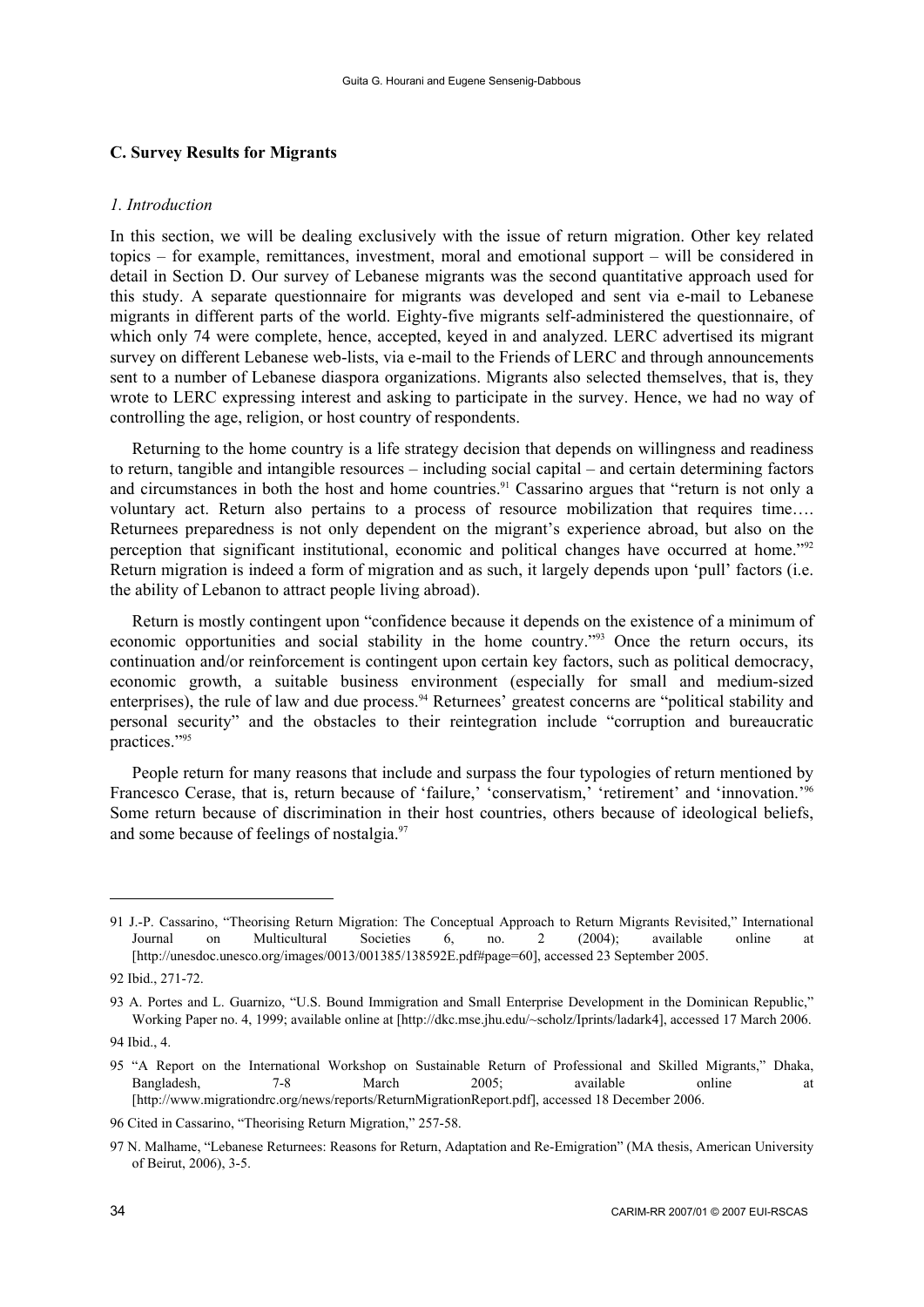One of the experts consulted for this study said that he and his family had themselves returned and stayed, and that they were, therefore, among the minority of Lebanese migrants. "You also have people who choose to return and live here. I'm one who returned and stayed here; I call myself 'a minority in a minority.' The minority of those who migrated to the US and who returned to Lebanon, and the minority who returned to Lebanon and stayed here."98

Although "the issue of post-[civil] war return migration has not received particular attention in Lebanese society,"99 the few references available confirm that the reasons for the return of migrants to Lebanon are as diverse as anywhere else. In preliminary research, Jaulin found that return "is a 'return to the origins' for a third generation descendant of Lebanese immigrants in Colombia, an 'academic return' for a second generation Brazilian who joins his father and pursues his studies in Beirut, a 'professional return' for the one who participates in the reconstruction of the city centre of Beirut or for the one who works as a professor at the Lebanese University."<sup>100</sup> Stamm found that some Lebanese returned because they felt that societies abroad had lost their values and preferred Lebanon because community ties "are much stronger and provide a sense of security, stability and moral standards."<sup>101</sup>

The families of returnees frequently influence the decision-making process and reintegration into Lebanese society.<sup>102</sup> The Lebanese state does not offer any kind of assistance to returning migrants,  $^{103}$ hence, responsibility for return and reintegration lies with the returnees and their families, who often depend on family members in the home country for advice on whether or not to return.104 In her research, Malhame found that some Lebanese returned because of a "collective household decision," others because of "economic opportunities."105

When reflecting on the decision of expatriates to return, one of our experts, Ghobril, head of research at the Byblos Bank and a specialist in remittances, drew on his own experience of return and reintegration "I lived abroad eleven years as a migrant in the United States. It took me almost two years to decide to return, a final decision I never regretted, even with the instability and the uncertainty and smaller markets compared to the opportunities I left behind in the US."106

The following section examines various attitudes on the part of the surveyed migrants, including the reasons behind their decisions not to return permanently following the Summer 2006 War, their perceptions of the political, economic and societal situations in Lebanon, the roles played by their families in the decision not to return and how long they have been away and plan to stay away.

<sup>98</sup> Nassib Ghobril, interviewed 23 November 2006.

<sup>99</sup> Malhame, "Lebanese Returnees," 40. See also A. Malek, *Returning Home: A Post-War Lebanese Phenomenon* (Beirut: Dar al-Mourad, 2001); and M. Soueid, "La Réintégration des émigrés dans leur pays d'origine: Cas d'une famille chiite du Liban Sud," (Thesis, Université Saint-Joseph, Beirut, 1993).

<sup>&</sup>lt;sup>100</sup> Th. Jaulin, "Returning to Lebanon," Paper presented at the Sixth Mediterranean Social and Political Research Meeting, Montecatini Terme, 16-20 March 2005, 2.

<sup>&</sup>lt;sup>101</sup> S. Stamm, "Social Networks among Return Migrants to Post-War Lebanon," Paper no. 9, Center for Comparative and International Studies, 2006, 27; available online at [http://www.cis.ethz.ch/publications/WP9\_stamm.pdf], accessed 7 July 2006, see M. Holm Pedersen, "Between Homes: Post-War Return, Emplacement and the Negotiation of Belonging in Lebanon," Working Paper no. 79, New Issues in Refugee Research, UNHCR, February 2003, 22.

<sup>&</sup>lt;sup>102</sup> Stamm, "Social Networks among Return Migrants to Post-War Lebanon," 27.

<sup>&</sup>lt;sup>103</sup> Pedersen, "Between Homes," 20.

<sup>104</sup> R. Tiemoko Migration, "Return and Socio-Economic Change in West Africa: The Role of Family," Sussex Migration Working Paper no. 15, March 2003; available online at [http://www.gdrc.org/icm/remittance/mwp15.pdf], accessed 9 August 2005.

<sup>&</sup>lt;sup>105</sup> Malhame, "Lebanese Returnees," 66.

<sup>106</sup> Nassib Ghobril, interviewed 23 November 2006.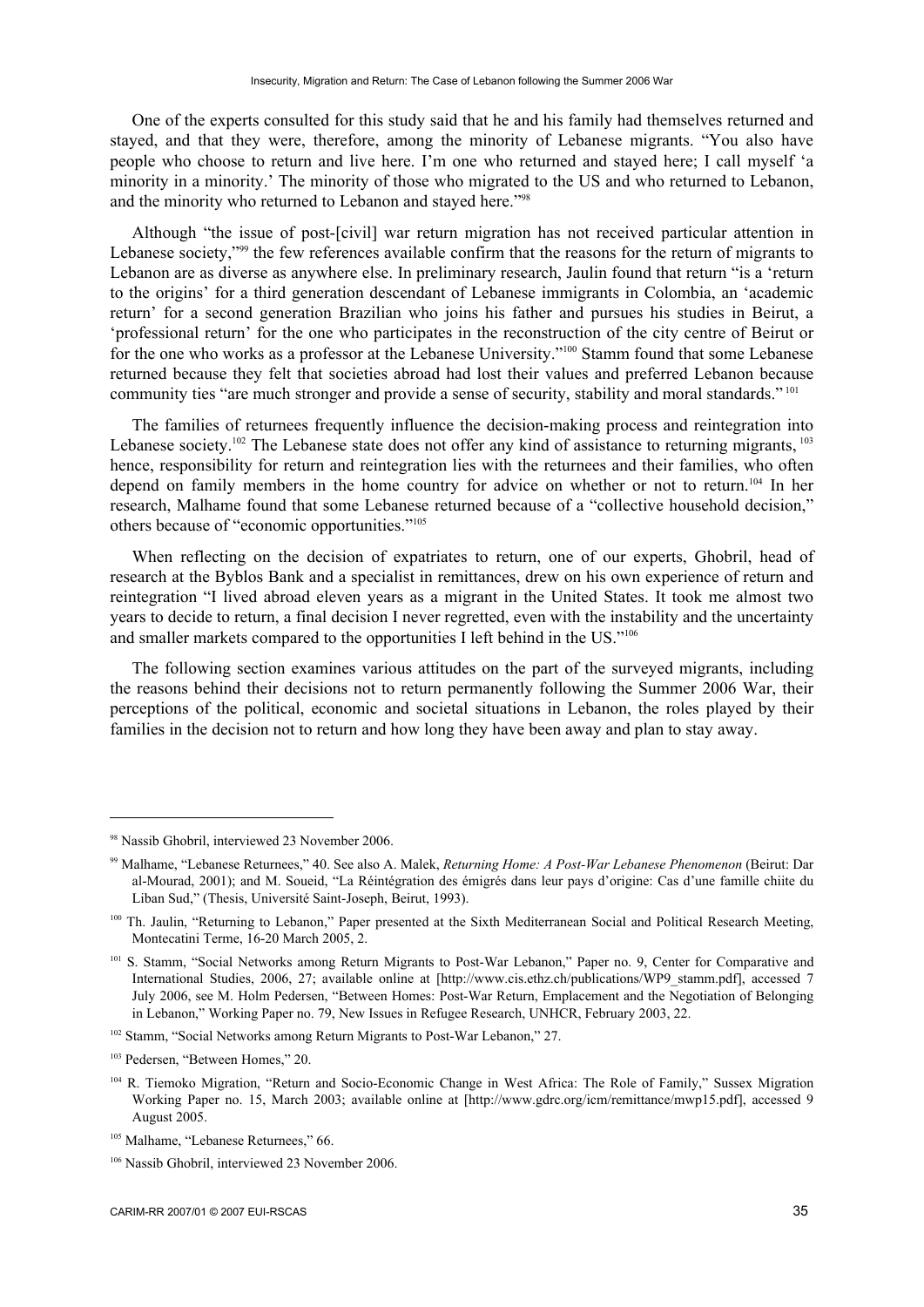## *2. Socio-Demographic Background of the Respondent Migrants*

According to a study by Dr. Anis Abi Farah, the majority of the Lebanese who left the country between 1975 and 2001 were between the ages of 20 and 34 (28.4%) and 35 and 49 (28.1%).<sup>107</sup> In terms of education, he found that almost one-third (29.2%) held university degrees.<sup>108</sup> According to Fargues, aggregated results f the most recent population censuses in the OECD countries put the proportion of Lebanese migrants living in the member states with university level education at 51.8%.109 Abi Farah also found that most migrants (48.4%) were married, with only 20.7% being single, unattached and never married.<sup>110</sup> In terms of religious affiliation. Abi Farah concluded that 23.1% of Lebanon's Armenian Orthodox have left; 14.7% of the Druze; 23.2% of the Greek Orthodox; 22.2% of the Sunnis; 21% of the Shiites; 23.1% of the Greek Catholics; 23.3% of the Maronites; and 23.3% from other religions and denominations.<sup>111</sup> The most popular destinations were the United States (11.9%), Canada (11%), France (10.8%) and the Gulf states (12.5%).<sup>112</sup>

Almost half (47.9%) of the migrants surveyed for the present study were between the ages of 21 and 30, and one-quarter of them (25.4%) were aged 31 to 40. In terms of marital status, the migrant respondents were almost equally divided between those who never married (52.1%) and those who were (45.1%). The overwhelming majority of them were Christians of different denominations (81.7%), with various Muslim sects making up only 14.1% of the sample. Regarding their occupations, over one-third (36.6%) were professionals, 19.7% were at medium and lower levels of management and 11.3% were senior managers.

Most respondents were living in the United States (32.4%), Canada (12.7%), the Gulf states (16.9%), or France (11.3%) when they filled in the survey. The rest were located in South Africa, Norway, the United Kingdom, Armenia, Egypt, Switzerland and as far away as China and Ecuador.



-

111 Ibid., 8-9.

112 Ibid., 3.

<sup>107</sup> Abi Farah, "Lebanese Emigrants between 1975 and 2001," 4.

<sup>108</sup> Ibid., 6.

<sup>109</sup> Ph. Fargues, "International Migration in the Arab Region: Trends and Policies," Paper presented at the United Nations Expert Group Meeting on International Migration and Development in the Arab Region, Population Division, Department of Economic and Social Affairs, United Nations Secretariat, Beirut, 15-17 May 2006; available online at [http://www.un.org/esa/population/migration/turin/Symposium\_Turin\_files/P09\_Fargues.pdf], accessed 15 May 2006. See, also, Mammy Helou, "Contingency Planning for Systems Evolution after Crisis: Reconstructive Brain Drain Policy-Oriented Implications – The Case of Lebanon, 1975-1994," Journal of Contingencies and Crisis Management 3, no. 3 (September 1995); and M. Fatfat, "The Migration of Lebanese Professionals to the U.S.: Why They Left Lebanon and Why They Are Staying in the US" (Ph.D. diss., University of Pittsburgh, 1998).

<sup>110</sup> Abi Farah, "Lebanese Emigrants between 1975 and 2001," 8.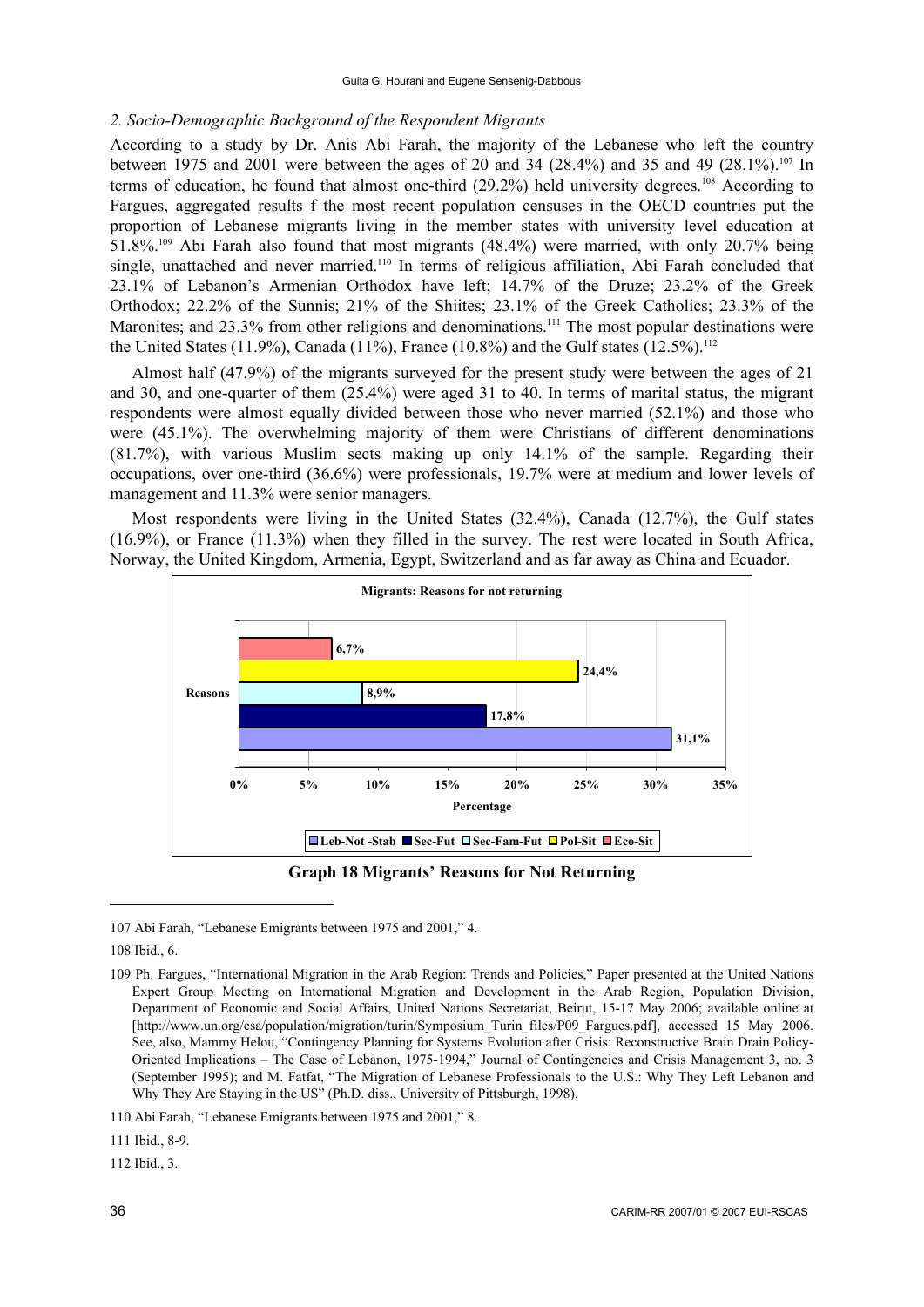#### *3. Impact of the Summer 2006 War on the Decision to Return*

The study that LERC published on the evacuation during the Summer 2006 War showed that 18.8% of the Lebanese evacuees surveyed were actually return migrants living in Lebanon permanently, while 12.5% had merely come to Lebanon to explore the possibility of returning.113 When asked how many times they had been back with the intention of staying permanently since their first migration, 22.9% of them answered more than twice,  $20.8\%$  said twice and  $16.7\%$  said once.<sup>114</sup> In response to the question of whether they would ever return permanently to Lebanon, "52% of the respondents indicated that it was a possibility, 10% said that they have already returned, 23% said they will return some day and 15% said they will never return."<sup>115</sup> The factors that motivated them to return were mainly family (61%) and business (11%), although some variations were recorded within our data set.<sup>116</sup> These responses indicate that permanent migration is not so permanent.<sup>117</sup>

Remigration is a neglected subject in the broad field of migration studies. Like migration, remigration is impacted by economic, political and societal instability. In an MA thesis entitled "Lebanese Returnees: Reasons for Return, Adaptation and Re-Emigration," Malhame found that practically all of those whom she interviewed identified political and economic insecurity as factors that impeded adaptation and led them to contemplate remigration.<sup>118</sup>

The Summer 2006 War continues to have an impact on the lives not only of resident Lebanese, but also of Lebanese migrants who continue to follow developments in the country by watching Lebanese satellite television transmissions and other regional and international channels.<sup>119</sup> A female Lebanese-American migrant summed up the general view, saying: "Certainly the experience that I endured last summer will affect any revisit with my family.... I don't see myself returning permanently to Lebanon in the near future since my kids will probably be better off in the US for their education and the normal process of life. Maybe in 25-30 years, I will return to Lebanon, when it's time for me to retire."<sup>120</sup>

When asked whether they planned to return permanently to Lebanon in the next one to five years, 60% of the migrants surveyed said that they had decided not to return following the Summer 2006 War, 37% said that the war had not negatively affected their decision to return, and 3% gave no answer.

Further inquiries specifically aimed at discovering why some migrants had decided not to return permanently found that one-third (31.1%) felt that Lebanon was unstable; 24.4% faulted the political situation; 17.8% preferred to stay abroad to secure their future; 8.9% wanted to secure their family's future; 6.7% mentioned the economic situation; 2.2% referred to the societal situation; 2.2% said they never had plans to return; and 6.7% gave no answer.

During her interview for this study, a Ph.D candidate in sociology who was in Lebanon during the Summer 2006 War to interview women in politics, told us: "The situation was promising and lots of people I knew from Austin, Texas have returned or made long term plans … [for] permanent

<sup>113</sup> Hourani, The Impact of the Summer 2006 War on Migration in Lebanon, 81-82.

<sup>114</sup> Ibid., 90-91.

<sup>115</sup> Ibid., 92-93.

<sup>116</sup> Ibid., 92-93.

<sup>117</sup> O. Arowolo, "Return Migration and the Problem of Reintegration," International Migration 38, no. 5 (December 2000).

<sup>118</sup> See Malhame, "Lebanese Returnees"; Stamm, "Social Networks among Return Migrants to Post-War Lebanon"; and Soueid, "La Réintégration des émigrés dans leur pays d'origine."

<sup>119</sup> See J. Berger, "Immigrants Get a Touch of Home on TV," International Herald Tribune, 23 February 2004, available online at [http://www.iht.com/articles/130747.html], accessed 29 January 2005; and Z. Constantine, "Anxiety of War Is Wearing Down Expatriate Lebanese," Gulf News, 7 August 2006.

<sup>120</sup> Hourani, The Impact of the Summer 2006 War on Migration in Lebanon, 97.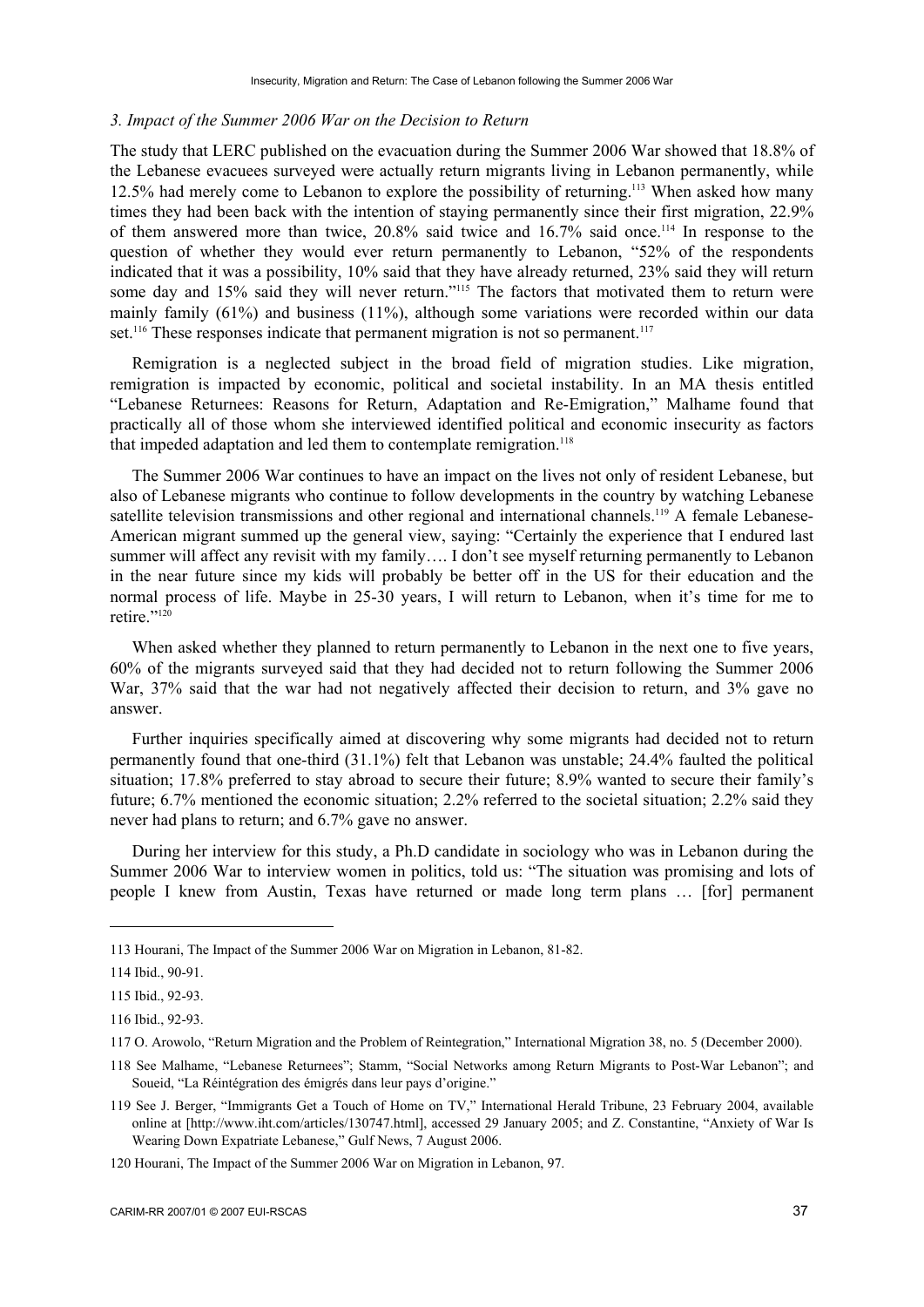residency in Lebanon." However, due to the recent war, "many have given up the idea of returning to Lebanon in the near future."<sup>121</sup>

## *4. Migrants' Perceptions of Current Political Insecurity*

The definition of political insecurity used above for Lebanese residents also applies to the migrants. When asked about their perceptions of current political insecurity, 21.1% of migrants feared government collapse; 16.9% feared armed groups in Lebanon; 12.7% feared religious/sectarian turmoil; 11.3% feared sectarian/factional armed conflict; 8.5% feared external armed conflict; 7% feared a border war; 5.6% feared a violent internal uprising; 4.2% feared the hegemony of one group over the others; 2.8% feared that one group would intimidate the others; 2.8% feared a coup-d'état; 2.8% feared the restriction of freedoms; and 1.4% feared being oppressed. Only 2.8% failed to answer the question.



**Graph 19 Migrants' Political Perceptions** 

We asked one of our experts, a Lebanese professor at Florida State University, whether regional and domestic political developments since July 2006 had encouraged migration from Lebanon and discouraged return migration. He responded: "I think that those Lebanese migrants who have been abroad for less than fifteen years or so were not influenced by regional events and paid more attention to the domestic situation within Lebanon before deciding to move/not move. The older generation of migrants – if assimilated enough – are the ones who paid more attention to the regional situation and decided it wasn't safe for them to be in Lebanon whether for visits or for permanent return."<sup>122</sup> Another Lebanese businessman answered the same questioning this way: "I think the Summer War had a trigger effect. It was a big incentive for people to leave the country. It helped them to make up their minds. Those with businesses abroad and who could afford to stay there did so. Those living here, but with businesses abroad, were then encouraged to leave. Those who returned are those with businesses here who couldn't leave; they had no option but to come back."123

When we asked respondents what conditions would cause them to return to Lebanon, one male migrant living in Canada volunteered this solution to Lebanon's protracted conflicts: "The political situation in the country is hopeless. There is endemic mistrust among various political groups,

<sup>121</sup> Rita Stephan, interviewed 18 December 2006.

<sup>122</sup> Asbed Kotchikian, interviewed 1 December 2006.

<sup>123</sup> Nadim Ghorayeb, interviewed 27 November 2006.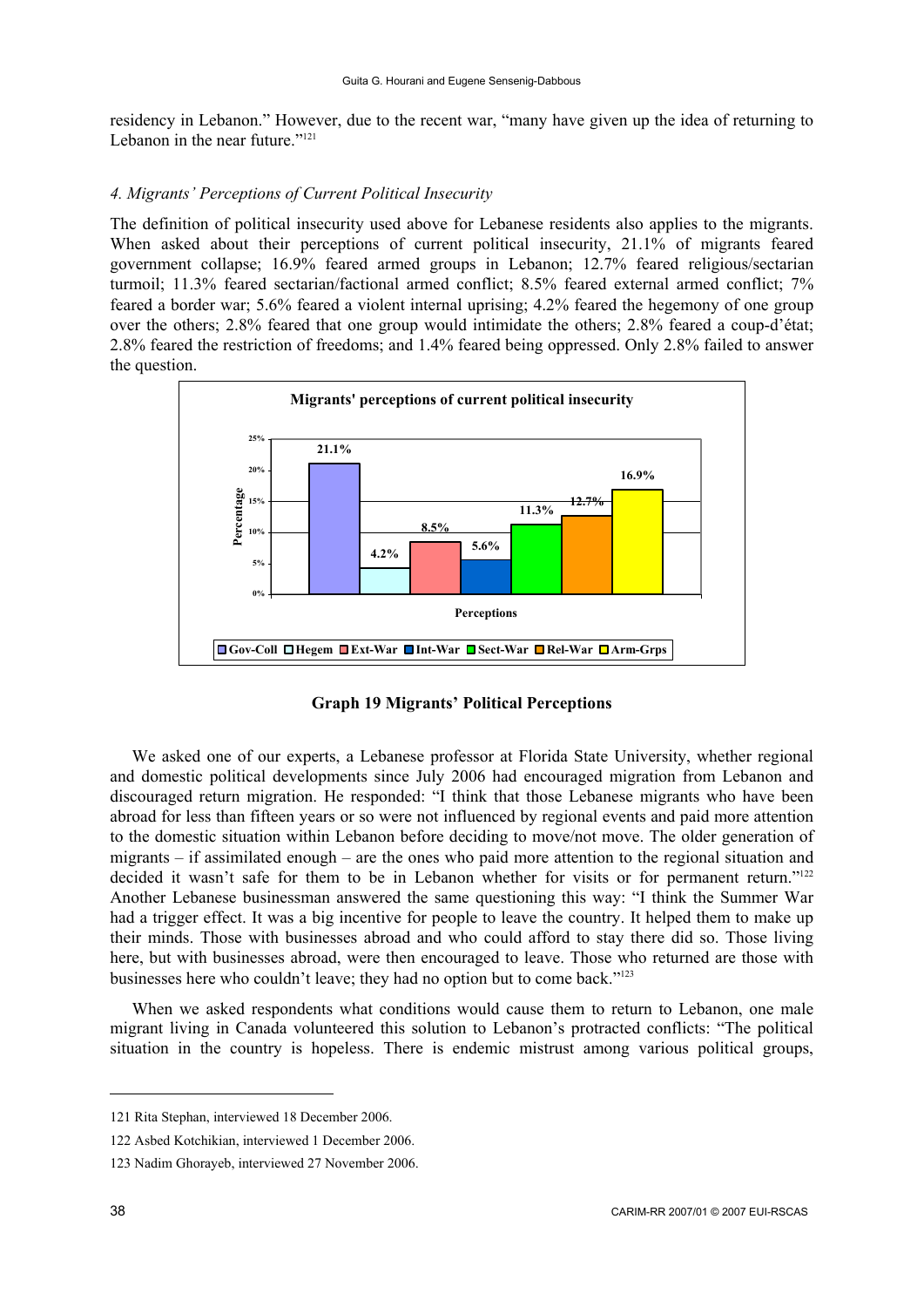especially those now in power. I think most Lebanese will return to Lebanon if a permanent political solution is finally agreed upon between the various religious groups that form the Lebanese social fabric. This can only be achieved through the implementation of a federal or confederate system similar to that of the Swiss."<sup>124</sup>

A female Druze migrant wrote: "The only condition that will allow me to return to Lebanon is if there is a change in the system. The present system is made up of religious and political factions that are divided, all working out of self-interest rather than for the country and its people. The people in leadership positions need to change. We have been doing and saying the same thing for years and years. We have watched Lebanon fall and rebuild itself too many times. We are stuck in a political whirlpool unable to rise above backward mentalities that believe violence is the means to achieve solutions. I don't want to be under or follow any leadership that Lebanon has. We need new blood, new voices, new strength; and most of all, we need positive change. When change at the top leadership level happens and when people start thinking about Lebanon first, then the societal and economic situations will follow the change."<sup>125</sup>

A recent female migrant expressed these opinions: "The reason I left Lebanon was not because of the recent war, but because I got married and followed my husband to Switzerland. However, if the situation in Lebanon was stable long before the Summer 2006 War, we wouldn't have moved to Switzerland in the first place. What led us to move out of Lebanon was an accumulation of decades of economic and political instability. To sum things up, the reasons that made us leave Lebanon were [as follows]. Economic: lack of good paying jobs even for people with a higher education; countries wanting to exploit Lebanon for their own benefit; foreigners working in Lebanon with no legal papers, which diminish the chances for the Lebanese to hold such jobs; lack of fair employee benefits in the private sector; no contracts, no legal rights, and no chances of advancement. Political: the situation of the country where political positions are laid down within the same family, from generation to generation, as well as the never-ending conflict between religious groups. Security issue: I lived in the Christian area (I am sorry to be so specific) where 99% of explosions and acts of vandalism acts targeting politicians took place, which made us afraid of going out of the house. Wanting to provide our future children with the opportunity to get a foreign passport so they will have no problem going from one country to another and avoiding the application for a visa everywhere they go. Human rights violation, animal rights violation, children on the street, etc."126

## *5. Migrants' Perceptions of Current Economic Insecurity*

The same definition of economic insecurity used for residents is applicable to Lebanese migrants. When asked for their perception of current economic insecurity in Lebanon, the majority of migrants (35.2%) gave unemployment as the main cause. The other responses, in descending order, were: high external debt service ratio (16.9%); economic disparity between communities (11.3%); lack of access to developmental services (11.3%); low salaries (11.3%); lack of job security (7%); lack of access to social services (2.8%); and poverty in old age (1.4%). A small percentage of respondents (2.8%) gave no answer.

<sup>124</sup> Quote from a male migrant, Christian from Canada, aged 61-70, married with children, postponed return 2-5 years.

<sup>125</sup> Quote from a female migrant, Druze from the United States, aged 21-30, single, postponed return 2-5 years.

<sup>126</sup> Quote from a female migrant, Greek Orthodox from Switzerland, aged 31-40, married with no children, postponed return 5-10 years.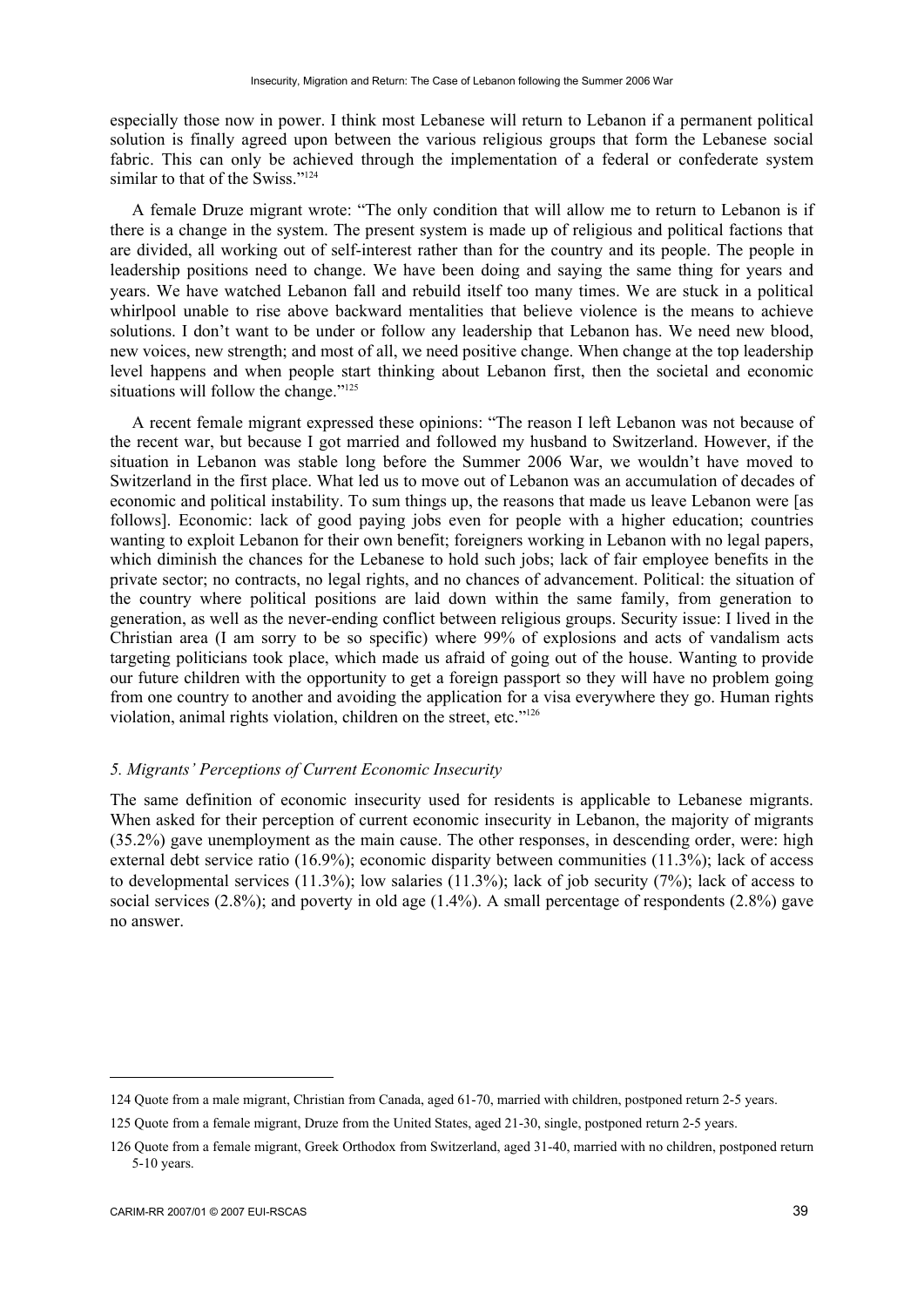

**Graph 20 Migrants' Economic Perceptions** 

A female Shiite migrant living in the United States wrote this comment when surveyed: "There are simple conditions for my return to Lebanon – political stability and access to economic opportunity. No emigrant expects to have the same opportunities as they have abroad – Lebanon is simply too small to allow that. However, we do want to be able to live a good life in Lebanon. Low salaries and lack of appreciation for the talent/skills the emigrant population brings are not going to entice us to come back. The truth is that many of the emigrants that I know want to come back to Lebanon and make it a better place. However, they need an organized way to find job opportunities in Lebanon, access to well-paid jobs and support when they arrive there. They are willing to sacrifice a lot of the economic opportunities they find abroad if they can find a way to create middle to upper-middle class life in Lebanon."<sup>127</sup>

### *6. Migrants' Perceptions of Current Societal Insecurity*

Again, the definition of societal insecurity given in relation to residents applies to migrants as well. When the migrants surveyed were asked about their perception of current societal insecurity in Lebanon, the largest proportion (28.3%) cited lack of human development as the cause. Equal numbers (22.5% in both cases) next mentioned the Muslim-Christian interreligious divide and the intra-religious divisions within Christian denominations and between Muslim Shiite and Sunni sects. The other reasons given included human rights violations (7%); the socio-political exclusion of one or more religious groups (7%); tightening restrictions on all types of freedoms (5.7%); and inequality between religious groups (4.2%). No response was given by 2.8% of respondents.

<sup>127</sup> Quote from a female migrant, Shiite from the United States, aged 21-30, married with no children, postponed return 2-5 years.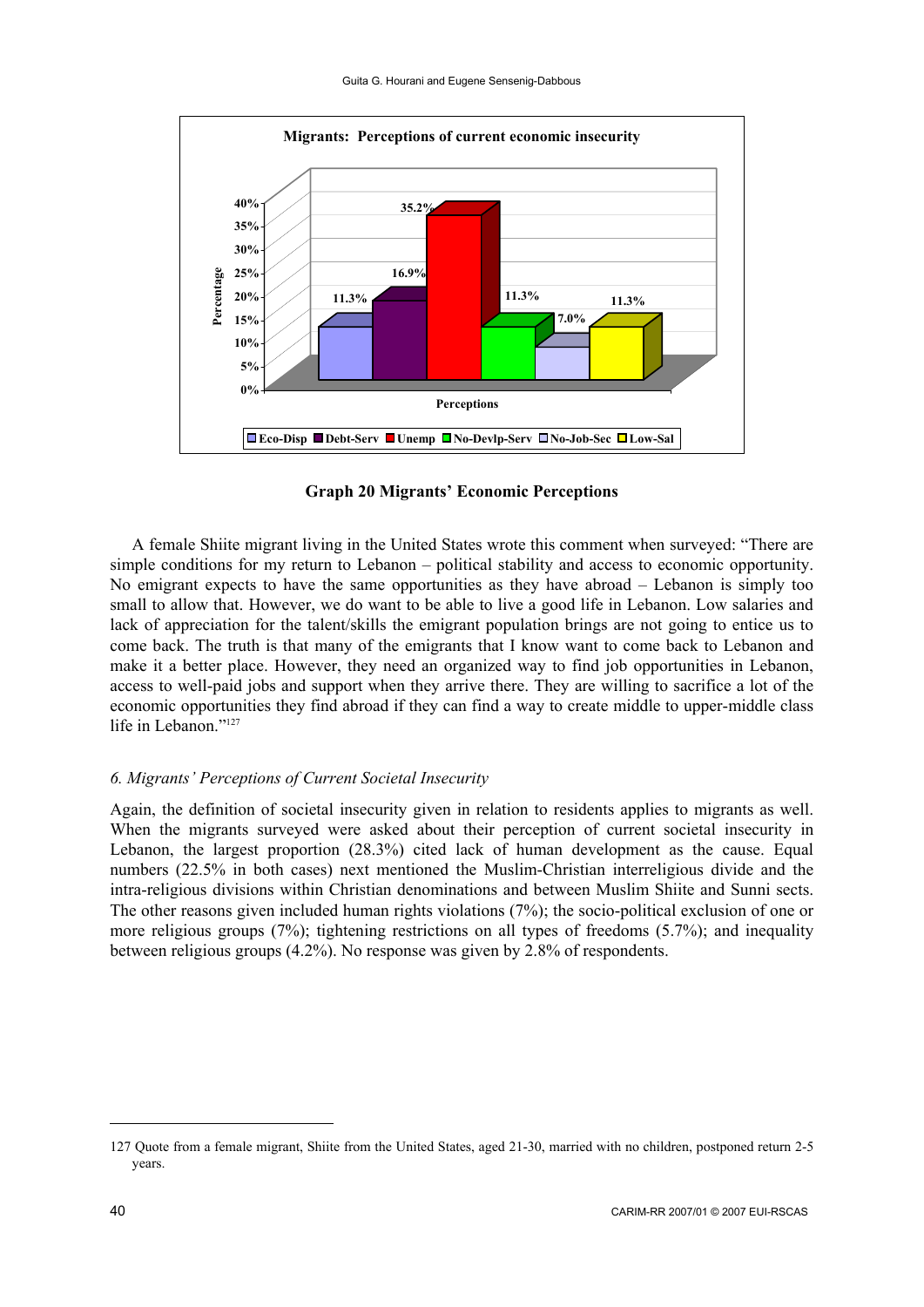

**Graph 21 Migrants' Societal Perceptions** 

Addressing the question of the conditions necessary for return, a female migrant wrote: "The conditions for return do not exist. My closest relatives have all left and my friends do not live there anymore.

Furthermore, I don't believe that my profession (psychologist) is respected enough in Lebanon to have a healthy work environment. In a more general sense, I have a philosophical disagreement with the societal structure in Lebanon (sectarianism, wasta, lack of order and government structure). This is the way Lebanon is and I don't anticipate any changes during my lifetime."<sup>128</sup>

#### *7. Influence of Family in Lebanon on Decision to Return*

The vast majority of those surveyed (69%) said their family had discouraged them from returning permanently to Lebanon after the 2006 Summer War. Only 27% said that this was not the case, while 4% gave no answer.

Asked whether he would encourage a close friend or relative living abroad to move his family and career to Lebanon at this moment, a Lebanese professor at Florida State University said "By all means NO. Not only Lebanon, but also the region is in a state of flux and nothing is clear yet as to how things will develop and in which direction they will develop. Perhaps the best thing to do would be for someone who is contemplating to return to Lebanon to spend some time here, 4-6 months, and see how things are before making a decision to move back."<sup>129</sup> Another businessman said that he wouldn't encourage anyone to return: "At the present level the country is in…. if someone abroad wants to move back here, I would not advise anyone to do so. I would say, 'don't think of it yet; just wait and see.' We are still hoping things will improve...."<sup>130</sup>

<sup>128</sup> Quote from a female migrant, Sunni from the United States, aged 31-40, married with one child, does not want to return.

<sup>129</sup> Asbed Kotchikian, interviewed 1 December 2006.

<sup>130</sup> Nadim Ghorayeb, interviewed 27 November 2006.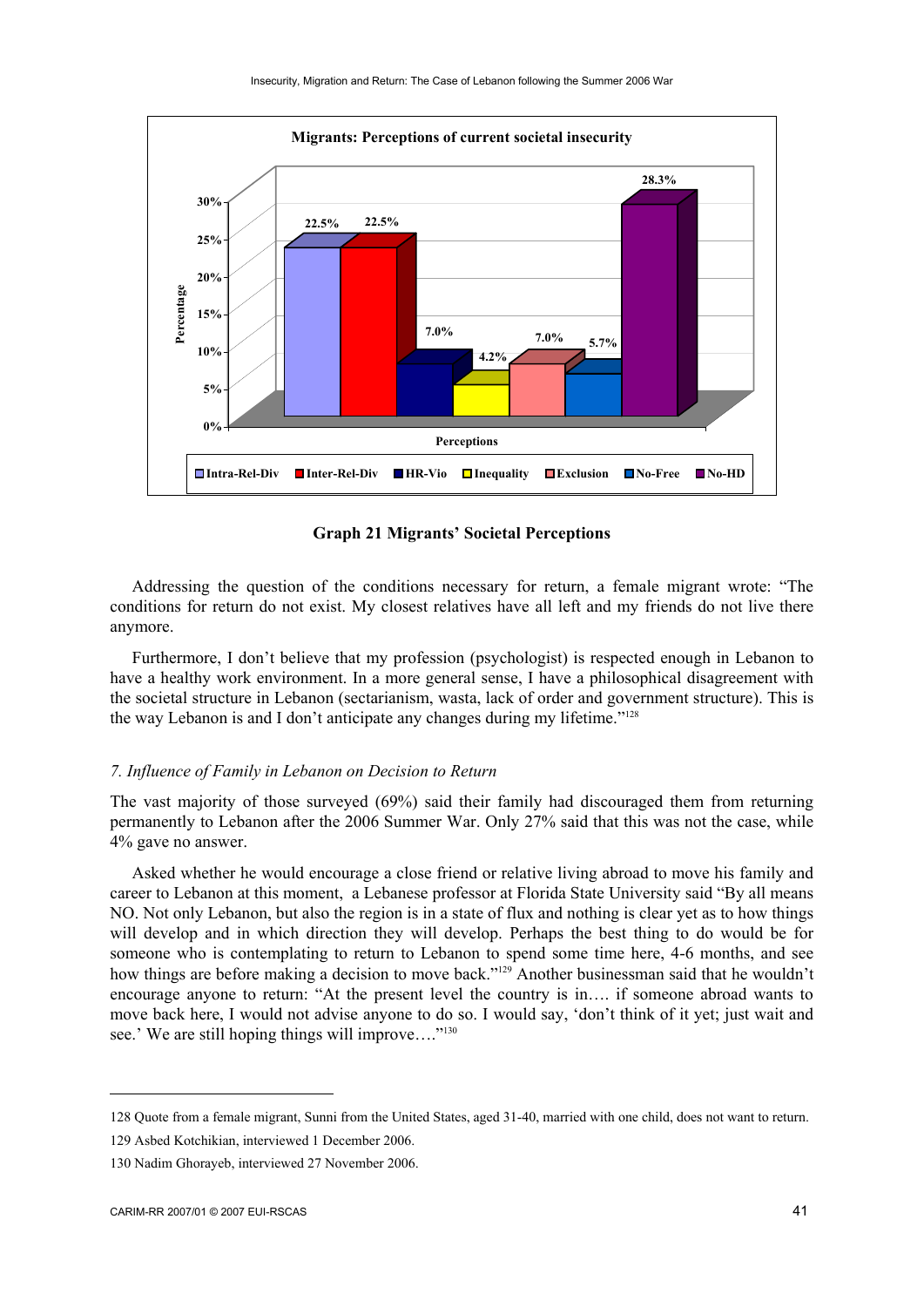## *8. Migrants' Postponement of Permanent Return*

We asked the migrant respondents how long they expected to postpone their permanent return to Lebanon. Most of them indicated that they did not expect to come back to the country to live in the immediate future. Only 12.7% of respondents said they would postpone their decision for a year. The largest number (33.8%) expected to delay their return for 6-10 years, another 29.6% said for 2-5 years and 15.5% said for over 10 years. A small percentage (1.4%) said they had no plans to return, while 7% provided no answer to this question.



**Graph 22 Migrant's Postponement of Return** 

One of our experts, Ghobril, said that he had recently heard few people express an interest in returning to Lebanon: "Some people will come back irrespective of the political situation if they find a job. Some people don't want to hear anything about returning to Lebanon. It's a wide open and individual decision. However, there haven't been many asking me about returning after the Summer 2006 War. Whoever was planning anything has put it on hold."131

A female migrant who has postponed her return to Lebanon for ten years told us: "In order to return to Lebanon, safety is the primary concern of every expatriate. It's common knowledge that war may start at any second in Lebanon. Political stability is also a requisite for the development of civil society and the economy. There aren't any businesses in the world that would want to invest in an unstable nation where revolutions and wars may start any time. I need to feel safe to live permanently in Lebanon. Right now the situation is not safe. I don't feel that I am able to influence politics in Lebanon or to change the social situation while living there. I am empowered to make changes happen abroad. In order for people to feel more empowered, the political system should allow entry to more eligible citizens with creative minds; it should stop nepotism; it should be transparent and accountable; and it should show fairness towards all citizens from different backgrounds. Getting elected should be based on the levels of education and experience, rather than on who you know and which political

<sup>131</sup> Nassib Ghobril, interviewed 23 November 2006.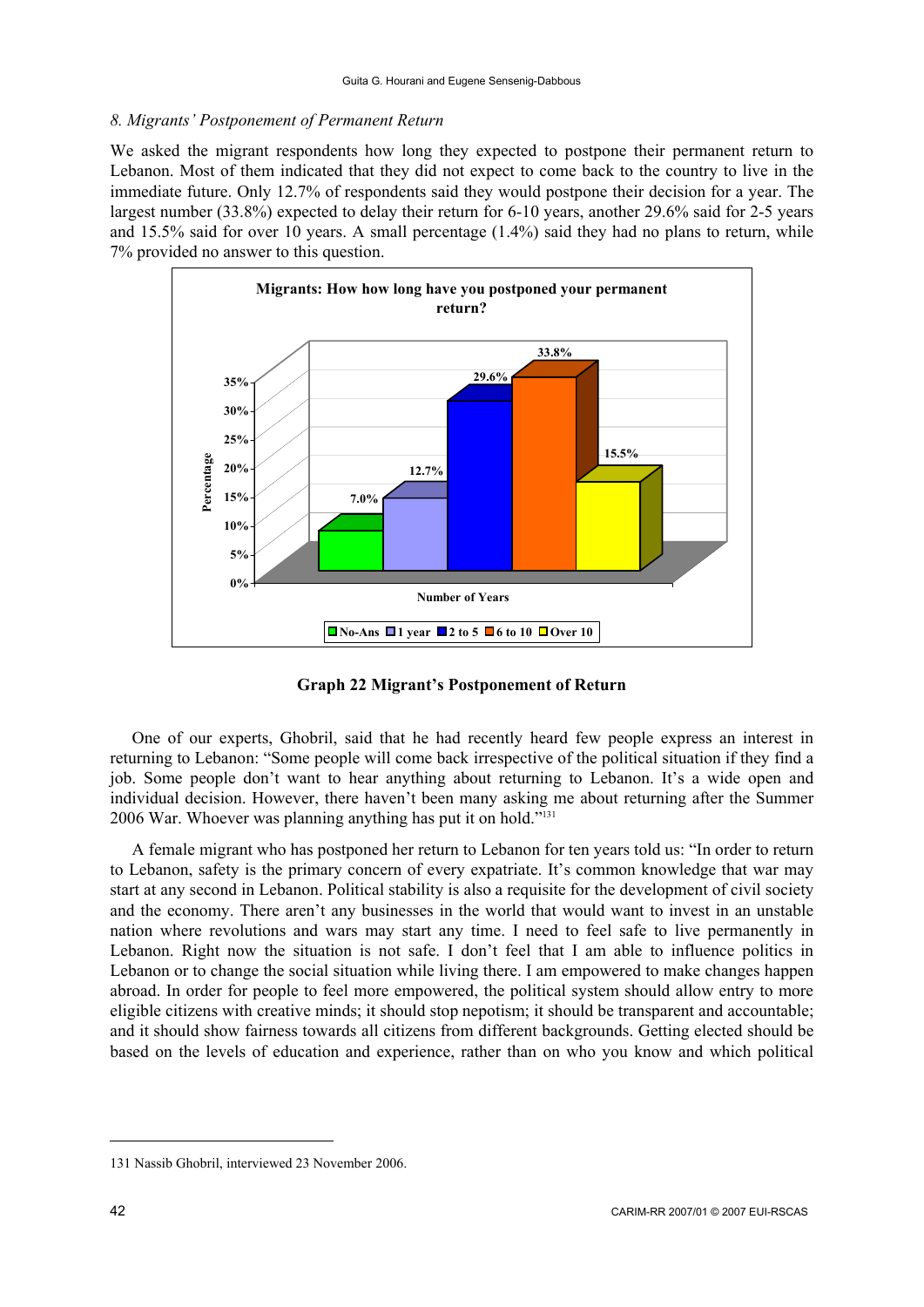group or religion you are affiliated to. I do have hope in Lebanon; however, it is very dim and I believe that changes will take a long time to happen."132

#### *9. Conclusion*

Like residents, migrants base their perceptions of political instability on their worries about government collapse and their fears of armed groups.

Returnees can be from all walks of life; they can be entrepreneurs, professionals, temporary skilled labourers, migrant students, or asylum seekers. They can have different migratory experiences with different expectations and degrees of tolerance. However, all of them need to find the minimum that they are looking for in their countries of origins in order to return, reintegrate and stay. This minimum is very subjective.

Integration was not part of the scope of our study, however, from the answers of the migrants surveyed, we could synthesize that they are touching on very sensitive issues other than the purely political or economic. These sensitive issues may be categorized as societal if we can expand its definition to include moral behaviour and good conduct. Many talked about corruption, nepotism, the lack of human rights and the lack of respect for animals and the environment, to name only a few of the points raised.

The conditions necessary to return or stay given by migrants and residents were similar in terms of political security, employment and societal security. Both also wanted better political behaviour, the abolition of sectarianism and employment based on qualifications and merit, rather than wasta, as well as human rights, the rule of law and due process. However, migrants' conditions for returning went well beyond the residents' priorities for staying. Residents expressed the desire for security, which may be labelled as 'necessity,' while the migrants gave more emphasis to employment, moral behaviour and good conduct. Although the conditions set by both residents and migrants overlapped on all levels, they differed, to a certain extent, in how they were prioritized. Being in materially and non-materially secure environments, migrants can afford the luxury of what we may categorize as 'commodity' conditions.

## **D. Impact of the War on Networking between Lebanese Migrants and Residents**

### *1. Introduction*

1

A number of scholars have addressed the subject of transnational migration networks.<sup>133</sup> For our purposes, we adopted the concept of transnational development of migrant community networks as the processes by which "immigrants forge and sustain multi-standard social relations that link together their societies of origin and settlement."134

<sup>132</sup> Quote from a female migrant, Maronite from the United States, aged 21-30, single, postponed return over 10 years.

<sup>133</sup> A. Portes, "Transnational Communities: Their Emergence and Significance in the Contemporary World System," Keynote address delivered at the 19th Annual Conference on the Political Economy of the World System: Latin America in the World Economy, University of Miami, 21 April 1995; M. Smith and L. Eduardo Guarnizo, "Transnationalism from Below," Research V6, Comparative Urban and Community Research, New Brunswick, 1998; Th. Faist, "Transnationalism in International Migration: Implication for the Study of Citizenship and Culture," Paper presented to the ESRC Transnational Communities Programme Seminar, Faculty of Anthropology and Geography, University of Oxford, August 1999; and S. Vertovec and R. Cohen, Migration, Diasporas and Transnationalism (Cheltenham, UK: Edward Elgar Publishing Ltd., 1999).

<sup>134</sup> L. Basch, N. G. Schiller, and C. Szanton Blanc, eds., Nations Unbound: Transnational Projects, Postcolonial Predicaments, and Deterritorialized Nation-States (Switzerland: Godon and Breach, 1994).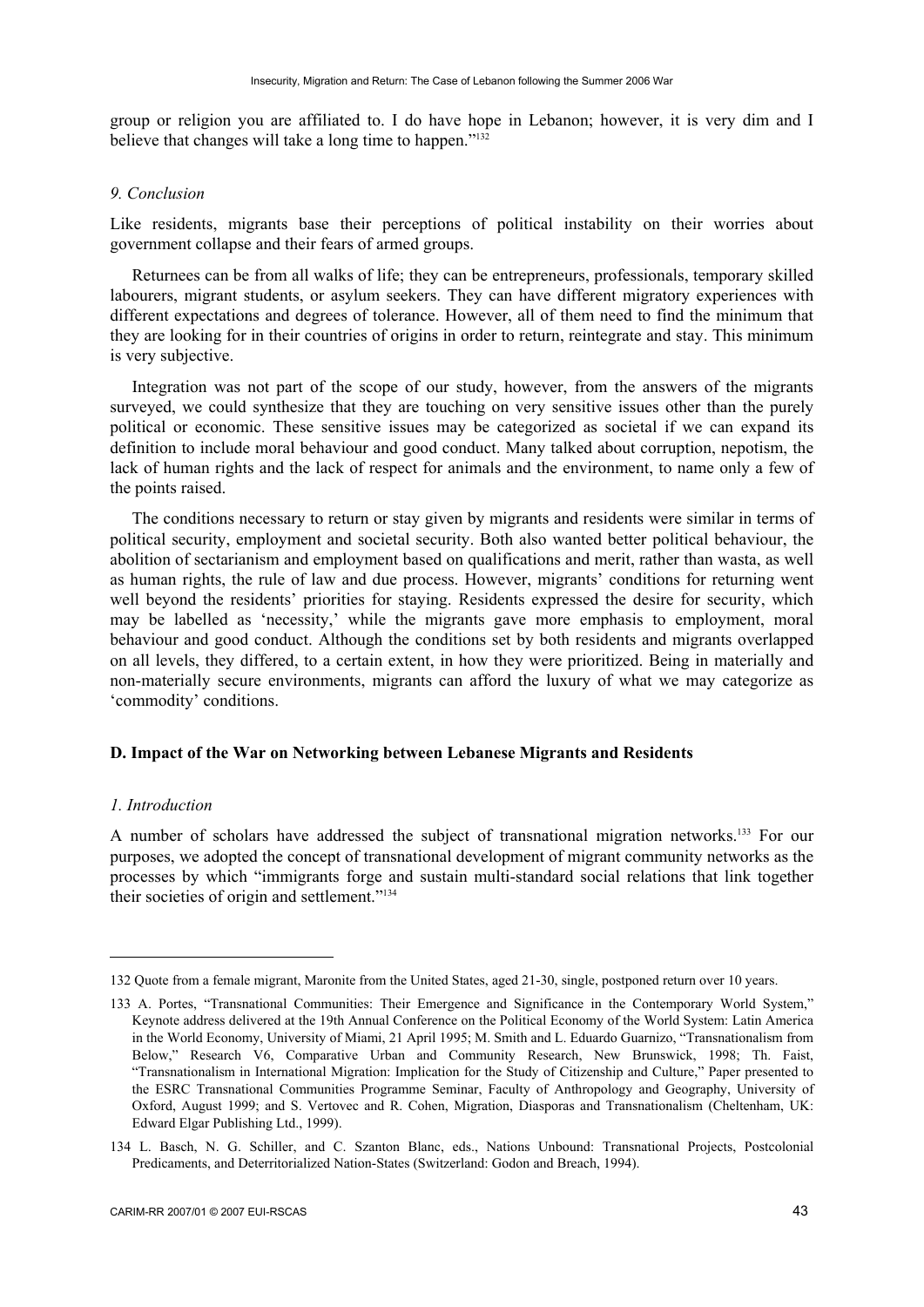In order for transnational migrant community networks to develop, certain prerequisites are necessary, including the presence of the migrant community in different parts of the world, diverse transnational relations – financial, commercial, political, religious rituals, or family ceremonies – and visits between the migrants and their kin and communities.

Transnational migrant networks have an important impact on both the countries of origin and the countries of settlement. Scholars have extensively studied their influence on host societies; however, too little research has been conducted on home societies. Considering the ease and speed of new communication networks, the flow of remittances and money transfers, as well as trade in goods, information exchange and travel, migrants can now easily interact with their families and communities back home, affecting lives there and having their own lives affected in their turn. Networks linking immigrants to their communities create a virtual dimension, a transnational abode,<sup>135</sup> where spaces are borderless and where places once remote are accessible villages.<sup>136</sup>

This networking can occur through spatial development and improvements; through businesses; through international remittances; through philanthropic contributions and donations; through religious services and ceremonies; through family reunification; through medical and educational assistance; through associations and organizations; through tourism and yearly visits; through information communication technologies (ICT) and satellite television channels; through trade, ethnic food, traditional crafts – the list is virtually endless. $137$ 

Since this part of our study deals with networking during and after a military conflict, we opted to consider only a limited number of variables to identify the kind of networking that occurred during the Summer 2006 War or has continued to take place since then. These variables chosen were: variation in remittances; frequency of family visits; family reunification efforts; sponsorship of education abroad; and financial contributions to the Lebanese government and domestic NGOs.

There are few studies of family networks among Lebanese migrants.<sup>138</sup> However, information scattered among various publications and our own personal observations allows us to say with some confidence that Lebanese migrant-resident networks are very strong, especially in relation to Lebanese who have left the country in the last  $30$  years.<sup>139</sup>

<sup>135</sup> We are introducing this term to mean the environment that emerges from ICT use through the interaction of a migrant or a community of migrants with his/their resident families, friends, or townspeople in the community of origin; and a migrant or a community of migrants with his/their families, friends, or townspeople in other diasporic communities.

<sup>136</sup> N. Vivian, and F. Sudweeks, "Social Networks in Transnational and Virtual Communities," Murdoch University, Perth, Australia, June 2003; available online at [http://proceedings.informingscience.org/IS2003Proceedings/docs/192Vivia.pdf], accessed 24 January 2005.

<sup>137</sup> G. Hourani and E. Sensenig-Dabbous, "Transnational Lebanese Communities Network: Using Traditional, Alternative and ICT-Based Methodologies to Study Middle Eastern Migration Networks," The Sixth Mediterranean Social and Political Research Meeting, of the Robert Schuman Centre for Advanced Studies, The European University Institute, Montecatini Terme, Florence, Italy, 16 – 20 March 2005, 10-17.

<sup>138</sup> Ghassan Hage's comprehensive study of the "Lebanese Transnational Family," which he presented in part at LERC on 19 May 2004 has not yet been published.

<sup>139</sup> T. Batrouney, "Australian-Lebanese: Return Visits to Lebanon and Issues of Identity," in Lebanese Diaspora: History, Racism and Belonging, edited by P. Tabar (Beirut: Lebanese American University, 2005), 300-03; D. Boyd, "The Development of Direct Broadcast Television to and within the Middle East," Journal of South Asian and Middle Eastern Studies 18, no. 2 (1994): 37-50; and L. Cainkar, "No Longer Invisible: Arab and Muslim Exclusion after September 11," MERIP, no. 224 (Fall 2002), available online at [http://www.merip.org/mer/mer224/224\_cainkar.html], accessed 21 December 2005. See, also, A. Peleikis, Lebanese in Motion: Gender and the Making of a Transnational Village (New Brunswick and London: Transnational Publishers, 2003); N. Jabbra and J. Jabbra, "Kinship and Transnational Links in the Lebanese Diaspora," in Lebanese Diaspora: History, Racism and Belonging, edited by P. Tabar (Beirut: Lebanese American University, 2005); 2005; M. Leichtman, "Reexamining the Transnational Migrant: The Afro-Libanais of Senegal," in Lebanese Diaspora: History, Racism and Belonging, edited by P. Tabar (Beirut: Lebanese American University, 2005), 131-65; and Patricia Nabti, "International Emigration from a Lebanese Village: Bishmizzinis on Six Continents" (Ph.D. diss., University of California at Berkeley, 1989).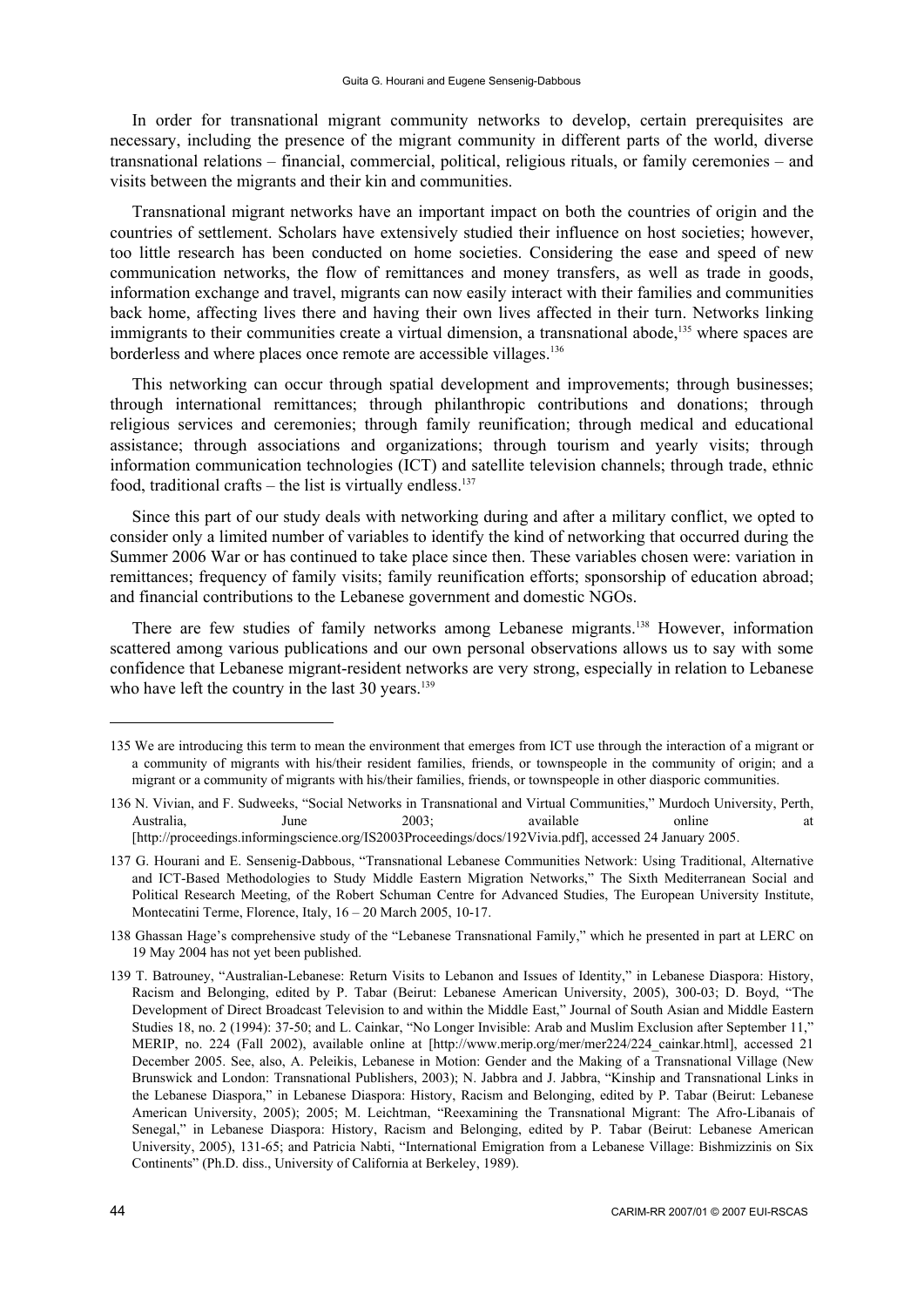The family is the basic institution of Lebanese society and the main refuge of its members. Lebanese turn first to their families for assistance in almost every aspect of their lives, including migration. Kinship networks "are fundamental to Lebanese society … [and] key to both chain migration and community formation in the diaspora."140 The kinship contract "has been grounded in material realities in which kin relationalities have been, for the Lebanese, the core of social identity, economic stability, political security, and religious affiliation and the first, often last, line of care. It has been kin against whom one has had irrevocable rights and toward whom one has had religiously mandated, at times legally prescribed, moral responsibilities."<sup>141</sup>

These networks have played and continue to play a significant role in linking Lebanese residents with their transnational emigrants and *vice versa*. They have been developed locally and then transferred transnationally as need be, varying in accordance with specific conditions.142 These networks, which transcend international boundaries, have "proved to be the most sustainable factor in securing money, shelter, work and care in times of great uncertainty and distress."<sup>143</sup> Lebanese living abroad, like other transnational migrants, "work, pray, and express their political interests in several contexts rather than in a single nation-state. Some will put down roots in a host country, maintain strong homeland ties, and belong to religious and political movements that span the globe."<sup>144</sup>

Communication plays an important part in linking migrants and residents. Telephones, faxes, emails, text messages, videos, letters, photos and the like all help Lebanese maintain their connectedness no matter where they are located.145

Remittances, which "are financial resource flows arising from the cross-border movement of nationals of a country,"146 are vital to the lives of residents, especially during times of crisis; hence, it is not "surprising that remittances have emerged as a critical insurance mechanism for residents of countries afflicted by economic and political crisis [such as] Lebanon during its civil war."147

143 Peleikis, Lebanese in Motion, 91.

<sup>140</sup> Jabbra and Jabbra, "Kinship and Transnational Links in the Lebanese Diaspora," 275.

<sup>141</sup> S. Joseph, "Civic Myths, Citizenship and Gender in Lebanon," in Gender and Citizenship in the Middle East, edited by S. Joseph (Syracuse, NY: Syracuse University Press, 2000), 116.

<sup>142</sup> F. Khuri, "Kinship, Emigration, and Partnership among the Lebanese of West Africa," Africa: Journal of the International African Institute 35, no. 4 (October 1965): 385-95; and Nabti, "International Emigration from a Lebanese Village."

<sup>144</sup> P. Levitt, "Transnational Migrants: When 'Home' Means More Than One Country," Migration Information Source, 1 October 2004; available online at [http://www.migrationinformation.org/USfocus/display.cfm?ID=261], accessed 26 January 2005.

<sup>145</sup> Peleikis, Lebanese in Motion, 83-119. See, also, M. Hudson, "Information Technology, International Politics and Political Change in the Arab World," Bulletin of the Royal Institute for Inter-Faith Studies 4, no. 2 (Autumn/Winter 2002): 1-18; available online at [http://nmit.georgetown.edu/papers/mchudson.htm ], accessed 7 January 2005; Barry Wellman and Bernie Hogan. "The Internet in Everyday Life," available online at [http://www.chass.utoronto.ca/~wellman/publications/inet\_everyday/inet\_everyday.pdf], accessed 22 January 2005; and D. Diminescu, "L'Usage du téléphone portable par les migrants en situation précaire," Rapport de recherche, Paris, ACI-Villes, CNRS, 2004, available online at [http://membres.lycos.fr/crisseries/saint-laurent4/Dana\_Diminescu.doc], accessed 24 January 2005.

<sup>146</sup> D. Kapur, "Remittances: The New Development Mantra?," G-24 Discussion Paper Series, no. 29, United Nations Conference on Trade and Development, April 2004, 1; available online at [http://www.unctad.org/en/docs/gdsmdpbg2420045\_en.pdf], accessed 15 September 2004.

<sup>147</sup> Ibid., 7. See, also, P. Weiss Fagen with M. Bump, "Remittances in Conflict and Crises: How Remittances Sustain Livelihoods in War, Crises, and Transitions to Peace," Policy Paper, Security-Development Nexus Program, International Peace Academy, February 2006.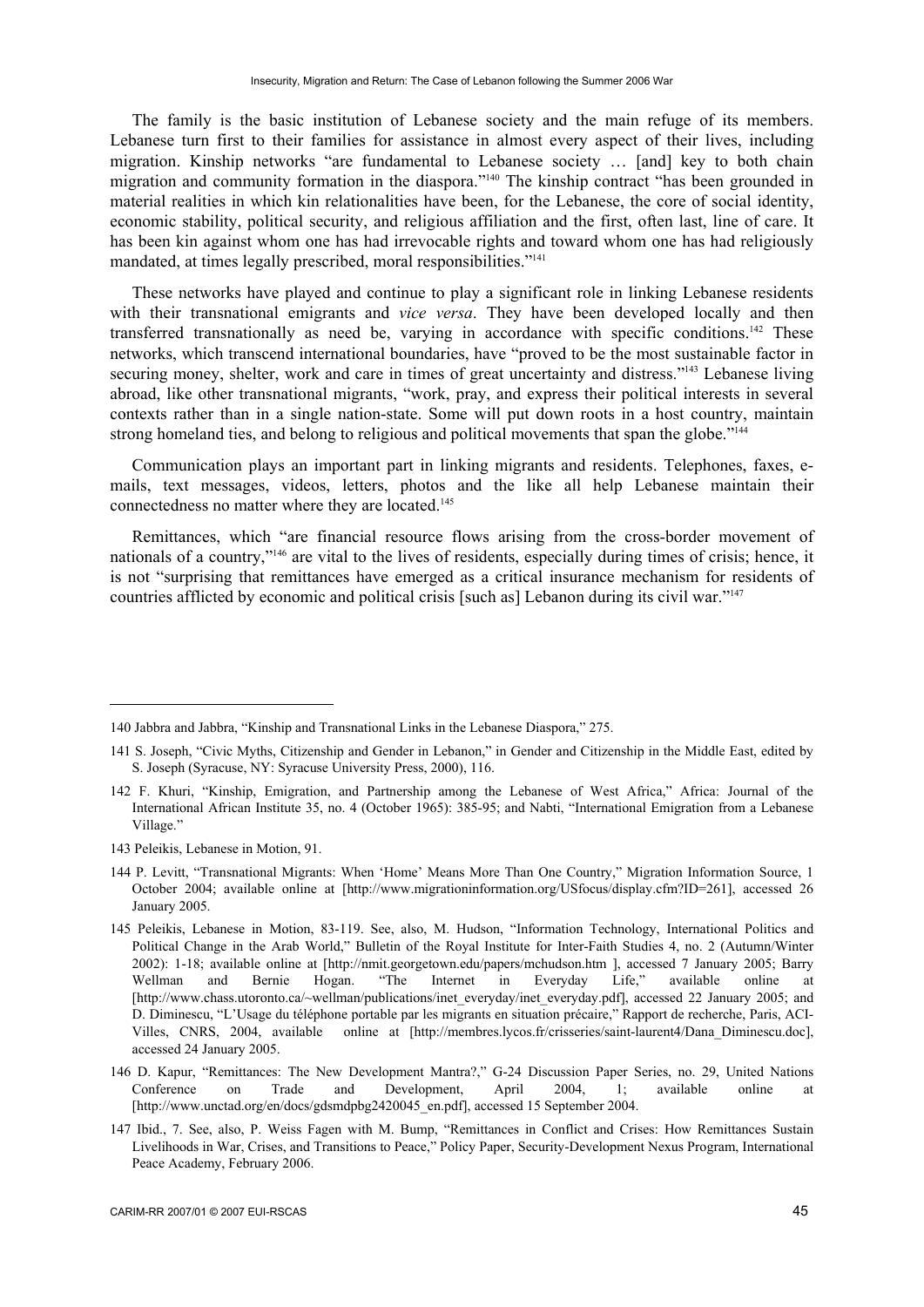Support for family members and friends back home does not only include financial remittances, i.e. currency transfers, but also in-kind solidarity, such as 'visiting friends and relatives' (VFR),<sup>148</sup> assisting residents during natural and man-made disasters and organizing politically and communally to address social and political issues related to the country of origin.<sup>149</sup>

Due to a series of complex and difficult circumstances, migrant families are frequently separated. However, international organizations and host countries have created family reunification policies that allow immigrants to sponsor the migration of immediate family members.150 Family reunification occurs when "family members join another member of the family who is already living and working in another country in a regular situation."151 It is one very important channel by which people enter such host countries as the US, Canada, Australia, France, Belgium, Spain, the Netherlands and Germany, to name only a few examples.

Transnational philanthropy is a process by which migrants in the diaspora allocate a certain portion of their remittances to fund development projects in their home societies.152 Formal structures through which migrants make philanthropic donations include religious, district, village, or other organizations of common interest; non-governmental organizations; and public relations and lobbying associations outside of the home country. Informal structures include families, broader kinship groups, and friends.153 In normal times, migrants donate funds for such good causes as church or mosque construction/renovation, pastoral schools, cemetery improvements, health facilities, rest homes for the elderly, orphanages and so on either directly or through fundraising chapters of these organizations abroad. In wartime, migrants give money and goods for relief services, refugee shelters, food drives and the like, channelling their contributions through governmental and non-governmental agencies.<sup>154</sup>

Migrants are distant but key players in their countries of origin. Technology and transportation have facilitated their connections and involvement with their home countries and their inhabitants. Politics mobilize migrants at all times, while natural or man-made disasters unite them in a common cause.155 To the best of our knowledge, there are currently no scientific studies ongoing or published

<sup>148</sup> A. Asiedu, "Some Benefits of Migrants' Return Visits to Ghana," Paper presented at International Workshop on Migration and Poverty in West Africa, University of Sussex, Brighton, UK, 2003.

<sup>149</sup> Leichtman, "Reexamining the Transnational Migrant." See, also, Peleikis, Lebanese in Motion; and Jabbra and Jabbra, "Kinship and Transnational Links in the Lebanese Diaspora."

<sup>150</sup> A. John, "Family Reunification for Migrants and Refugees: A Forgotten Human Right?"; available online at [http://www.fd.uc.pt/hrc/working\_papers/arturojohn.pdf], accessed 17 December 2006.

<sup>151 &</sup>quot;Family Reunification," OHCHR Migration Papers, November 2005; available online at [http://www.ohchr.org/english/issues/migration/taskforce/docs/familyreunification.pdf], accessed 18 December 2006. See, also, R. Cholewinski, "Family Reunification and Conditions Placed on Family Members: Dismantling a Fundamental Human Right," European Journal of Migration and Law 4, no. 3 (August 2002): 271-90; and F. Bonnot, "Les Principes généraux du droit applicables au réfugiés et le principe de l'unité de la famille," Revue du droit public et de la science politique en France et a l'étranger 112, no. 5 (1996): 1379-1404.

<sup>152</sup> J. Opiniano, "The Dynamics of Transnational Philanthropy by Migrant Workers to Their Communities of Origin: The Case of Pozorrubio, Philippines," Fifth International Society for Third-Sector Research (ISTR) International Conference, University of Cape Town, South Africa, 10 July 2002.

<sup>153</sup> Ibid.

<sup>154</sup> See Ibid. and Leichtman, "'Reexamining the Transnational Migrant," 153. See, also, S. Hanafi, "Palestinian Diaspora Contribution to Investment and Philanthropy in Palestine," 2000, available online at [www.palesta.net/academic/publication/diaspora.htm], accessed 21 January 2005; M. Ricker, "The Growing Importance of Philanthropy," Supporting Your Community Newsletter, no. 1 (2004), available online at [http://www.communityfdn.ca/doc/BMOnews0304ENG.pdf], accessed 23 January 2005; and K. Newland, "Beyond Remittances: The Role of Diasporas in Poverty Reduction in Their Countries of Origin," Migration Policy Institute, July 2004.

<sup>155</sup> S. Vertovec, "Migration Fundamentals: The Political Importance of Diasporas," Migration Information Source, 1 June 2005, available online at [http://www.migrationinformation.org/Feature/display.cfm?id=313], accessed 13 September 2005.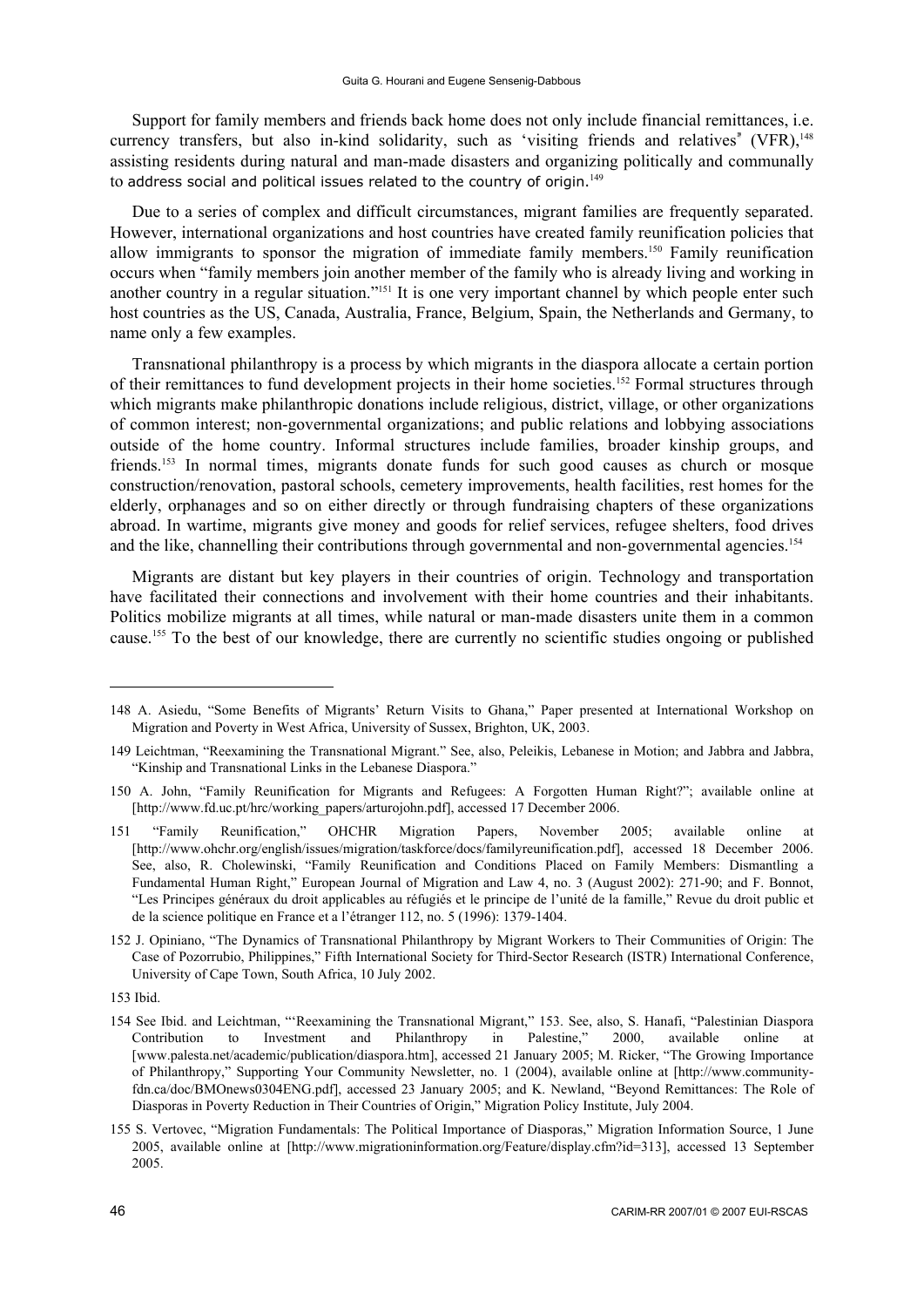on this phenomenon in Lebanon, barring the Zgharta/Ehden "Migration and Urban Development" project, which LERC has designed and begun implementing.156

To identify the ties between Lebanese migrants and residents during and following the Summer 2006 War, we incorporated several questions on the aforementioned variables into the questionnaires for both groups. The results of this module are given below.

#### *2. Family Support through Increase in Remittances*

Remittance flows are the most significant and influential type of networking between Lebanese migrants and the families that they have left behind. Lebanese remit enormous amounts facilitated by the fact that Lebanon allows a free flow of capital and hard currency. Remittances are a fundamental feature of Lebanon's economy; they also represent a sizable proportion of Lebanon's foreign revenue. These remittances constituted in 2001 22% of household incomes and 88% of household savings in Lebanon.<sup>157</sup> In 2004, Lebanon received US\$2.7 billion in workers' remittances.<sup>158</sup>

Since the Summer 2006 War, slightly more than one-third (34.9%) of the Lebanese residents surveyed reported an increase in the amounts of remittances that they ordinarily receive, while 17% of migrants said that they had increased their remittances to family members in Lebanon. According to Kapur, as well as Weiss Fagen and Bump, referred to in the introduction of this section, remittances can be expected to increase in times of war, crises and transition to peace therefore the questionnaire did not include an item referring to decrease in remittances.



**Graph 23 Residents- Increase in receiving remittances** 

In a qualitative expert interview with a professor at Florida State University, the interviewee stated that migration served two purposes for Lebanon: "[F]rom the economic perspective, migrants alleviate the pressure on the country's job market and create a network of remittance that injects the economy with a large amount of financial aid, which is of paramount importance for Lebanon's poor economy."159 In another interview that we conducted with Ghobril, we were told: "Continuing emigration from Lebanon, as bad as it sounds, maintains the link with the country especially through

<sup>156</sup> Phase one of "Migrants' Networking through Spatial Development and Improvement in Ehden/Zgharta" was carried out in the spring of 2006 by LERC in cooperation with the Faculty of Architecture, Arts and Design at Notre Dame University as part of LERC's five-year study plan on "Transnational Lebanese Communities Network: Using Traditional, Alternative and ICT-Based Methodologies to Study Middle Eastern Migration Networks."

<sup>157</sup> N. Ghobril, "Expatriates' Remittances and the Lebanese Economy: Brain Drain or Economic Gain?," Lecture presented at LERC, 21 April 2004.

<sup>158</sup> International Monetary Fund's Economic Data Sharing System (EDSS).

<sup>159</sup> Asbed Kotchikian, interviewed 1 December 2006.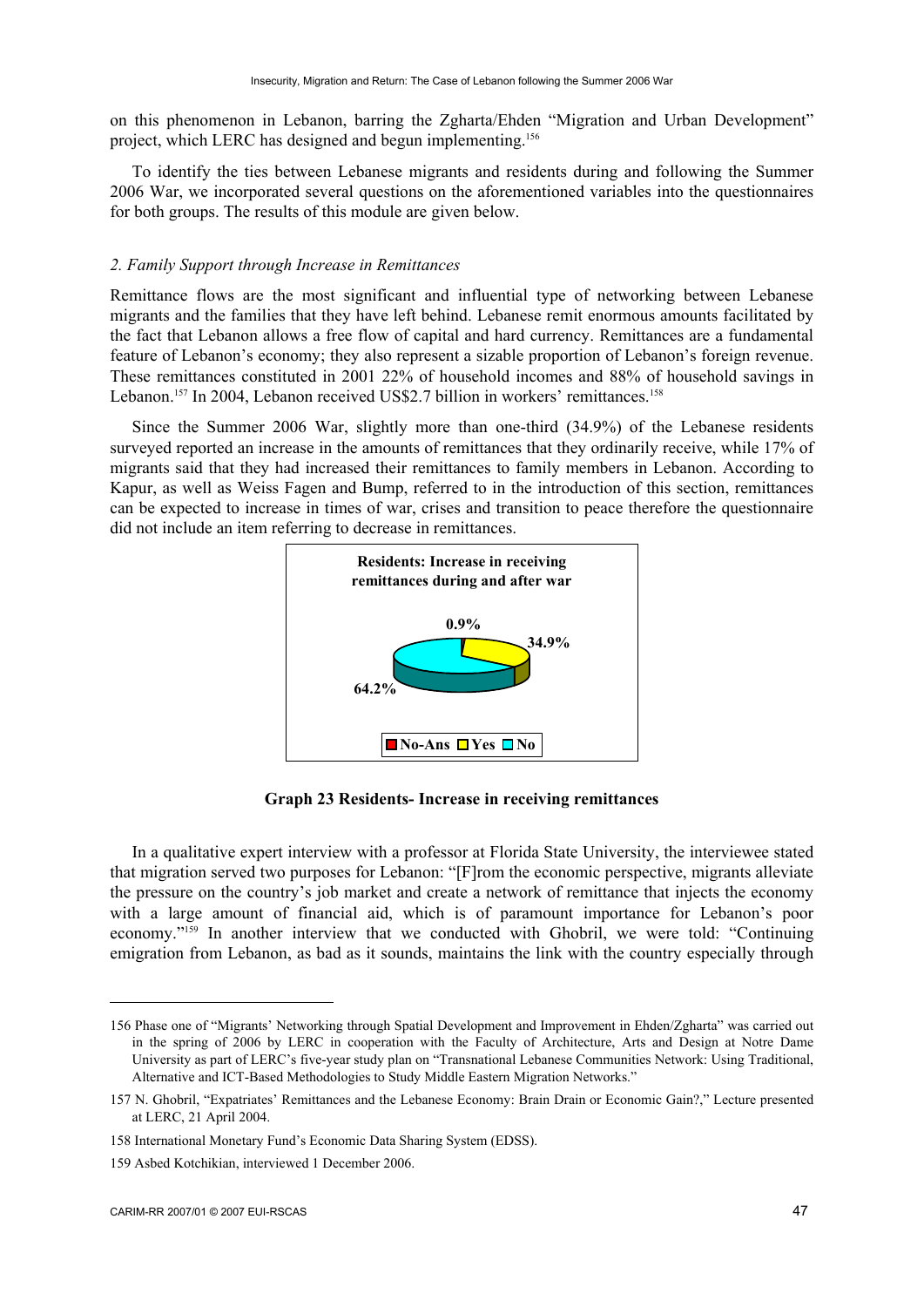the flow of remittances…. In Lebanon, a country that relies on emigrants, the involvement of the diaspora is not only positive, but highly important and needed."<sup>160</sup>

#### *3. Family Support through Visits*

In the study that LERC recently conducted on evacuations during the Summer 2006 War, "almost half of the [Lebanese migrant] respondents (45.8%) revealed that they had been in Lebanon to visit family when war broke out"<sup>161</sup> and, "when asked whether they would return to Lebanon in the future and the reason for their return, 61% said that they would go back to visit their families…, 10% said that they have returned already and 2% indicated that they were planning to return permanently."<sup>162</sup> Visiting friends and relatives is common among emigrant groups<sup>163</sup> and their visits have different purposes, including reassuring the sick, consoling the bereaved, celebrating weddings and other rituals, and strengthening relations between grandchildren and grandparents. Just one of many examples indicating the continuity of emotional support between the first and second diaspora generations involves the Lebanese-born living in Australia and the Australian-born of Lebanese descent. For many years, members both groups have returned to Lebanon in large numbers to conduct business, visit family and/or friends, or enjoy holidays.<sup>164</sup>

When the evacuation occurred during the Summer 2006 War, the majority of those who were evacuated or who left Lebanon on their own were Lebanese dual nationals visiting during the summer.<sup>165</sup> Their numbers were so staggering that many of their host countries later said that their assisted departure from Lebanon was the largest evacuation of non-combatants by sea ever undertaken.166 This was particularly true of the most popular countries of immigration: Australia, Canada, France, Germany, Sweden and the United States.<sup>167</sup>

Almost one-third (31%) of the migrants surveyed for this study visited their families in Lebanon during or after the Summer 2006 War. Three-quarters (75%) of them said that they had made the journey to support their families emotionally and morally.

A significant number of Lebanese travel back and forth between their countries of migration and Lebanon on a yearly basis and sometimes more than once a year. The distinctions between travelling, migrating and visiting challenge the definition of migration as a one-dimensional move; hence, the traditional definition of the concept is gradually becoming obsolete.<sup>168</sup>

# *4. Migrants' Support through Family Reunification Process*

During the Summer 2006 War, Monte Solberg, the Canadian minister of citizenship and immigration stated: "Our goal is to reunite families as quickly as possible, we're giving priority visa and immigration services to family members of Canadian citizens and permanent residents to help them

<sup>160</sup> Nassib Ghobril, interviewed 23 November 2006.

<sup>161</sup> Hourani, The Impact of the Summer 2006 War on Migration in Lebanon," 81-82.

<sup>162</sup> Ibid., 90-92.

<sup>163</sup> Asiedu, "Some Benefits of Migrants' Return Visits to Ghana." See, also, David Timothy Duval, "Linking Return Visits and Return Migration among Commonwealth Eastern Caribbean Migrants in Toronto," Global Networks 4, no. 1 (January 2004).

<sup>164</sup> Batrouney, "Australian-Lebanese: Return Visits to Lebanon and Issues of Identity," 300.

<sup>165</sup> Hourani, The Impact of the Summer 2006 War on Migration in Lebanon," 39-57.

<sup>166</sup> Ibid., 64.

<sup>167</sup> Ibid, 39.

<sup>168</sup> Peleikis, Lebanese in Motion, 87.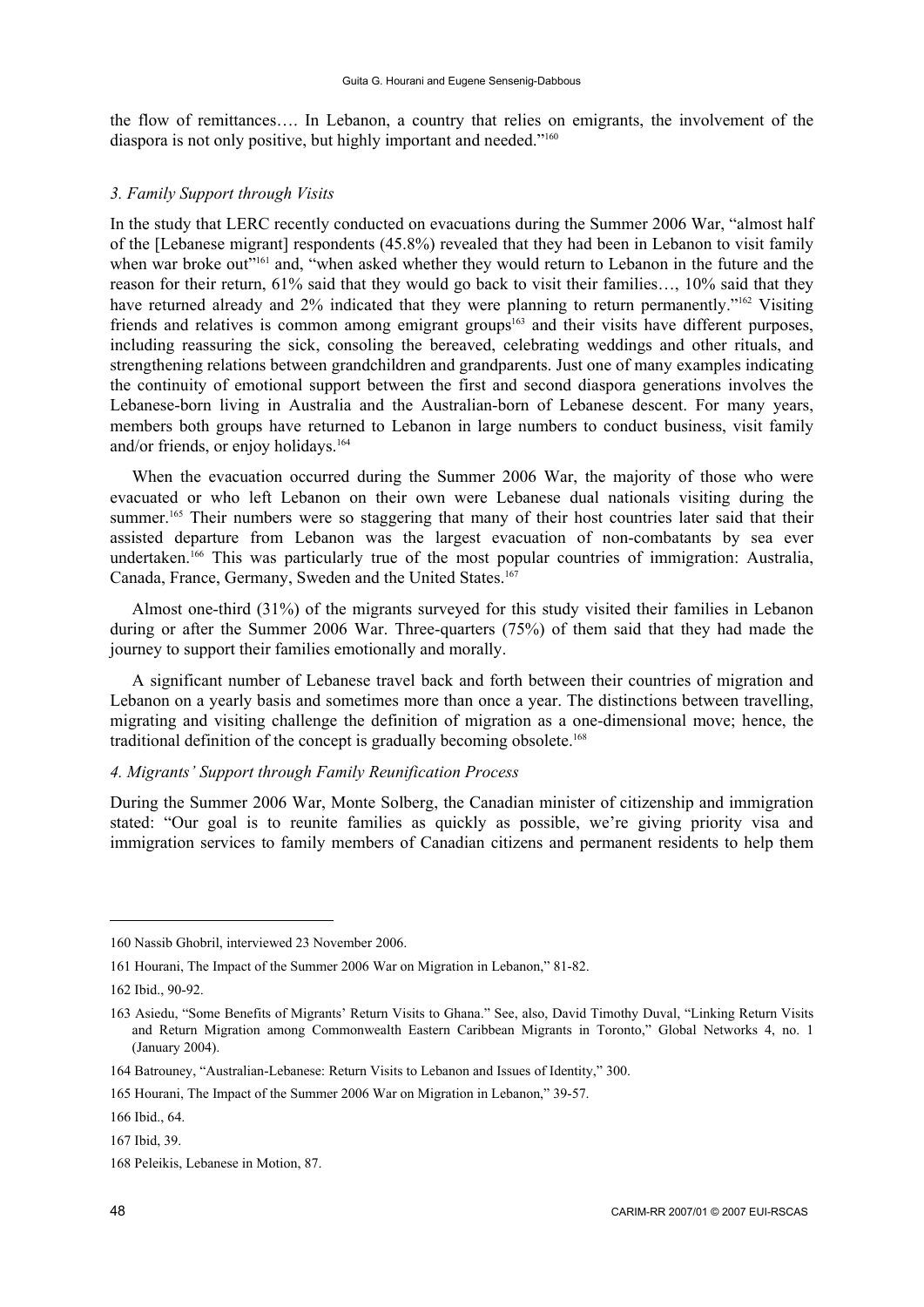join their relatives in Canada".169 It should be noted here that, during the civil war in Lebanon (1975- 91), Canada "even set up emergency visa offices in Cyprus to help with family reunification and refugee applications."170

In response to our question on the family reunification process prompted by the Summer 2006 War, 18.5% of residents said that members of their families living abroad had began the paperwork to bring them to their countries of immigration, while 16% of migrants confirmed that they had initiated the immigration process.



**Graph 24 Family member encouragement- Residents** 

The survey showed that the host countries in which family reunification processes are taking place include Canada (25.3%), the United States (20.7%), the Gulf States (17.2%) and Australia (10.3%).

Ghobril confirms that the Lebanese who leave Lebanon "have relatives in the US, Western Europe, Canada and elsewhere – family, friends and/or a community that welcome them; their trips are not a leap into the unknown."171

### *5. Family Support through Study Abroad*

Migrant family networks contribute to opportunities for study abroad through sponsorship and/or financial assistance. Although no conclusive studies are available on the subject, it is likely that there is significant diaspora support for students in Lebanon seeking to pursue their studies in other countries. First of all, we know that there is a high level of education-related remittances to Lebanon. Moreover, on the basis of his own sample, Fatfat indicates that the overwhelming majority of all Lebanese who travel to the US to study  $(84%)$  have relatives there.<sup>172</sup> It seems plausible that having relatives abroad is a major pull factor when students decide to emigrate in a crisis situation. During the Summer 2006 War, many Lebanese students, especially those with dual citizenship or valid permanent residencies or visas, left Lebanon due to the hostilities.<sup>173</sup> They and their parents often feared that

<sup>169</sup> Citizenship and Immigration Canada, "Immigration Measures to Help Reunite Families Affected by Lebanon Conflict," 27 July 2006, available online at [http://www.cic.gc.ca/english/press/06/0606-e.html], accessed 17 August 2006.

<sup>170 &</sup>quot;Middle East in Crisis: Canada and Lebanon, a Special Tie," CBC News, 1 August 2006, available online at [http://www.cbc.ca/news/background/middleeast-crisis/canada-lebanon.html], accessed 3 August 2006.

<sup>171</sup> Nassib Ghobril, interviewed 23 November 2006.

<sup>172</sup> M. Fatfat, "The Migration of Lebanese Professionals to the U.S.," 67-68.

<sup>173</sup> Hourani, The Impact of the Summer 2006 War on Migration in Lebanon," 82.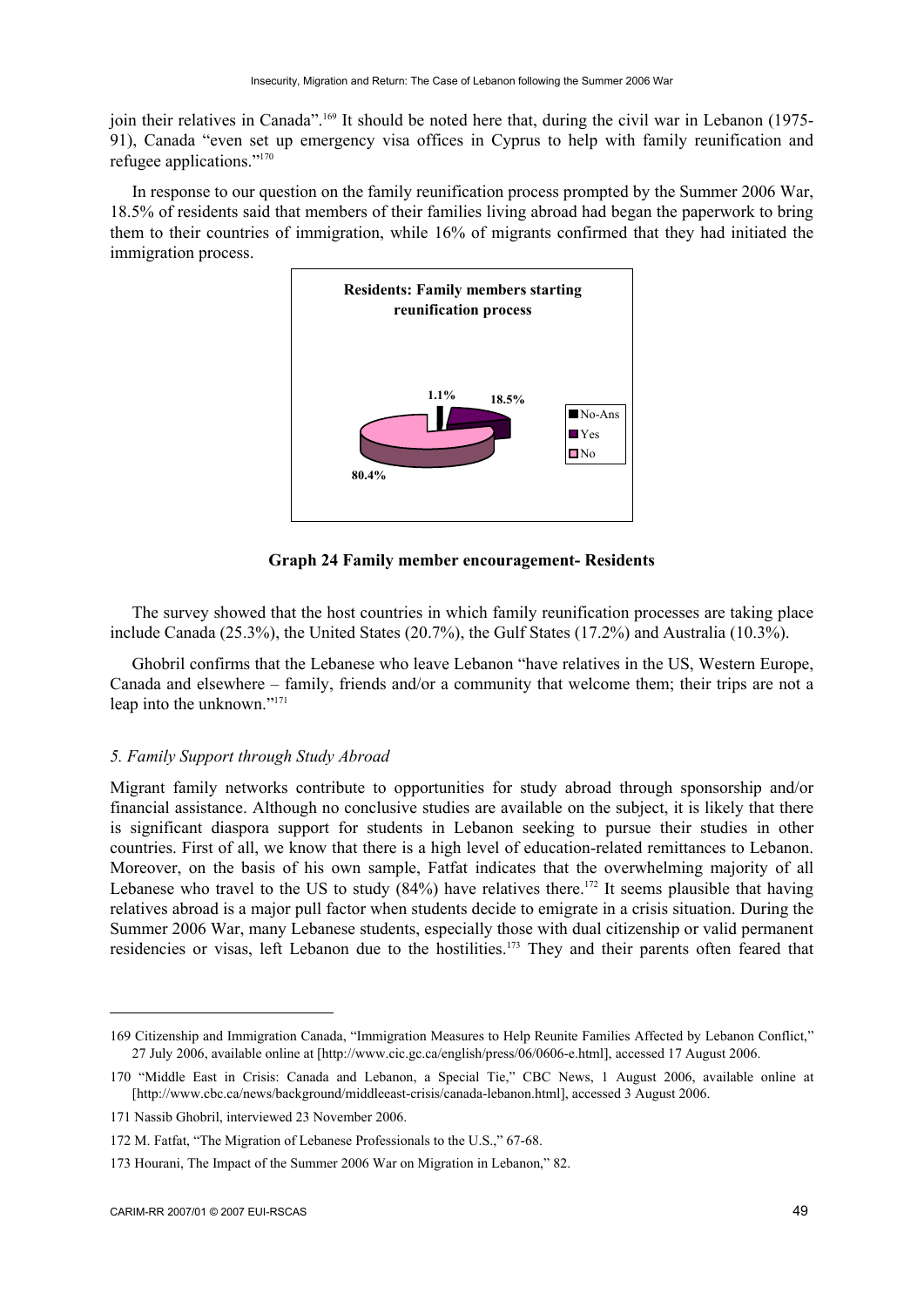Lebanese universities might not begin a normal 2006-2007 academic year.<sup>174</sup> Although most universities were able to finish their summer sessions after the start of the August ceasefire (reopening in late August), there is significant unsystematic and anecdotal evidence to show that a war-related drop-off in domestic enrolment for the fall of 2006 correlates with an increase in study abroad.<sup>175</sup>

In our survey, 26.1% of Lebanese residents confirmed that they had received offers to study abroad via family members because of the Summer 2006 War. These offers came from family members in the following countries: the United States (26.2%), Canada (18.3%), France (13.5%) and Australia  $(11.9\%)$ .



**Graph 25 Family offers to study abroad** 

## *6. Support for Home Country through Financial Assistance to the Lebanese Government and Domestic NGOs*

Over the years, Lebanese have proven very responsive to the needs of those left behind in their homeland.<sup>176</sup> Lebanese in Ottawa, Canada, for example, "send home substantial amounts of money to help family members there and raise funds ... [in Canada] for Lebanese charities."<sup>177</sup>

During the Summer 2006 War, the Lebanese government, especially the Higher Relief Council (HRC), as well as hundreds of international and non-profit organizations, sent out urgent calls for financial assistance. These pleas resonated among all the Lebanese diasporic communities, which began fundraising campaigns in North America, the Gulf states, Australia, Western Europe, West Africa and South America to provide much-needed aid to Lebanon. In the United States, specifically, in "Dearborn, Michigan, the Arab Community Center for Economic and Social Services held

<sup>174</sup> Z. Hawari, "Private Universities and the Impact of the Israeli War on Their Programs and Plans [in Arabic]," As-Safir, 4 September 2006.

<sup>175</sup> In 'off the record' discussions with representatives of student affairs offices and professors in leadership positions in all of Lebanon's major American- and French-system private universities, we found that the current drop in student enrolment is largely seen as being economic in nature. The issue of physical danger will probably play a larger role if the security situation deteriorates in early January 2007 when the holiday break ends.

<sup>176</sup> See B. Labaki, "The Role of Transnational Communities in Fostering Development in Countries of Origin: The Case of Lebanon," Paper presented at the United Nations Expert Group Meeting on International Migration and Development in the Arab Region, Population Division, Department of Economic and Social Affairs, United Nations Secretariat, Beirut, 15-17 May 2006; Ph. Kayal and J. Kayal, The Syrian-Lebanese in America: A Study in Religion and Assimilation (Boston: T. Wayne Publishers, 1975); A. Hourani and N. Shehadi, The Lebanese in the World: A Century of Emigration (London: Centre for Lebanese Studies in association with I. B. Tauris, 1992); and Opiniano, "The Dynamics of Transnational Philanthropy."

<sup>177 &</sup>quot;Middle East in Crisis: Canada and Lebanon, a Special Tie."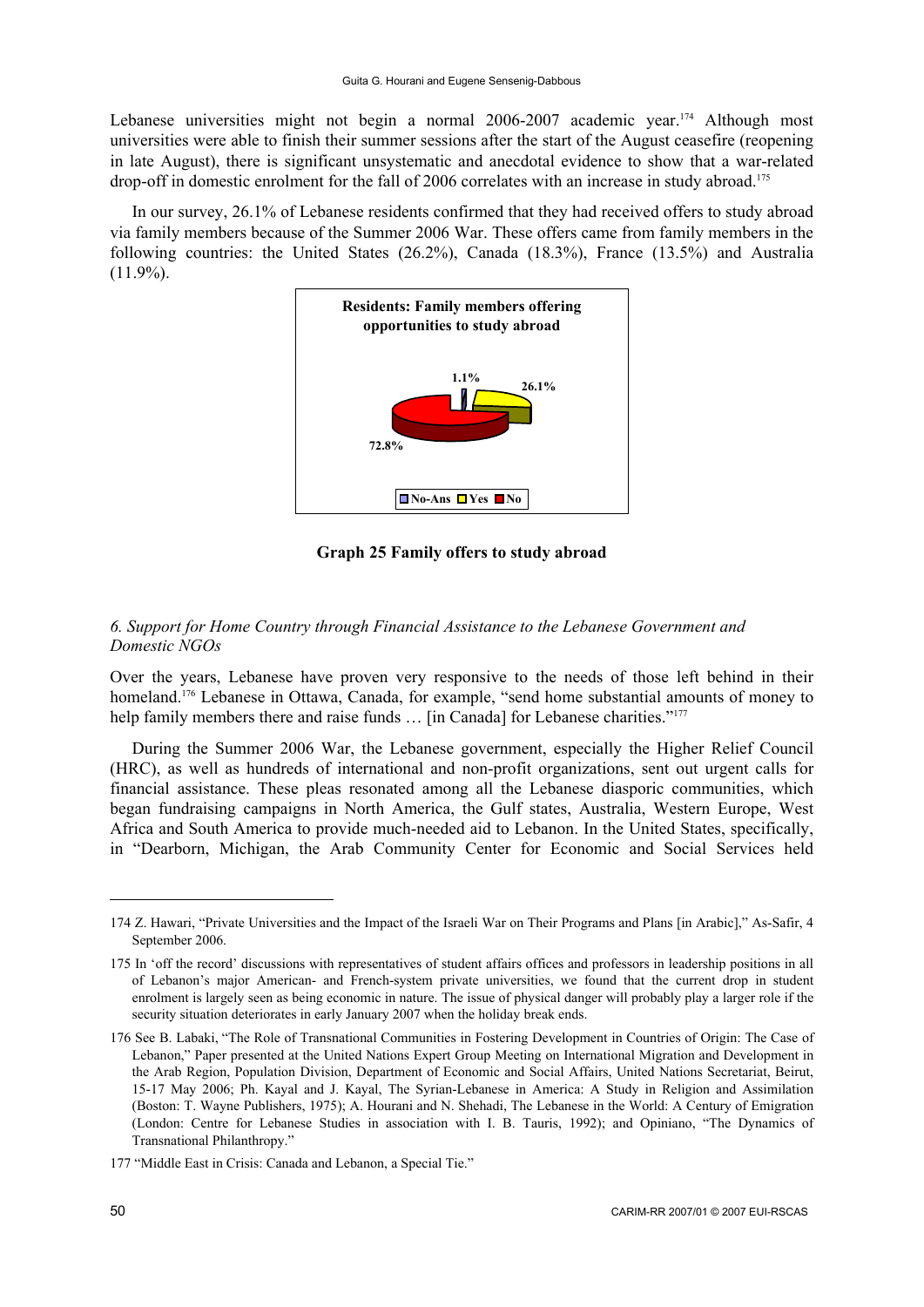fundraising events to raise \$200,000 for medical supplies in Lebanon. A California-based organization, Islamic Relief, raised nearly \$1 million by the first week of August for aid to Lebanon and Palestine."178



 **Graph 26 Financial support-Government** 

In order to find out more about the financial support provided by the Lebanese diasporic community during and after the Summer 2006 War, we incorporated several relevant questions into the migrant survey. The answers indicated a significant preference for channelling funds through nongovernmental organizations: only 15.5% of the migrant respondents said that they had sent money to the Lebanese government in response to appeals for financial assistance<sup>179</sup> while 54.9% said that they had given donations to non-profit NGOs. This preference for the civil society sector to the detriment of government agencies can be seen as indicating the overall reluctance of Lebanese to trust the government with the welfare of its people.



**Graph 27 Financial support-NGOs** 

Expert interviewee with a PhD candidate confirmed the extraordinary efforts of Lebanese migrants during the conflict: "During the war, the Lebanese diaspora worked hard to provide political and

<sup>178</sup> K. Murphy, "The Lebanese Crisis and Its Impact on Immigrants and Refugees," Migration Information Source, 1 September 2006; available online at [http://www.migrationinformation.org/Feature/display.cfm?id=419], accessed 8 September 2006.

<sup>179</sup> Presidency of the Council of Ministers; available online at [http://www.rebuildlebanon.gov.lb/images\_Gallery/Grants&SoftLoans151206.doc], accessed 18 December 2006.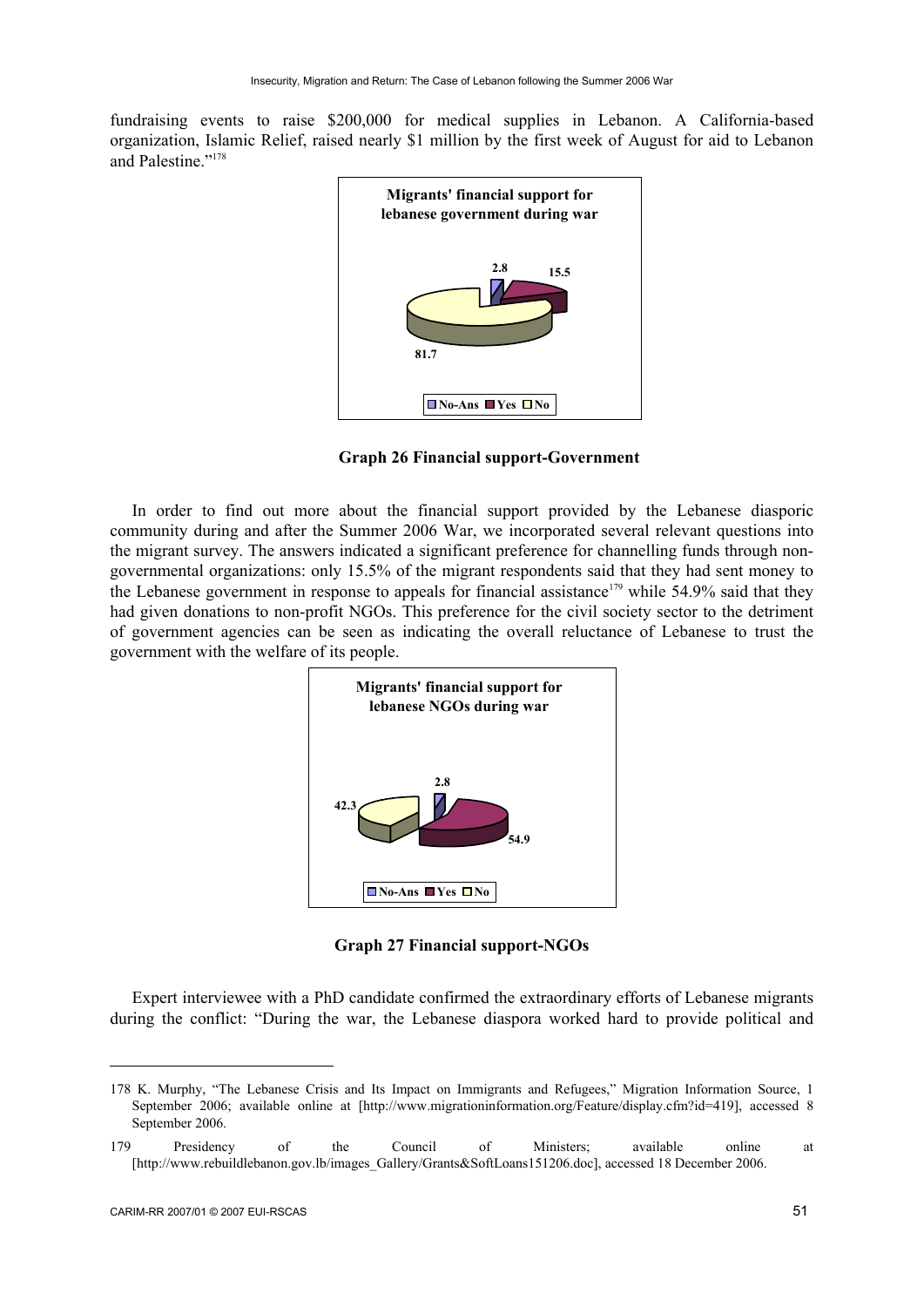humanitarian support and did everything they could to increase awareness of the nature of the conflict and to encourage their communities to donate relief to the victims…."180

# *7. Conclusion*

This part of our study looked at the strength of networks and individual ties between migrants and residents. It did not specifically examine communication levels between migrants and residents during and after the war by means of telephone calls, e-mail, text messages and the like, which is a subject that still needs to be evaluated. It also did not include an assessment of the role of migrant/resident networks in such endeavours as political lobbying, fund-raising campaigns and human rights activities both in Lebanon and abroad.

We found that Lebanese migrants maintained strong ties with their families in Lebanon during the Summer 2006 War either individually or via networks. These contacts led to an increase in support through augmented remittances, personal visits (after the war's end), family reunification processes, offers of overseas education and contributions to governmental and NGO efforts to alleviate the war's impact on Lebanon and its people.

It was interesting to discover that most of the increase in remittances by the 17% of those surveyed who so indicated, did so during and after the war in order to compensate for the loss of resident family revenues. This directly relates to a point raised in the introduction to this study regarding financial losses incurred since the start of the war and the rising unemployment rate. However, the increase in remittances and other forms of assistance are no substitute for employment, especially since this type of 'aid' cannot contribute to the economic sustainability of individuals and/or families.

The strong ties between migrants and residents evident in this non-representative – although innovative– sample have helped to ease some of the war's psychological impact and to alleviate some of the financial pressure that it has caused.

The fact that most Lebanese households and families have not totally collapsed raises questions about how they manage to survive – both materially and emotionally – in the face of seemingly endless conflicts and crises. Perhaps the answer can be located in the ties that link Lebanese migrants to their families and kin. Perhaps the billions of dollars in remittances that are injected into the Lebanese micro economy are not only important financially, but also emotionally. Perhaps it is in the entanglement of the lives of those who are abroad with those remaining in Lebanon – a kind of transnational life support system, if you will – that plays the decisive role.

# **Section III: Conclusion and facts**

## **Conclusion**

This section reviews the facts brought to light by the survey findings, including a brief analysis of the impact of probable migration flows in the coming extended period of expected instability, and illustrates the impact of migration on the Lebanese political system and social fabric.

This study was unable to give the exact number of Lebanese migrants who left the country during the Summer 2006 War and the post-war political crisis. Moreover, our findings do not indicate the actual number of Lebanese currently in the process of migrating. All that we can claim is that a certain percentage of those whom we surveyed do have the intention of leaving the country.

<sup>180</sup> Rita Stephan, interviewed 18 December 2006.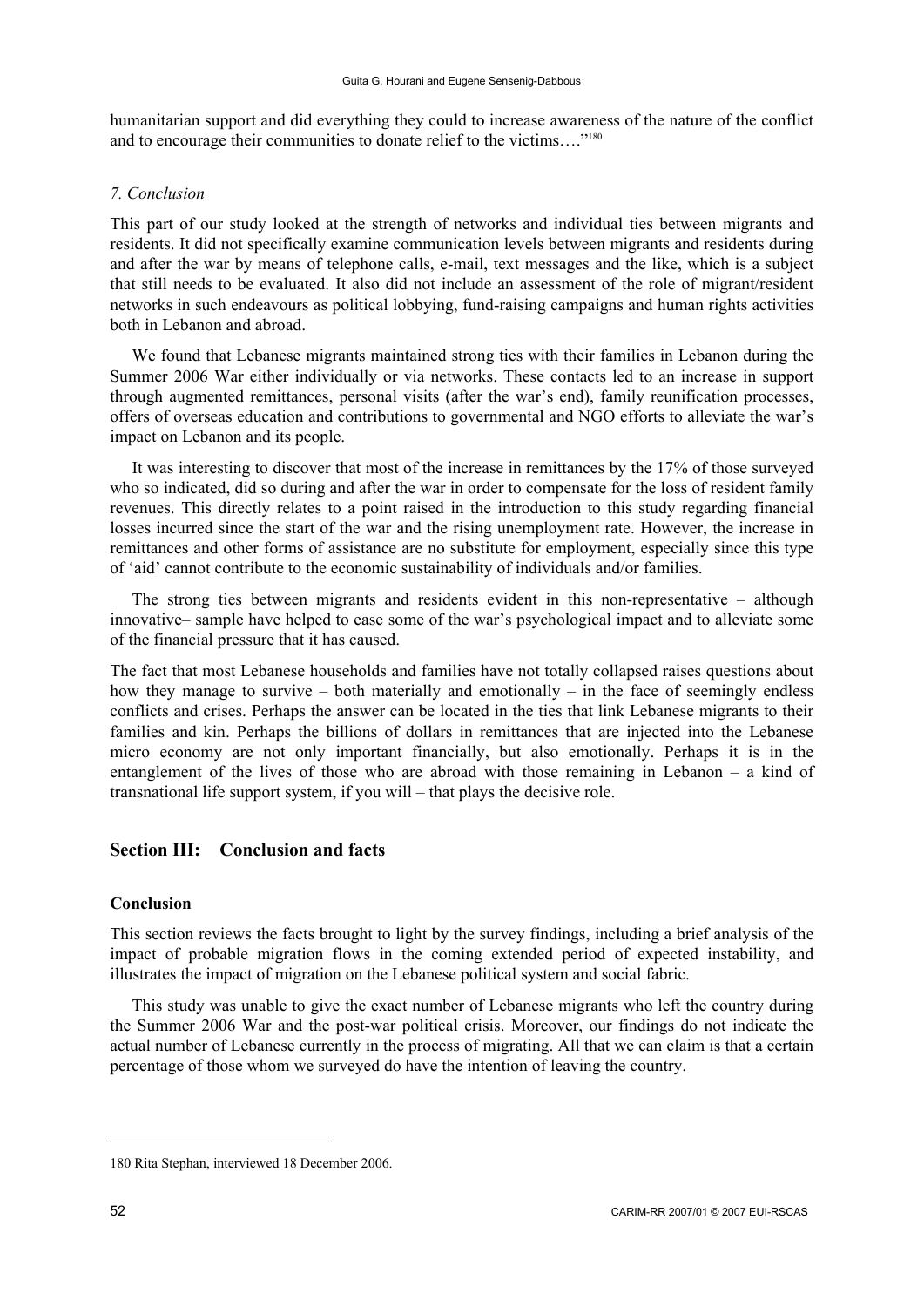Despite the fact that those who leave want to improve their livelihoods, neither absolute destitution nor desolation is the cause of Lebanese international migration. We know that this is true because the majority of people planning to migrate have the financial capacity to do so. International migration involves planning, networking and expenses – in other words, human, social and financial capital – and all of these determinants are evident in the profile of the outward-bound Lebanese surveyed for this study. This is explained by "the paradox that socioeconomic development in the form of rising incomes, educational levels, and access to information tends to be associated initially with *increasing* migration."<sup>181</sup>

In analyzing the results of our study, we have realized how contradictory, convoluted, multifaceted and multidimensional the intention to migrate from Lebanon is at the present moment. We have concluded that international migration from Lebanon is not generated purely by poverty, or economics, or politics, or society; rather, it is driven by a combination of all these factors intertwined with the "consequences of what has happened before and what is expected to happen in the future."<sup>182</sup>

International migration is a major life event and not a decision taken haphazardly. It involves all aspects of individual, family and group life. It is "profoundly influenced by three forces on human behaviour: (1) the power of the social context producing or constraining behaviour; (2) the importance of people's subjective interpretation of the situation; and (3) the dynamic interplay of individual and social forces."<sup>183</sup> We can see these forces in action today in Lebanon as we consider how the 'social context,' the 'subjective interpretation of the situation' and the 'interplay of individual and social forces' are producing migratory behaviour.

International migration is also stimulated by personal variables such as age, gender, education, knowledge and individual motivation. This is evident in our survey results, which show a high percentage of potential migrants who are young (21-30 years of age), male and female, highly educated (BA, MA or equivalent) and/or professional, possessing language and internet skills, and motivated to migrate.

International migration from Lebanon at this time is in response to pressures originating in the economic, political and societal challenges facing the home country and to opportunities or perceived opportunities in the prospective host countries. Although these pressures are received, processed and reacted to differently by each individual surveyed, the common denominator is that the migratory urge is "motivated by personal considerations and psychologically perceived threats and opportunities so that individuals may migrate to the same place for different reasons."184

Few hard facts have emerged from our survey on migration from and return to the insecure environment that is Lebanon after the Summer 2006 War. In the following brief analysis, we will consider the significance of the data gathered and the impact of probable migration flows in what is expected to be an extended period of instability in order to shed some light on what can be done to deal with this phenomenon.

First, considering the gravity of the political situation in Lebanon at the start of 2007 and the focus of respondents and interviewees on possible violence in the coming months, it seems that one can hardly speak of a post-war situation in Lebanon. Individuals who answered our questionnaires and consented to be interviewed have indicated that they are predominantly concerned with dangers that they have located in the present and immediate future. They consider these threats to be real, but it

<sup>181</sup> H. De Haas, "International Migration, Remittances and Development: Myths and Facts," Third World Quarterly 26, no. 8:1271.

<sup>182</sup> G. Bierbrauer and P. Pedersen, "Culture and Migration," in Applied Social Psychology, edited by G. Semin and K. Fiedler (London: Sage, 1996), 400.

<sup>183</sup> Ibid., 401.

<sup>184</sup> Ibid., 400.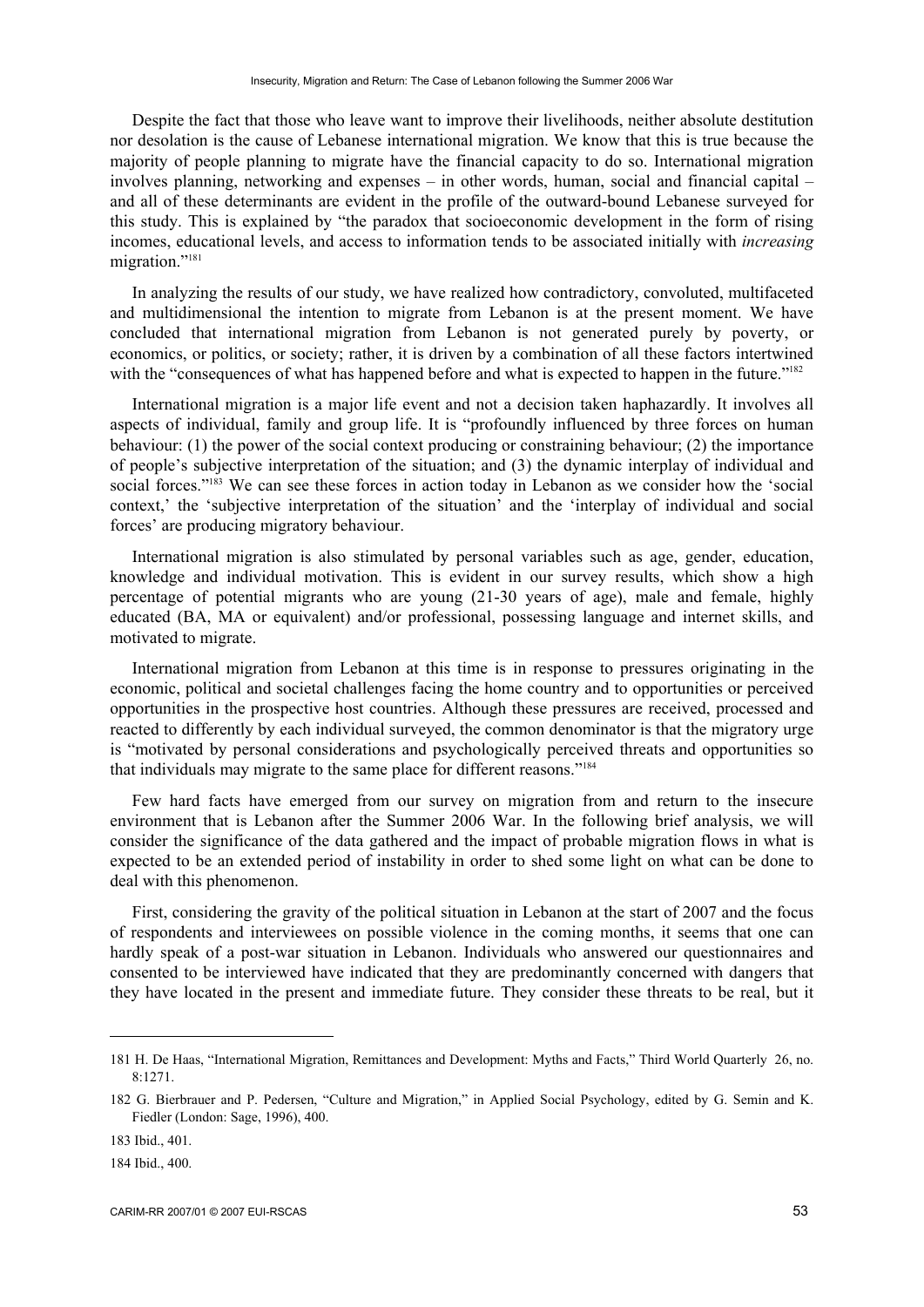remains to be seen whether forthcoming events will substantiate their fears that major transportation arteries and hubs will be severed, the Paris III conference and economic reform project will be undermined, and the Lebanese lira and still thriving financial services sector will both collapse.

Second, Lebanon is very vulnerable in terms of its material or physical environment and its nonmaterial or moral environment. These environments of insecurity (EOIs), which were discussed in the introduction, are all that is flourishing in Lebanon today. As we finalized this report, the 8 March coalition announced its opposition to the Paris III conference,<sup>185</sup> which is intended to ease the devastating impact of the Summer 2006 War, to help Lebanon to cope with its enormous debt burden and to advance efforts to privatize the bankrupt public services sector. This latest stance by the 8 March opposition increases the likelihood that Lebanon will suffer total economic collapse since successful completion of the Paris III conference is a crucial step in revitalizing the country's devastated economy.<sup>186</sup> Upon completion of this document the Paris III conference was held successfully leading to commitments of almost \$8 billion US Dollars in aid, loans and developmental support. A successful implementation of the Paris III process will depend upon cooperation between the various political, economic and confessional elites.

Third, external intervention and internally-generated violence have both led to extensive Lebanese migration in the past and there is no reason to believe that they will not stimulate population outflows in the foreseeable future. If this aspect of Lebanon's environment of insecurity is not dealt with soon – and it is increasingly difficult to be optimistic on this point – large-scale migration will be the hallmark of 2007 and numbers may even rise more dramatically in the years to come.

Fourth, the overall vulnerability that is currently pushing people out of the country is also preventing Lebanese expatriates from returning. Our study showed that both of these phenomena are driven by essentially the same causes. The Lebanese migrants surveyed do not need to return and will not do so under duress. Most of these migrants have constructed webs of transnational capital of various sorts and they will only invest and potentially risk these assets if they are convinced that the situation in Lebanon is advantageous to them.

Fifth, the migration imperative has motivated Lebanese to find new channels to obtain visas from the consulates of major embassies. Many are spending an average of US\$4,000<sup>187</sup> to employ a business offering immigration services to assist them in securing an entrance visa that is viewed, as a rule, as an immigration visa that permits them to leave Lebanon indefinitely.

Sixth, global migration tends to create lasting networks between home countries and host countries that surpass diplomatic and commercial ties in the impact that they have. This is especially true of Lebanon. These networks become active and take effect as if they have lives of their own – largely untouched by the policy decisions of governments or international organizations. They survive and thrive in a virtual sphere that is intangible, barring remittances and tourism, but which can be measured. These networks keep family and human relations alive across distance and time. They provide the Lebanese connected to them with attractive alternatives and 'easy escapes' in times of crisis.

Seventh, Lebanese migrants who have left the country during the last 30 years and have maintained a high level of social networking with families, kin and friends, as well as with the country in general, are one of the principle sources of returnees today and potential returnees in the future. Our survey showed that many of these migrants remain closely connected to Lebanon through family members.

<sup>185</sup> Bathish, "Something New to Divide Beirut: Paris III Reforms."

<sup>186</sup> O. Habib, "Will Paris III Conference Save Lebanon's Flailing Economy? Bankers See Support for Reform as Crucial at This Stage," Daily Star, 4 January 2007.

<sup>187</sup> ImServ2, interview conducted on November 17.